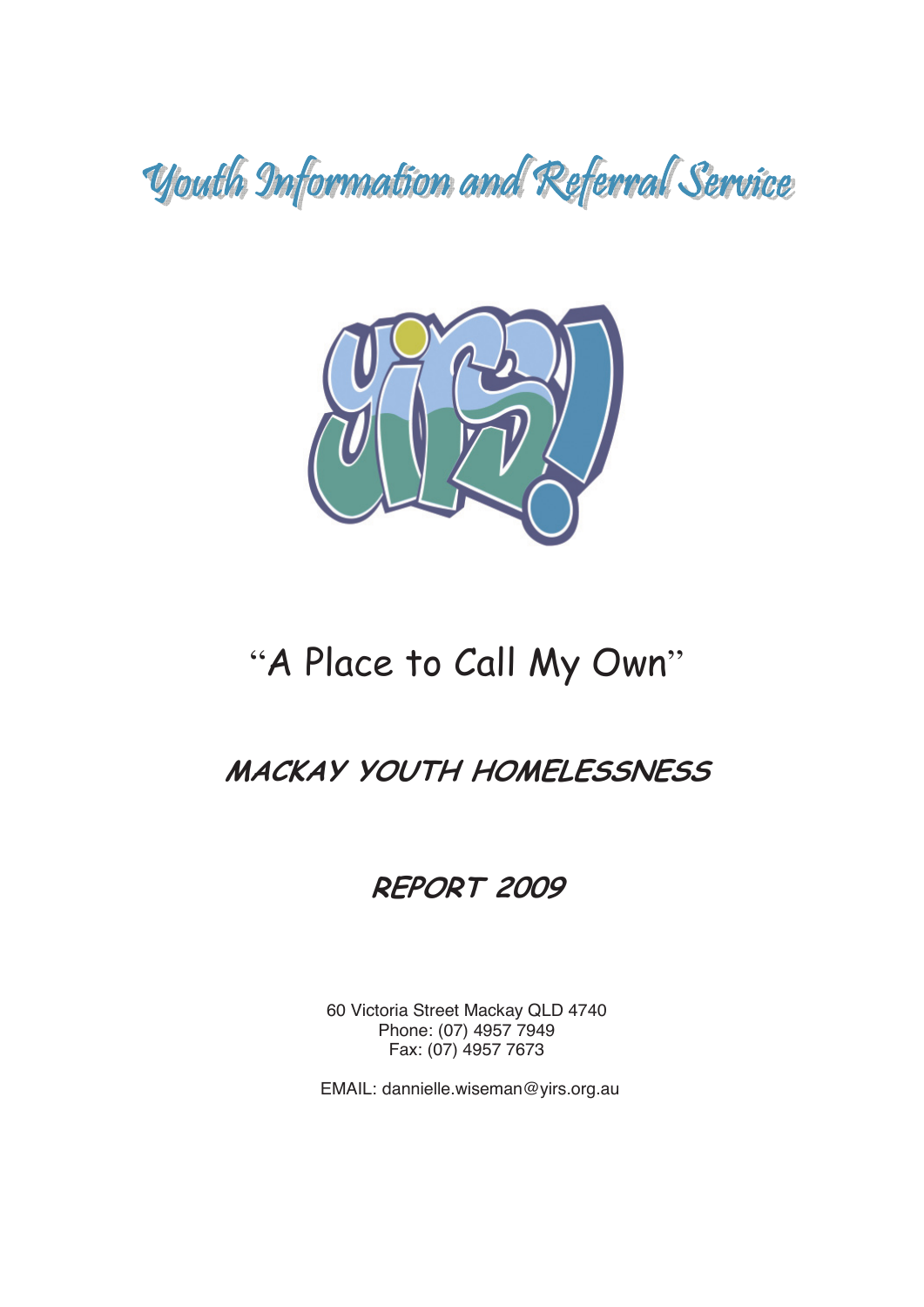This report has been researched and written by Ms Suewellyn Kelly, Community Consultant, and auspiced by the Youth Information and Referral Service. Ms Dannielle Wiseman has actively contributed to the research and development of this report.

We acknowledge the financial and other support received from FaHCSIA in respect of producing this report.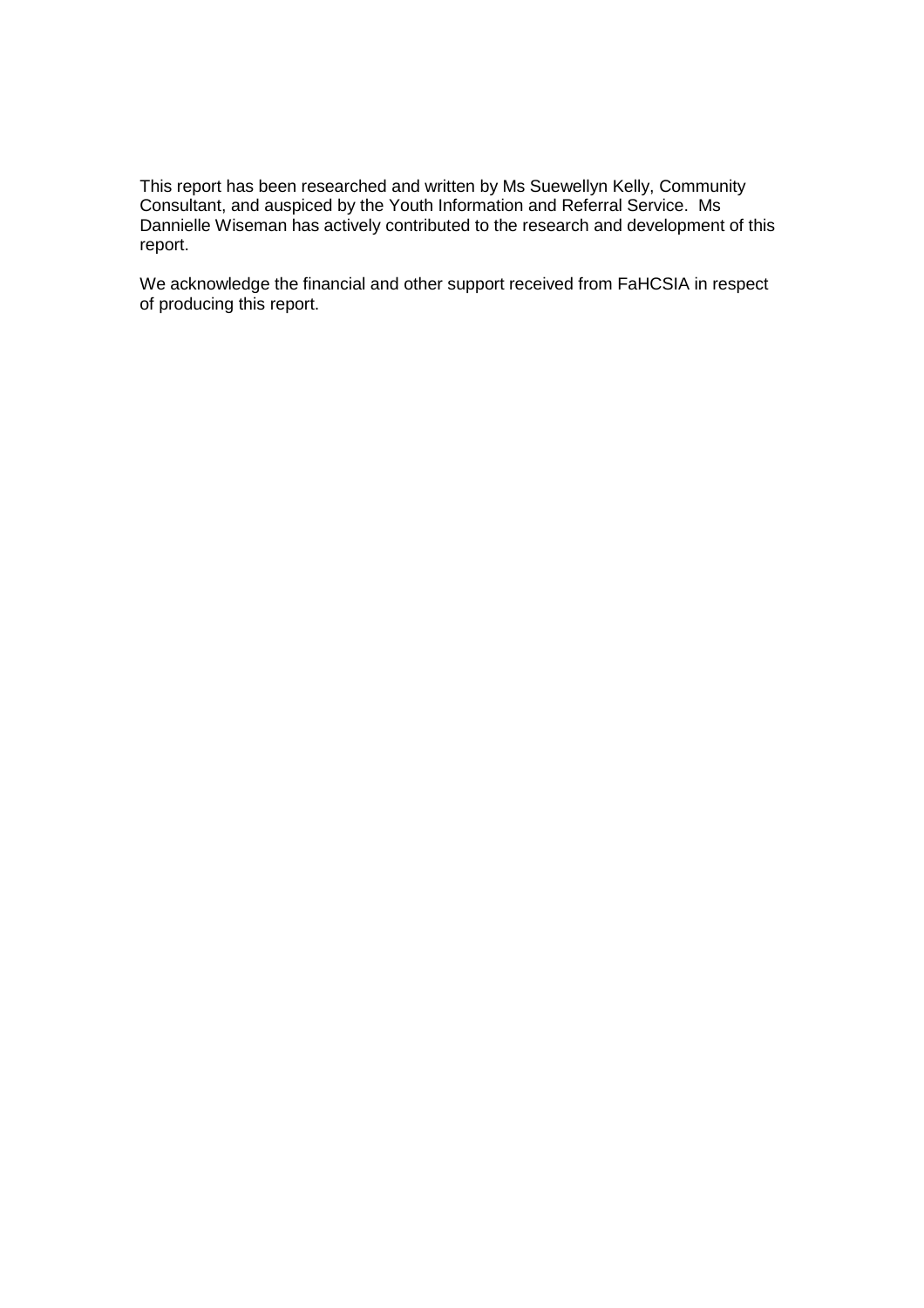## **Contents**

| 2. Homelessness - Current policy and research - Nationally,               |      |
|---------------------------------------------------------------------------|------|
|                                                                           |      |
| 3. Homelessness - Mackay - quantitative and non quantitative              |      |
|                                                                           |      |
|                                                                           |      |
|                                                                           |      |
| 4. Stakeholders / key players in youth homelessness in Mackay. 25         |      |
|                                                                           |      |
| Job Placement, Employment and Training (JPET) Program - ITEC              |      |
|                                                                           |      |
| Youth Pathways Program - Mackay and District Education Centre             |      |
|                                                                           | . 28 |
| Youth Support Coordinator (YSC) and U-nite Programs - Mackay Youth        |      |
|                                                                           |      |
|                                                                           |      |
|                                                                           |      |
|                                                                           |      |
|                                                                           |      |
|                                                                           |      |
|                                                                           |      |
| 6. Issues arising from analysis of the available data39                   |      |
|                                                                           |      |
| Specific support for Aboriginal, Torres Strait Islander and/or Australian |      |
|                                                                           |      |
|                                                                           |      |
|                                                                           |      |
|                                                                           |      |
|                                                                           |      |
|                                                                           |      |
| Concept 3: Affordable Housing - Satellite Housing Project 46              |      |
|                                                                           |      |
|                                                                           |      |
|                                                                           |      |
| Attachment 2: Foyer Concept - Human Resource Infrastructure  52           |      |
| Attachment 3: Foyer Concept - Physical Infrastructure and Proposed        |      |
|                                                                           |      |
| Attachment 4: Youth Hubb, Human Resource Infrastructure 54                |      |
| Attachment 5: Youth Hubb Physical Infrastructure, Contractual and         |      |
|                                                                           |      |
|                                                                           |      |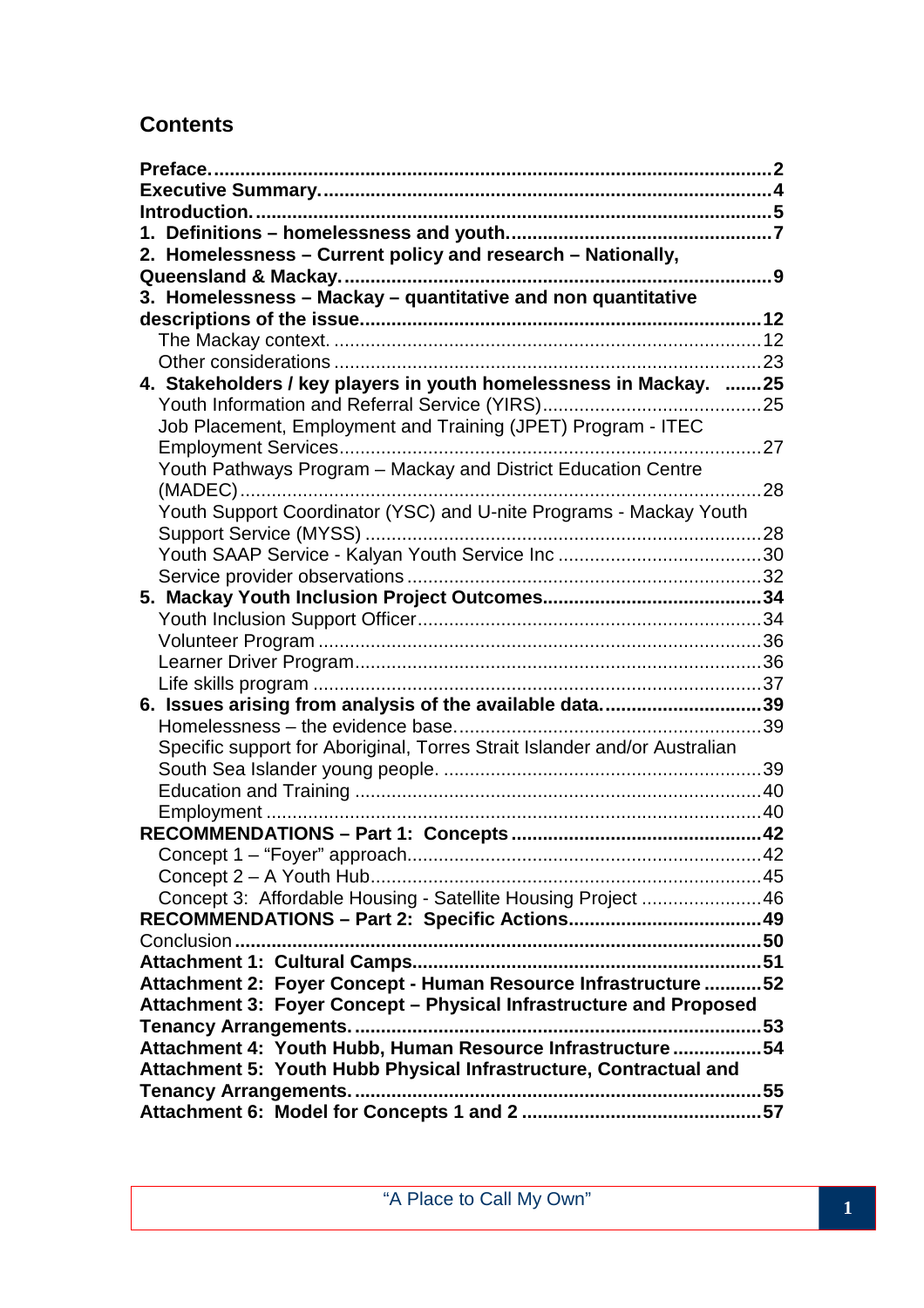## **Preface.**

"A Place to Call My Own" has been produced to inform and promote an ongoing dialogue on the level and nature of social exclusion and homelessness in young people of Mackay.

The report has been produced as the second part of a funding initiative through the Local Answers Program by the Department of Families and Housing, Community Services and Indigenous Affairs (FaHCSIA). The first component of the initiative was the provision of outreach service delivery to young people who have been socially excluded through:

- Disengagement from school and learning.
- Substance abuse.
- Sleeping rough / homelessness.

The report recognises the need to a "whole of government" approach to address social exclusion and homelessness in young people of Mackay, and as such, the report project was developed, implemented and monitored by a Steering Committee comprised of the following government and nongovernment organisations:

- Department of Families, Housing, Community Services and Indigenous Affairs.
- Department of Communities (Queensland Government).
- Mackay Aboriginal and Islander Justice Alternative Group
- Skills Training Mackay.
- Youth Information and Referral Service (Mackay).

Acknowledgement is also given to the following contributors to this report:

- Department of Education, Employment and Workplace Relations (Australian Government).
- **Department of Housing (Queensland** Government).
- 
- Mackay Youth Support Service **CENT** Ozcare
- 
- **Mackay Child Safety Service Centre.**
- **Mackay and District Education Centre**
- ITEC Employment Services. Mackay and District Youth Crime Prevention Service
	-
- St Paul's Uniting Church **Inc. Accord Changes** Kalyan Youth Services Inc.
	- "A Place to Call My Own" **<sup>2</sup>**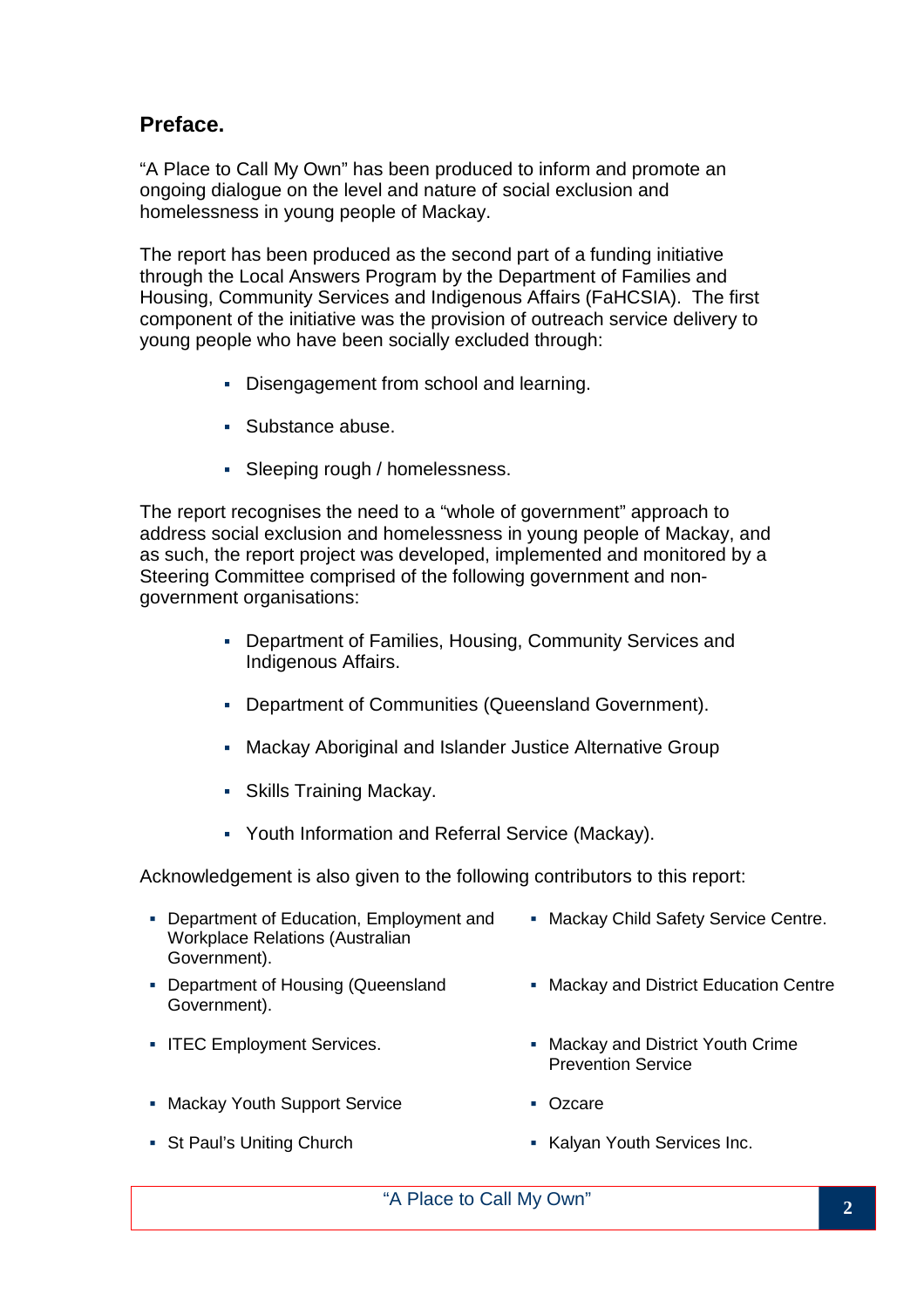Particular acknowledgement must also be given to the young people who use the youth and other community services of Mackay, that shall remain anonymous, but whose stories provide invaluable insight into issues facing marginalised young people in the area.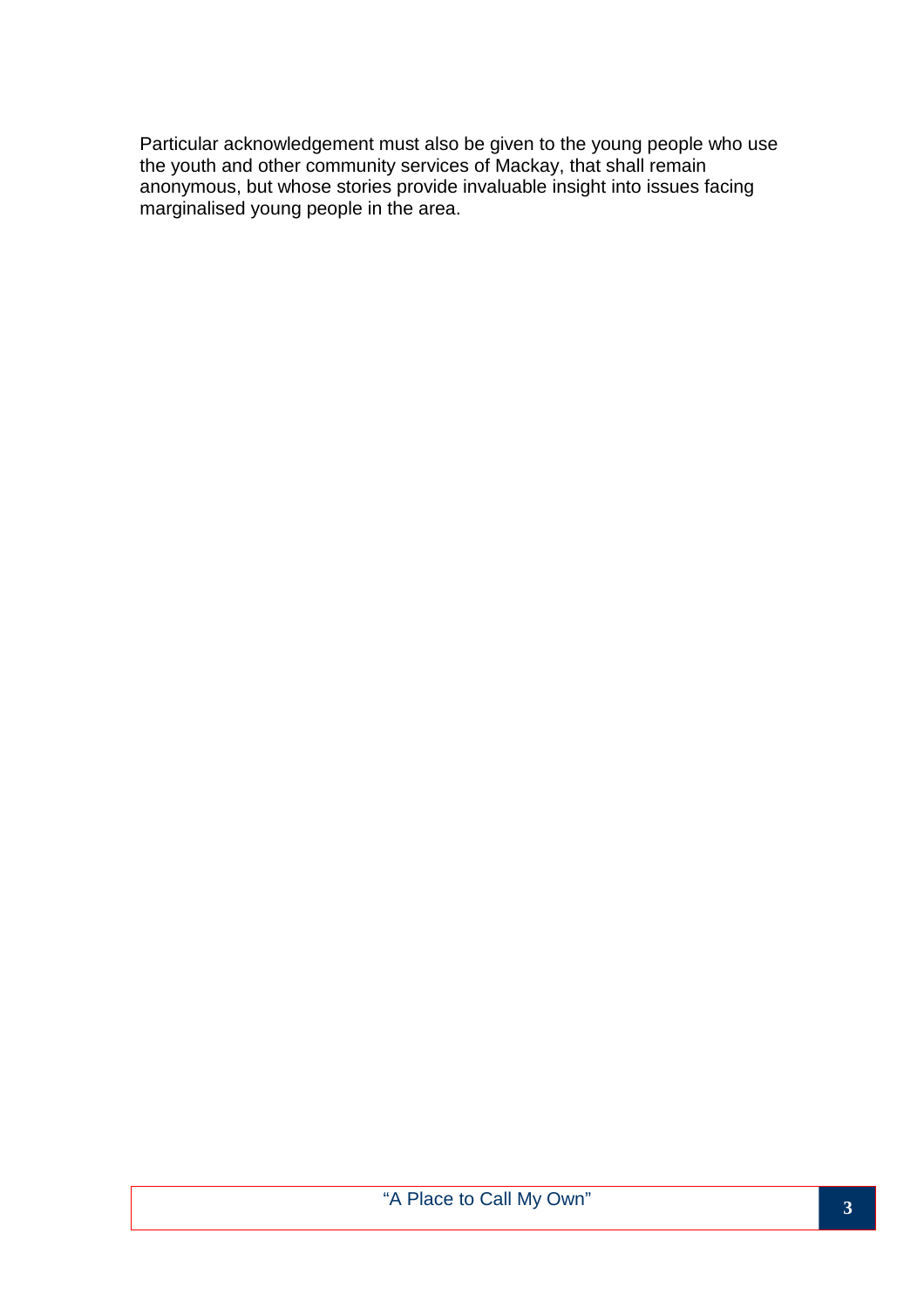## **Executive Summary.**

This report is a result of a project which set out to investigate and quantify the level of youth homelessness in Mackay, to identify issues pertaining to the target group that result in social exclusion and homelessness, and provide localised, relevant practical strategies, and solutions. The report is provided as a catalyst, to further activity to continue to analyse and develop responses to youth homelessness and social exclusion within the MacKay region.

The research confirmed that:

- Suitable affordable accommodation is at a premium in Mackay due to external economic factors and despite the economic downturn there is likely to continue to be a chronic shortage of housing availability in the area.
- Current youth service providers have difficulty in fully meeting the range of needs of young people in Mackay.
- The relationship between unstable / poor education history, social disengagement and the potential link between these and homelessness and lack of economic participation.

In line with the nature of the report a number of concepts are provided to promote further dialogue around the nature and potential approaches to social exclusion and homelessness amongst young people in Mackay.

It is important that the report be circulated, read and discussed by all those involved in the provision of support services to young people and be used to continue and build an informed, evidenced based and meaningful dialogue that will result in appropriate solutions to the challenges experienced by many vulnerable young people in Mackay.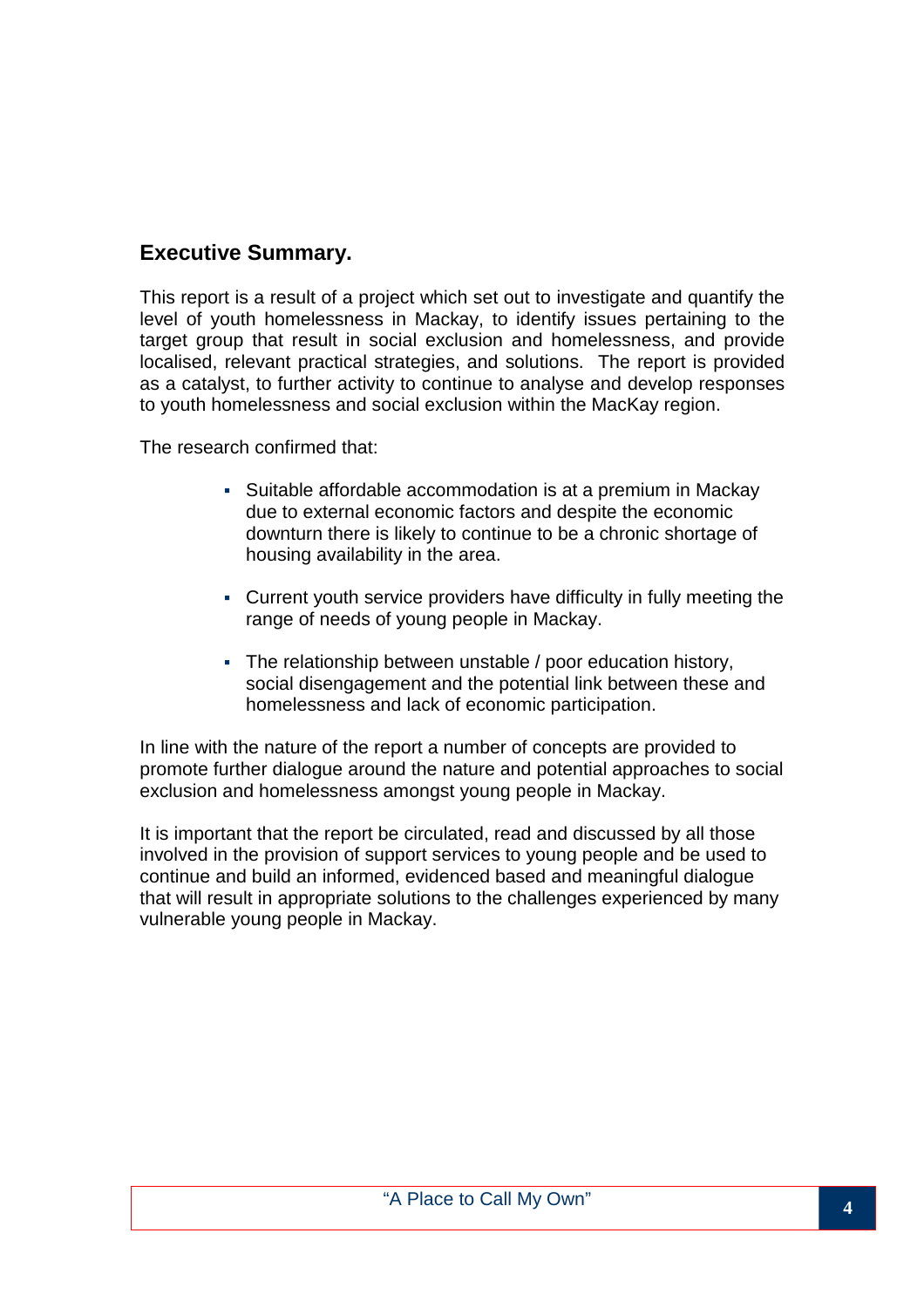## **Introduction.**

The purpose of this report is to investigate and quantify the level of youth homelessness in Mackay, to identify issues pertaining to the target group that result in social exclusion and homelessness, provide localised, relevant practical strategies, reality based solutions and innovative approaches in line with policy being developed through the Australian Government Homelessness White Paper process.

This report is one component of multifaceted activity funded through the Australian Government that consists of a number of youth focused initiatives including:

- The provision of a Youth Inclusion Support Officer located at Youth Information and Referral Service (YIRS), working with young people that have been socially excluded through disengagement from school and learning, substance misuse and other underlying issues relating to homelessness.
- The provision of a Youth Justice Diversionary Officer located at Mackay Aboriginal and Islander Justice Alternative Group (MAIJAG) (auspiced by Skills Training Mackay - STM), working on the development of programs and activities to divert young people that are currently involved with, or who are at risk of entering, the youth justice system.
- The establishment and maintenance of a volunteer program that supports the capacity of volunteers to respond to youth needs and crises in Mackay.

As stated in the preface, this report seeks to inform dialogue on the issues of social exclusion and homelessness relating to young people in Mackay. This informed dialogue will underpin decisions and actions that will be taken by government agencies and other key players in the Mackay community, to support young people at risk of social / educational disengagement, substance abuse and other underlying issues relating to homelessness.

The report introduces a working definition of homelessness and then seeks to provide a short policy and research overview to contextualise the nature of youth homelessness.

The nature of homelessness specifically relating to Mackay is then described using both quantitative and qualitative information. A service map of those organisations delivering significant services to young people is also provided, to further describe the environment in which socially excluded and homeless young people in Mackay exist.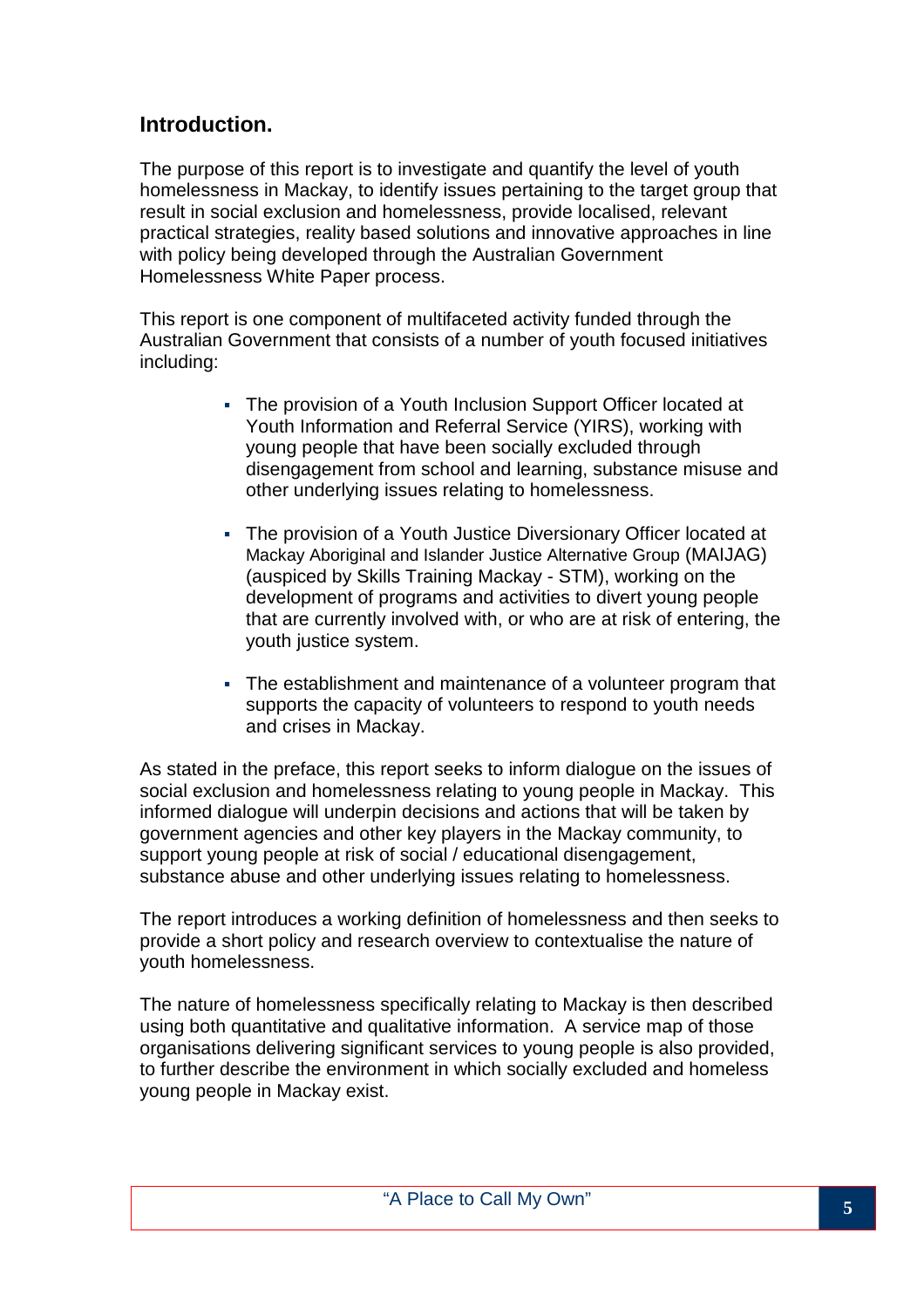This contextual information raises a number of issues associated with youth homelessness in Mackay including:

- The lack of accommodation in Mackay overall associated with the economic pressure related to mining.
- The significant rise in homelessness in the Mackay area overall since 2006.
- The relationship between disconnection from education and economic opportunity and homelessness.
- The need for an integrated system of support, backed by adequate human and physical infrastructure to support young people at risk in Mackay.

The report also identifies areas for potential supplementary research / exploration, to further support future activity by key players, to ameliorate the level and impact of social and economic exclusion and homelessness in Mackay.

A series of recommendations complete the report; one set dealing with three specific "Concepts" worked up across service providers in response to the needs of homeless young people in Mackay. These concepts address a number of crucial issues and need further discussion and development to be implemented. The second set of recommendations includes a number of what could be best termed "works in progress"; areas of activity that have already started, but needing to be progressed, to significantly change the circumstance of young, homeless people in the area.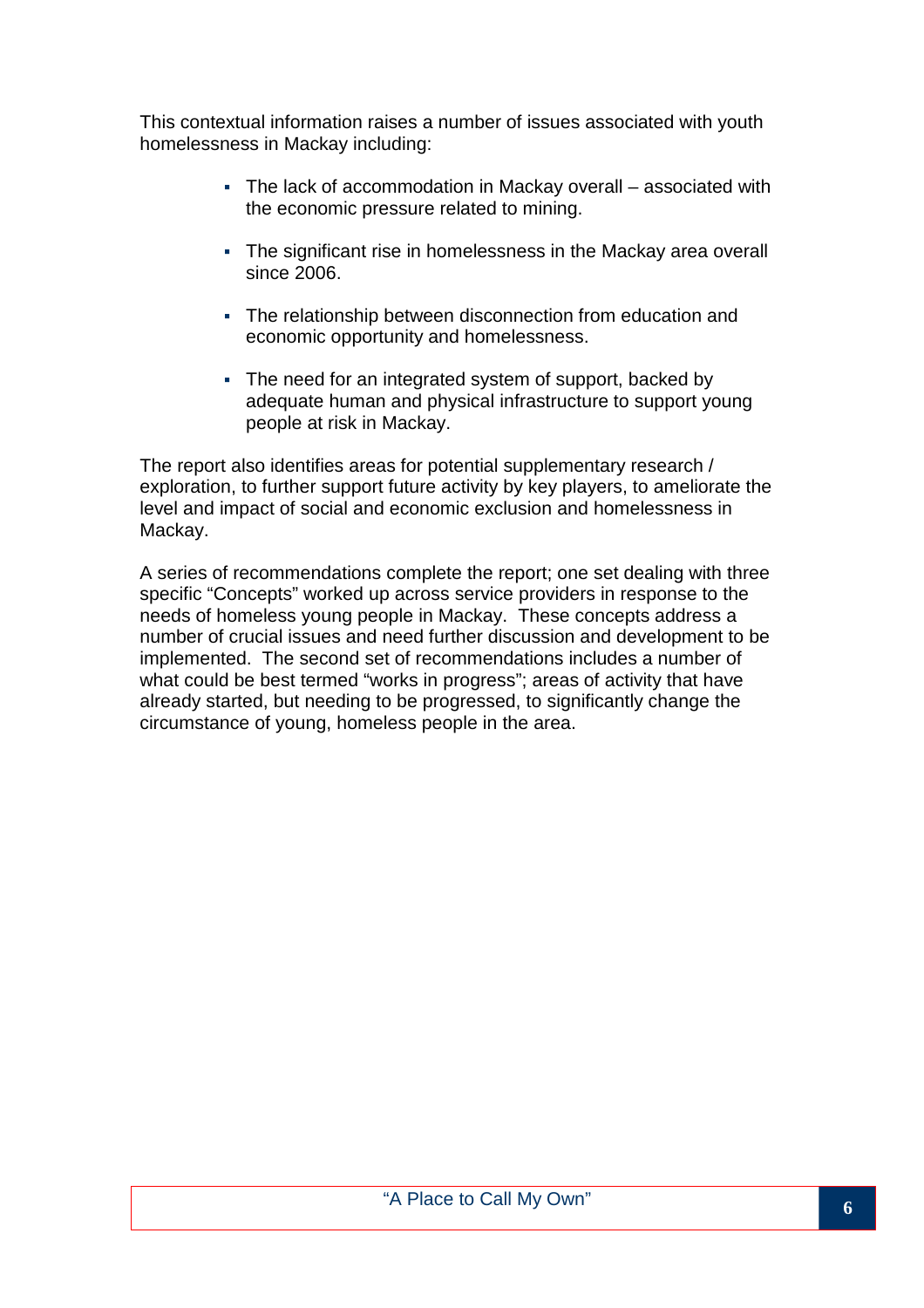## **1. Definitions – homelessness and youth.**

This report utilises a cultural definition of homelessness used by the Australian Bureau of Statistics, contending that 'homelessness' and 'inadequate housing' are cultural concepts that only make sense in a particular community at a given historical period. <sup>1</sup>

The most widely accepted definition of homelessness within the Australian context describes three kinds of homelessness:

- Primary homelessness, such as sleeping rough or living in an improvised dwelling.
- Secondary homelessness, including staying with friends or relatives and with no other usual address, and people in specialist homelessness services.
- Tertiary homelessness, including people living in boarding houses or caravan parks with no secure lease and no private facilities, both short and long term.  $2\pi$

Importantly, for this report, "homelessness does not simply mean that people are without shelter. A stable home provides safety and security as well as connections to friends, family and a community. Homelessness makes it very difficult to hold down a job or lead a healthy and stable life. The minimum community standards embedded in the present-day housing practices of Australia, it has been argued, encompass having 'a room to sleep in, a room to live in, kitchen and bathroom facilities of your own, and an element of security of tenure". <sup>3</sup>

"Homelessness is best understood as a "process", rather than an "event". Because homelessness is a process, it is often difficult to know when homelessness "begins" and "ends"… young people are usually "at risk" prior to becoming homeless". <sup>4</sup>

 $\overline{a}$ 

<sup>1</sup> Chamberlain, C and MacKenzie, D (1992) 'Understanding Contemporary Homelessness: Issues of Definition and Meaning', Australian Journal of Social Issues, 27(4), 274–297.

 $2$  Cited in Chamberlain C, MacKenzie D (2009). 'Counting the Homeless 2006: Queensland'. Cat. no. HOU 205.Canberra: AIHW. 17-19.

 $3$  Chamberlain C and Johnson G. Early Intervention: a research paper prepared for the Victorian Homelessness Strategy, Department of Human Services, 2000.<br><sup>4</sup> The Second National Consensue of Hamelessness, *Youth Stur* 

The Second National Consensus of Homelessness, Youth Studies Australia v.21, n.4, 2002, - 24).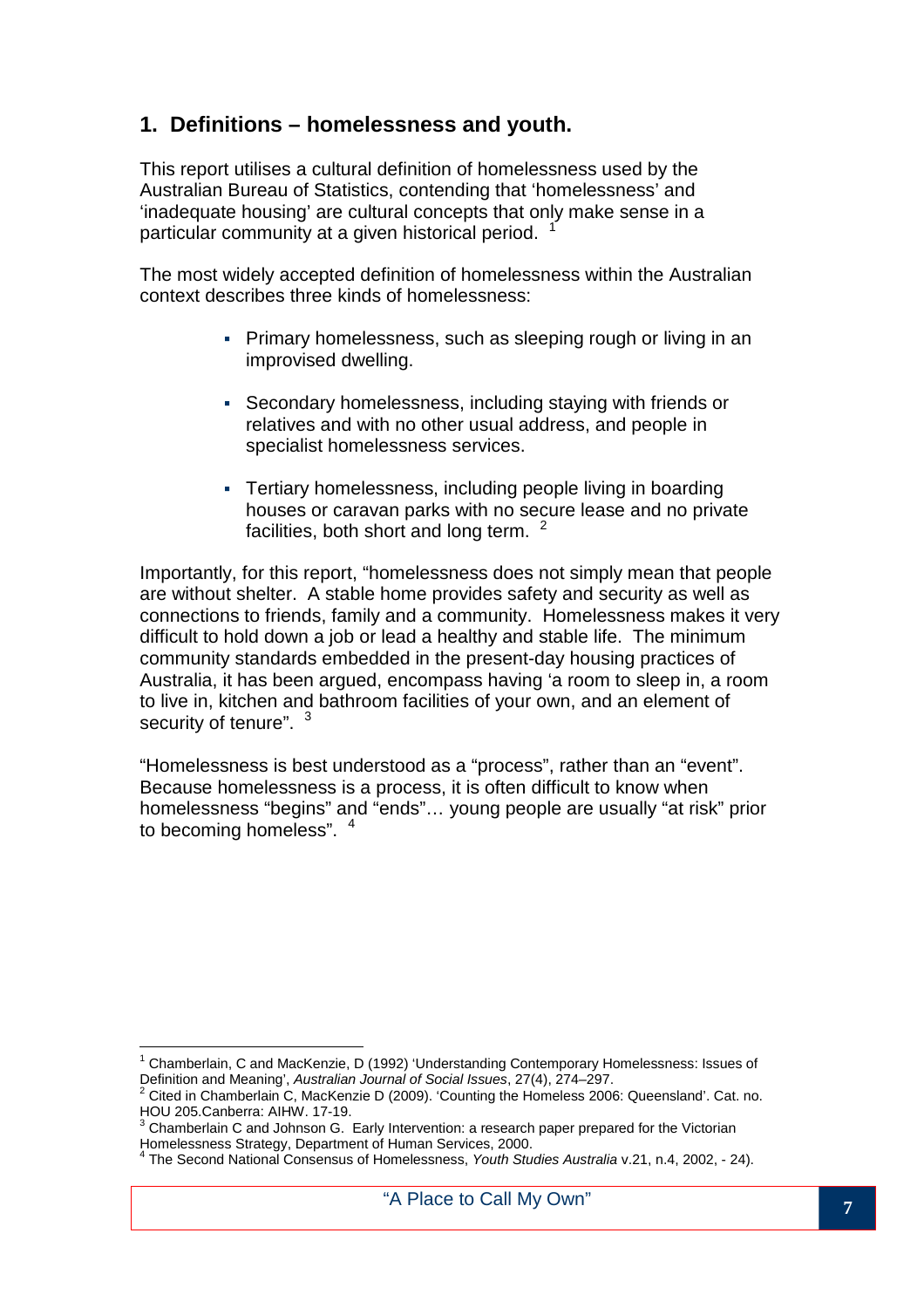These simple requirements of what constitutes a "home" and homelessness have particular relevance for young people. For the purposes of this report "young people" refers to individuals who:

- Are aged between 15-25 years of age.
- Are eligible to access organisations/agencies that provide services to marginalised young people.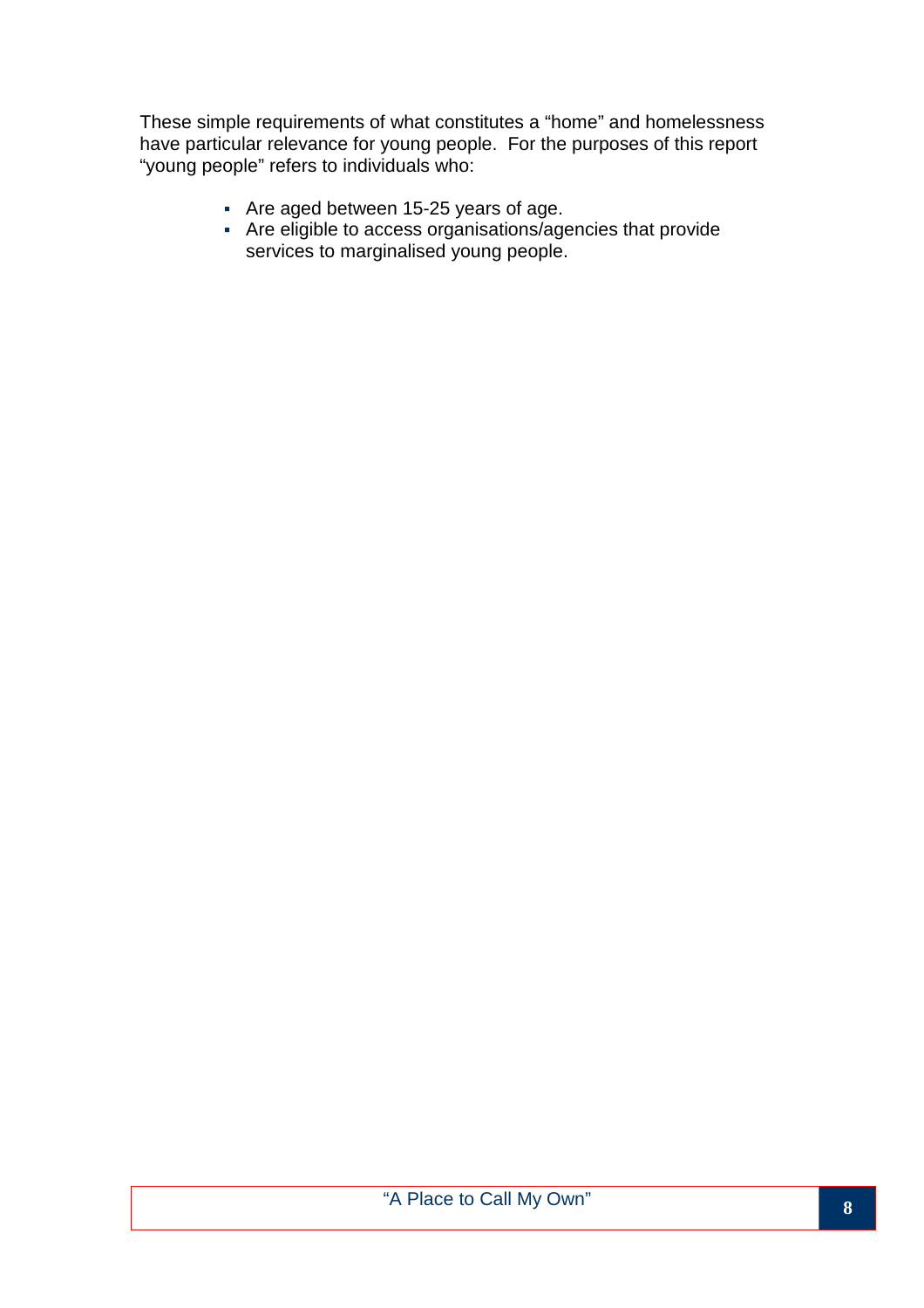## **2. Homelessness – Current policy and research – Nationally, Queensland & Mackay.**

In December 2008, the Federal Government released The Road Home – The White Paper on Homelessness. This policy position paper outlines the framework of the Federal Government's response to homelessness in Australia. The White Paper sets out the following principles to guide governments' actions in relation to homelessness:

- A national commitment, strong leadership, and cooperation from all levels of government and from non-government and business sectors is needed;
- **Preventing homelessness is important;**
- Social inclusion drives our efforts:
- Clients need to be placed at the centre of service delivery and design;
- The safety and wellbeing of all clients is essential;
- The rights and responsibilities of individuals and families needs to be protected;
- Joined-up service delivery needs joined-up policy;
- **Transition points are a priority;**
- Evidence-based policy helps to shape our priorities for action; and,
- Targets are set to reduce homelessness and hold ourselves accountable.

Importantly the White Paper identifies the need for a national system to support those at risk of, or experiencing, homelessness where there are 'no wrong doors', addressing coordination issues between the Federal, State and Territory Governments and homelessness services and between homeless and mainstream services.

This policy framework sits against a background of significant research into the level and nature of homelessness in Australia. The White paper recognises that there have been two major sources of statically information on homelessness, Census data and that information collected by Special Accommodation Assistance Program (SAAP).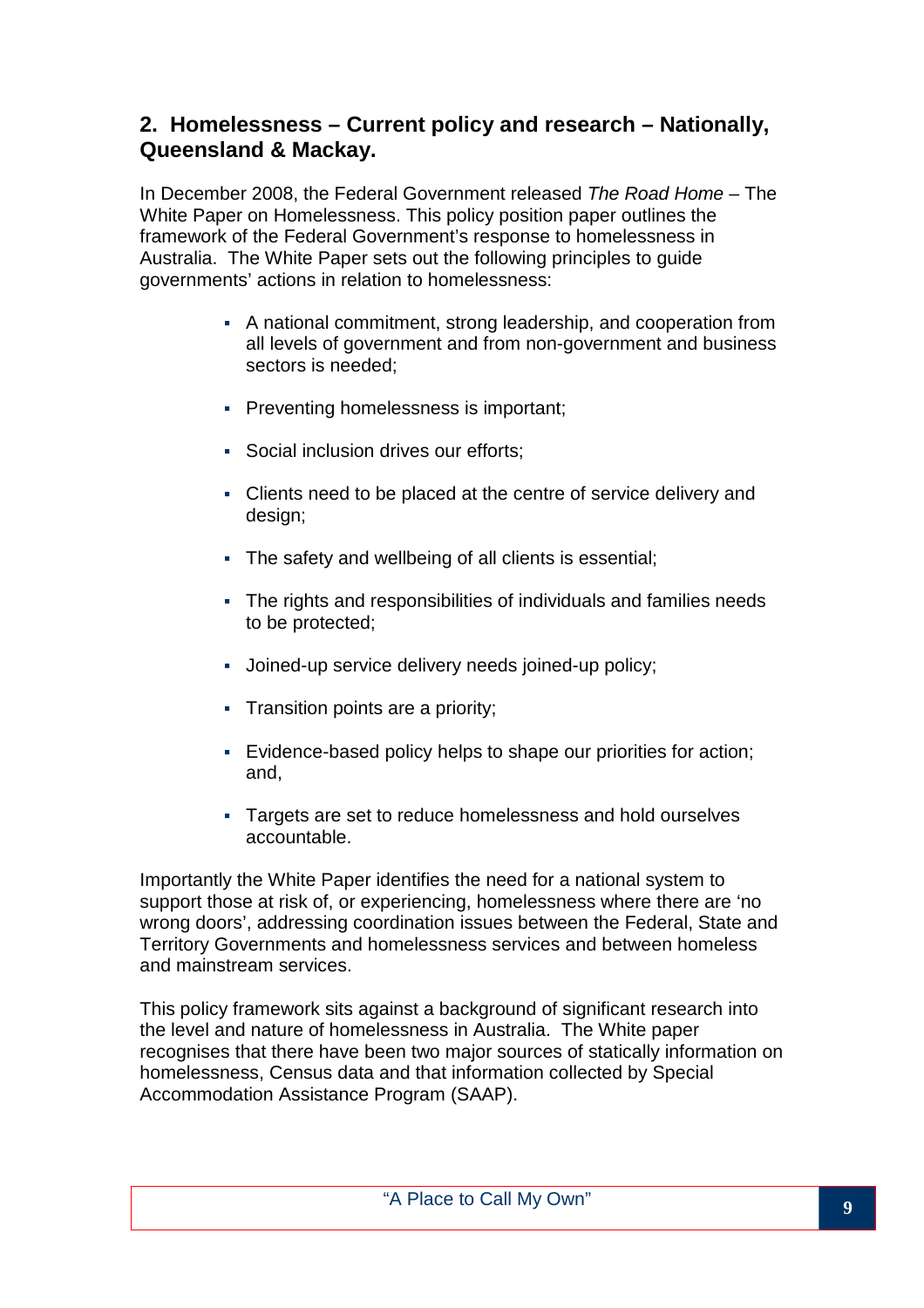Whilst both have been a rich source of data, the white paper recognised that:

- Using Census data to presents a number of difficulties. These include the challenge of counting populations such as rough sleepers, the inability to capture longitudinal data on individual pathways in and out of homelessness, and the frequency of the data collection. A further difficulty is the time lag between data collection and availability of the data analysis – that is, data from the 2006 Census was not publicly available until 2008.
- In relation to SAAP data, the National Data Collection Agency at the Australian Institute of Health and Welfare (AIHW) collects data on all specialist homelessness services funded by the Australian Government and states and territories. While the data captured under this collection is richer and more complex than the Census data, these services come into contact with only 19 % of people who are homeless on any given day. It misses the many thousands who did not approach a SAAP service, those who use mainstream services, or people who receive a service from a homelessness service not funded under SAAP. Also, the data collected does not provide detailed information about the medium and long-term outcomes for those who receive assistance through specialist homelessness services. <sup>6</sup>

The statistical information available from these and other sources does however paint a picture of the extent and nature of homelessness broadly.

Data from the 2006 census shows that there are 104,676 homeless people in Australia and of this number 43% are under the age of 25 years, with the highest percentage of homeless people in Australia being teenagers aged between 12-18 years of age at 21%. Young people aged 12 to 18 are the largest group of people experiencing homelessness and the highest users of specialist homelessness services. <sup>7</sup>

The most recent commentary on census data included the following observations for Queensland:

- The estimated, typical point-in-time figure for homelessness is about 26,750, up from about 24,500 in 2001.
- . In Queensland, half (49%) of the homeless were staying temporarily with other households on census night and 20%were in boarding houses. 19% were in the primary population, up from 16 per cent in 2001 (3869 to 5165 people). Only 12% were in SAAP.

 $\overline{a}$ 

 $6$  The Road Home, A National Approach to Reducing Homelessness (White Paper) Commonwealth of Australia 2008. 58-59.<br><sup>7</sup> Citad in Chamberlain.

Cited in Chamberlain C, MacKenzie D (2009). 'Counting the Homeless 2006: Queensland'. Cat. no. HOU 205.Canberra: AIHW. 4-5.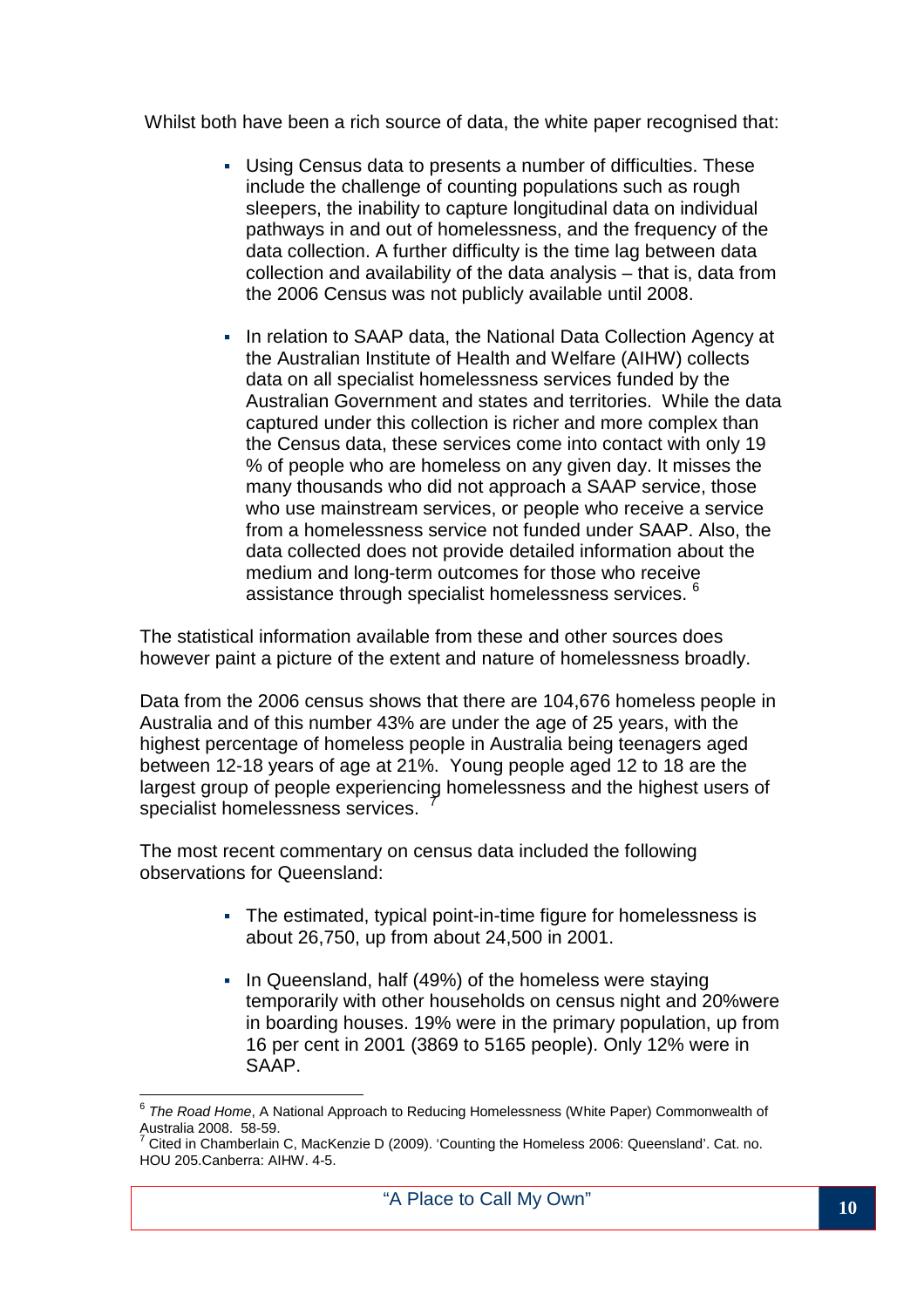- Nationally, 56% of homeless people were male and 44% were female. In Queensland, men outnumbered women 58% to 42%.
- The homeless population in Queensland was older than the homeless population in other states, with 49%of the homeless aged 35 or older. Nonetheless, a majority (51%) of homeless people in Queensland were in the younger age groups. 16% of the homeless were teenagers aged 12 to 18 (mainly on their own). 11% of the homeless were children under 12 who were with one or both parents. Another 10% were young adults aged 19 to 24, and 14% were adults aged 25 to 34.
- In Queensland, Indigenous people were overrepresented in all sectors of the homeless population, but particularly in improvised dwellings and SAAP. <sup>8</sup>

It is important to note that census data was collected in 2006 and much has happened in Queensland since then. As QCOSS President Karyn Walsh recently stated:

"The figures in this report are from the 2006 census, so despite new investment, the problem has been growing. Our members are telling us there is an even more urgent and dire need now – there are, without doubt more homeless people looking for help than these figures show." <sup>9</sup>

 $\overline{a}$ <sup>8</sup> Chamberlain C, MacKenzie D (2009). 'Counting the Homeless 2006: Queensland'. Cat. no. HOU 205. Canberra: AIHW. 32 - 35.<br><sup>9</sup> Youth Affairs Naturals Ouses

Youth Affairs Network Queensland - Aboriginal and Torres Strait Islander People overrepresented among Qld's homeless - http://www.yanq.org.au/content/view/1936/ - accesses 21/07/2009.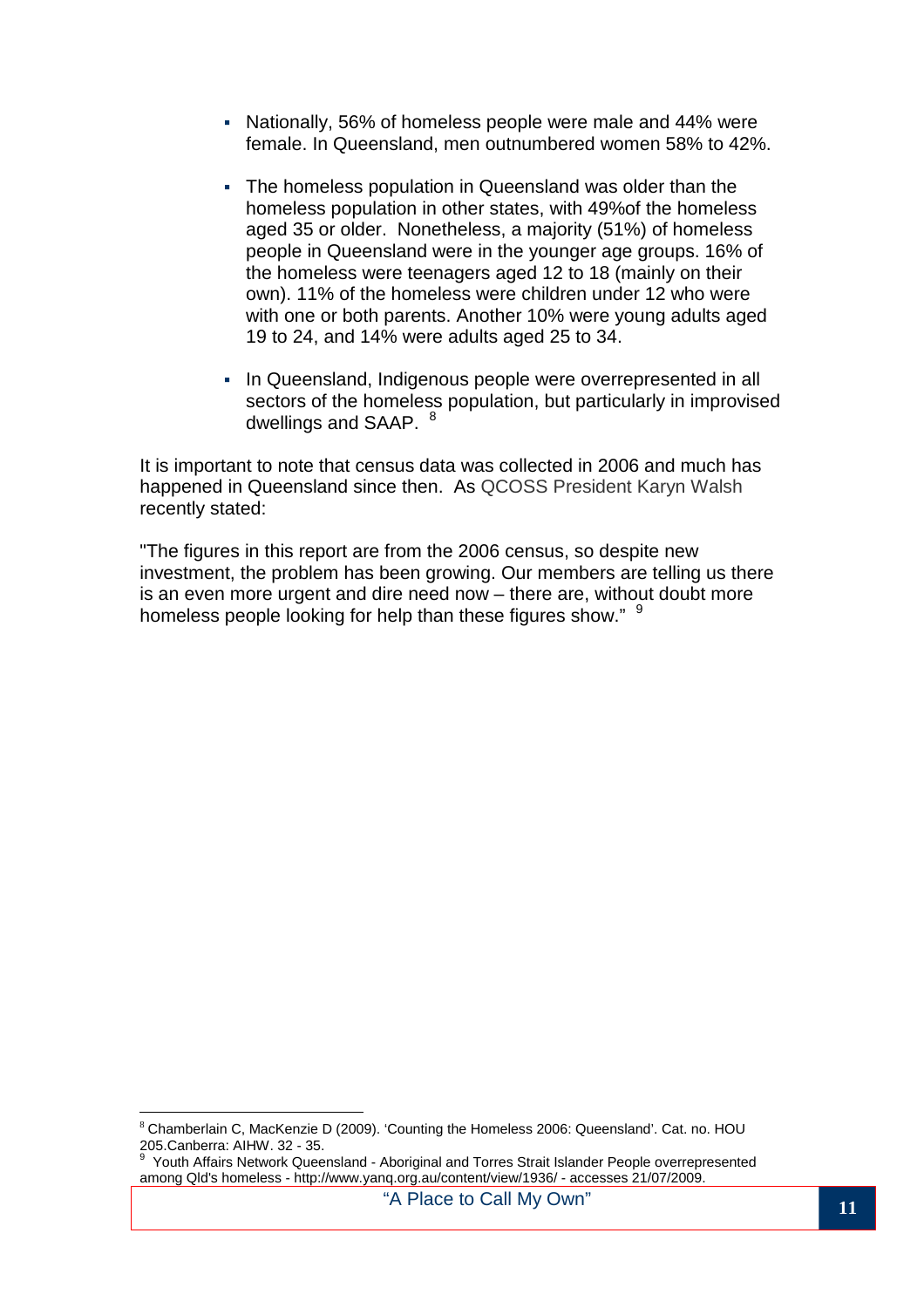### **3. Homelessness – Mackay – quantitative and non quantitative descriptions of the issue.**

#### **The Mackay context.**

The Mackay Whitsunday Region covers the local government areas of Mackay, Whitsunday and Isaacs Regional Councils. The region has a population of 163,000 with a current growth rate of 3.1% and a projected growth rate to 2011 of 3.2 to 3.8% over the next five years. The Population Information and Forecasting Unit of the Department of Infrastructure and Planning has projected that the regional population in 2026 will be between 245,000 and 268,000. <sup>10</sup>

The most up to date comparable data as at 30 June 2007 is that the estimated resident population of Mackay Regional Council was 109,575 persons, representing 2.6 per cent of the State's population and of this number 14,891 or 13.6% was comprised of young people aged between 15- 24 years of age. <sup>11</sup>

The estimated resident population of the Mackay urban area at June 2007 was 79,172, of whom 11,650 were aged 10 to 19 years. In the August 2006 Census of Population and Housing, 764 young people aged 10 to 19 years in the Mackay urban area identified as Aboriginal and/or Torres Strait Islander. This represented 25% of Aboriginal and Torres Strait Islander people in the area, and 7.1% of young people in the area.  $12$ 

ABS figures from 2008 utilise a different definition of young people  $(10 - 24)$ and in this case the statistics are that young people represent a 21% of the Mackay population. Of these young people 6% are Aboriginal and/or Torres Strait Islander people which represents 33% of Aboriginal and Torres Strait Islander population.<sup>13</sup>

Both the number of homeless people and the rate of homelessness have increased sharply in Mackay. On Census night 2001, 348 people were identified as homeless in Mackay (56/10 000), while on Census night 2006 this has increased to 692 people (95/10 000), an increase of 99%.  $14$ 

In recent years there has been a rapid expansion of the mining industry in the Bowen Basin and the accompanying population growth has had significant environmental, social and economic impacts on local communities in the region, including Mackay. <sup>15</sup>

 $\overline{\phantom{a}}$  $10^{10}$  ABS 2008 Population by Age and Sex, Regions of Australia, cat 3235.0

<sup>&</sup>lt;sup>11</sup> Office of Economic and Statistical Research. Queensland Regional Profile, (2008). Accessed 28 April 2009. URL: www.oesr.qld.gov.au

<sup>12</sup> ABS 2007 Indigenous Community Profile, Mackay SLA A, cat. 2002.0

<sup>&</sup>lt;sup>13</sup> ABS 2008 ERP

<sup>14</sup> Counting the Homeless State/Territory Reports, Queensland summary, Homelessness Australia, at www.homelessnessaustralia.org.au

www.homelessnessaustralia.org.au<br><sup>15</sup> Sustainable Resource Communities Policy: Social impact assessment in the mining and petroleum industries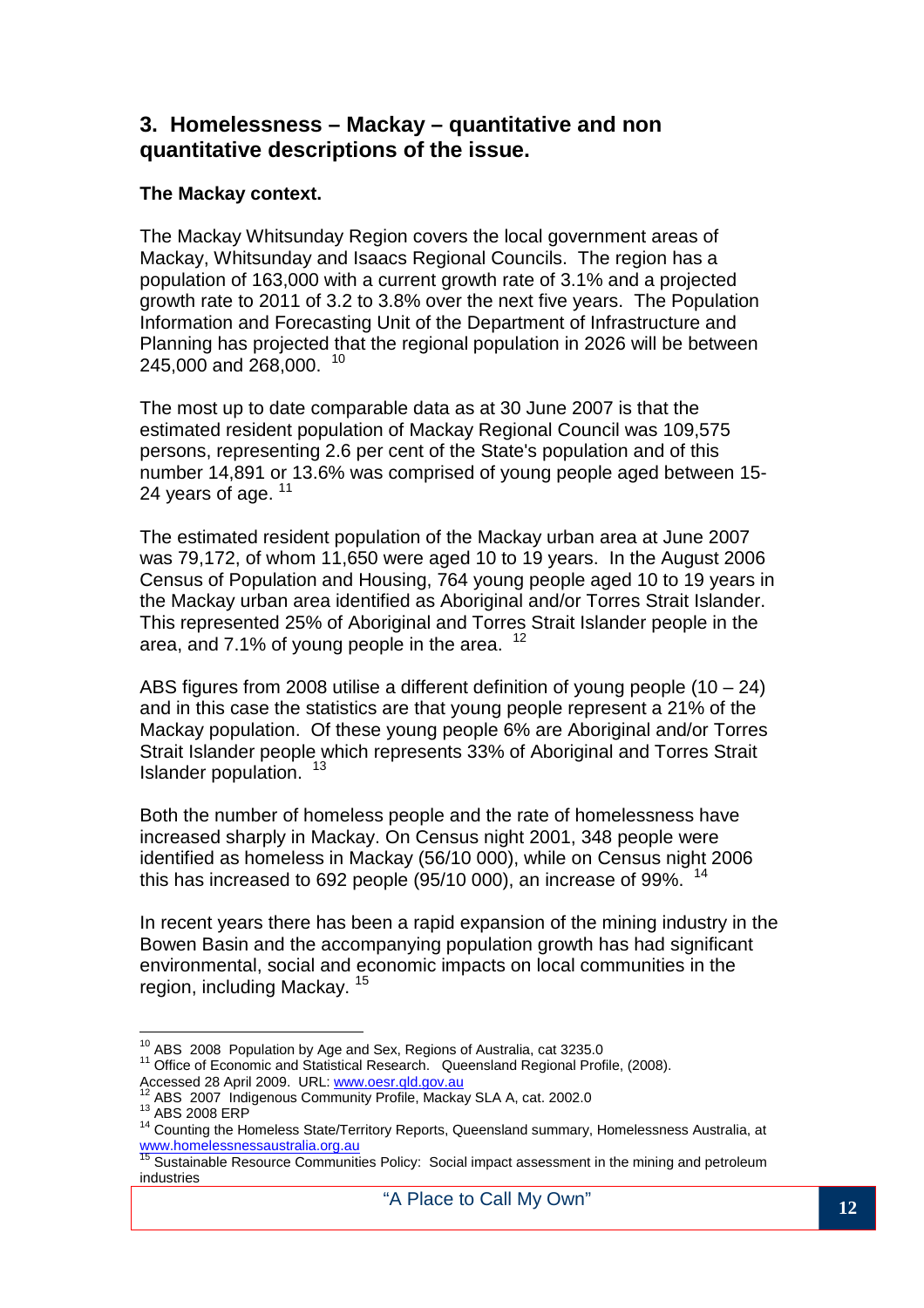It is reported that this economic expansion has " impacted on the availability of affordable housing and placements for young people, placing them in an even more marginalised and disadvantaged position from which to transition through adolescence and into adulthood." <sup>16</sup>

This observation is further reinforced in the Whitsunday Hinterland and Mackay Regional Plan, 2006 which states that (in response to economic expansion) "specifically, there is a lack of affordable housing in some localities and a lack of access to housing for particular groups, such as young people". <sup>17</sup>

Early in 2008 Mackay recorded the highest five year rental increase for a two bedroom unit in Australia with the median rental price rising112.5% from \$120 per week in March 2002 to \$255 in December of 2007. Three bedroom rentals increased 105.9% over the same period, during which time, demand has far surpassed supply. According to the Tenancy Advice and Advocacy Service, rental costs expressed as a percentage of income mean that a young person on Youth Allowance spends an average of 78 percent of their weekly income on a one bedroom unit. Similarly, a single person on Newstart allowance would expect to pay 67 percent of their weekly income for a one bedroom unit. <sup>18</sup>

Anecdotal comment recorded in the local media indicates that the impact of growth in the region has not dissipated despite the recent economic downturn. In fact it has been reported that the current economic circumstances have only exacerbated the situation in relation to homelessness. One recently reported example states that "If another Census was taken tonight, the situation would be far worse,"  $19$  Headlines such as the following give some idea of recent local media perceptions of homelessness in Mackay.

- "Coal blamed for homelessness boom". Daily Mercury 9 July 2009.
- "Homelessness on the rise". WIN Television Thursday 9, Jul 2009.
- " "Young homeless slip through the cracks".  $-$  Courier Mail  $-13$ July 2009

Other factors that assist in describing the context of young people in Mackay include:

 $\overline{a}$ <sup>16</sup> Adapted from Mackay Regional Council for Social Development and the Youth Information and Referral Service. Pro-Youth Action Group Report, 2007 unpublished.  $17$  Ibid

<sup>18&</sup>lt;br>Reported in Queensland Shelter, February 2008. - http://www.qshelter.asn.au/branchstory/february-2008-5. Accessed 21/07/2009

<sup>19</sup> Queensland director of welfare group Mission Australia, Tony Stevenson, reported by the ABC (On line) "Minister urges public support to help Qld's homeless." 9 July 2009 - 2:02pm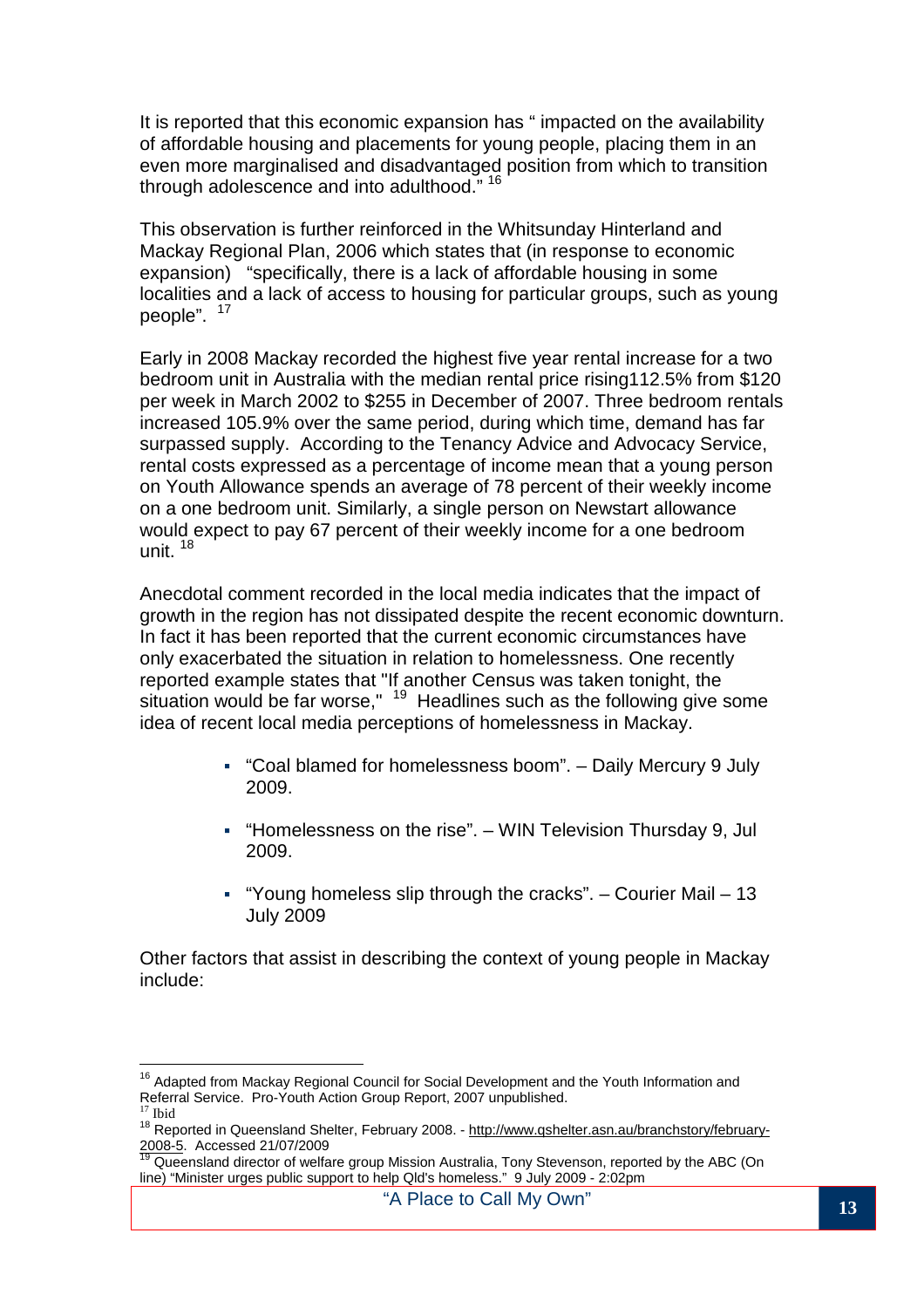- The number of young people appearing before the Mackay Children's Court increased by 14% between 2005 and 2007. Youth Justice Orders issued over the same period in the Mackay Whitsunday region more than doubled, with the majority being issued in Mackay.<sup>20</sup>
- The Mackay/Fitzroy region had a suicide mortality rate amongst the 15 - 24 year old group which is 40% above the Queensland level.  $21$  The data does not specifically target a rate for Mackay, but the widespread perception within Mackay supports a higher rate of youth suicide in comparison to the rest of the state.
- Proportionally, Mackay has a significantly higher number of families with no parents working, as well as, a high number of young people who have not finished school and are not in learning/employment.<sup>22</sup>

One of the major problems that have continuously confronted the Mackay community sector is that of the collection of "real" localised data and information on issues that influence the quality of life of young people, their families and the community. This is often related to the perception of the "wealth" in the region due to growth of the mining and associated industries.

An additional factor is that of the responsibility for the collection of data, and the type of reportable data, that funded organisations are required to report on. For example; most organisations are not required to report on "turn away" data; however, during discussions with service providers, some organisations are collecting this information for their own purposes.

During the research conducted to support this report, the awareness of the need for ongoing statistical research and the issue of who is responsible for this became apparent. Despite the fact that all organisations included in this report are funded either through Federal or State government entities, there is no centrally available portal for consistently reported localised statistical information that reflects the needs of the Mackay community.

In addition to this, the definitions of homelessness or "youth" cited above, are not built into reporting requirements for government funded organisations and while the perception in the community of the number of young people who experience homelessness in Mackay is high, this is not always supported by statistical data. This can be attributed both to the acknowledgement of homelessness by young people themselves (if they are couch surfing they do not consider themselves homeless) and to the understanding of the definitions of homelessness by workers in the community sector.

 $\overline{a}$ <sup>20</sup> Dept of Communities, unpublished data, Regional report focussing on Youth Funding Realignment: Mackay-Whitsunday Region June-July 2008.<br><sup>21</sup> De Leo D. Klieve, H. 8 Milese, A. 2222.

De Leo, D., Klieve, H. & Milner, A. 2006 Suicide in Queensland 2002-2004: Mortality Rates and Related Data. Australian Institute for Suicide Research and Prevention, Griffith University, Brisbane.  $22$  Regional report focussing on Youth Funding Realignment: Mackay-Whitsunday Region June-July 2008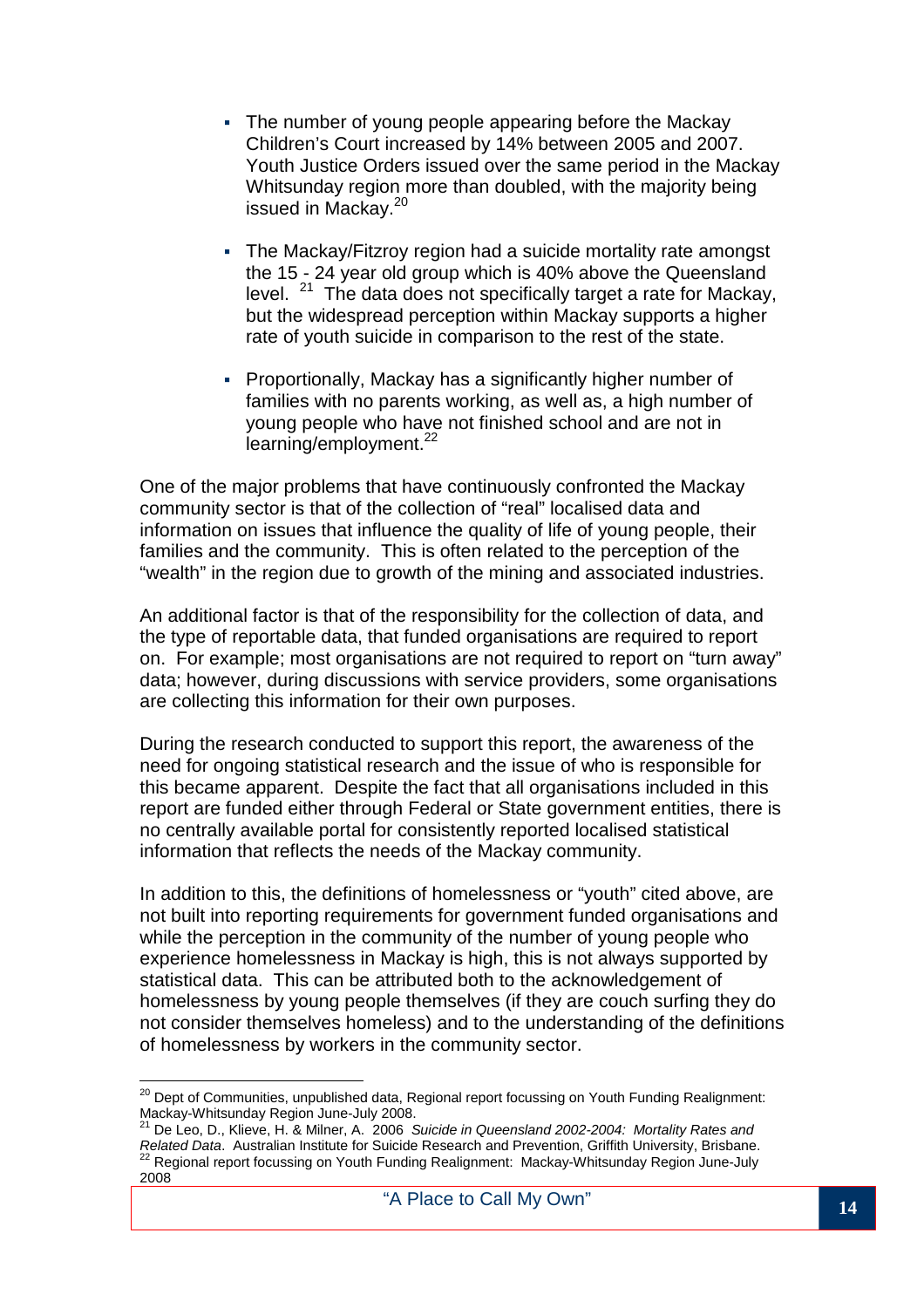Another issue impacting on the collection and compilation of usable data is the lack of funded administrative positions as "many 'direct service staff' undertake a number of administrative support functions". Many funded organisations do not have funding for specific administrative support positions and "the overall administrative tasks of an organisation are becoming increasingly complex and considering the nature of the work that is undertaken by administrative staff there is a requirement, of at least, one full time position within each organisation".  $23$ 

Given the difficulty in extracting reliable and comparable data the authors of this report decided (with the agreement of the project Steering Committee) that the method for collection and compilation of primary statistical data would focus on the following funded youth programs and services in Mackay:

- Job Placement, Employment and Training (JPET) ITEC Employment Services.<sup>24</sup>
- Youth Pathways Program Mackay and District Education Centre.
- Youth Support Coordinator and U-Nite Program Mackay Youth Support Service.
- Youth SAAP Service Kalyan Youth Service Inc

In addition to statistical data, anecdotal information and non-identifiable stories from young people are included from the above organisations and also from the following contributors:

- Mackay Aboriginal and Torres Strait Islander Justice Alternative Group.
- Mackay and District Youth Crime Prevention Service.
- **C**zcare.

 $\overline{a}$ 

- **St Paul's Uniting Church.**
- **Mackay Child Safety Service Centre.**
- Queensland Department of Housing.
- Youth Information and Referral Service

<sup>&</sup>lt;sup>23</sup> Queensland Youth Housing Coalition Inc. Queensland Addressing Youth Homelessness Business Case, October 2008.

Note: From 1 July 2009, the Australian Government introduced a new approach to employment services - Job Services Australia. Job Services Australia replaces previous employment services including the Job Placement Employment and Training (JPET) program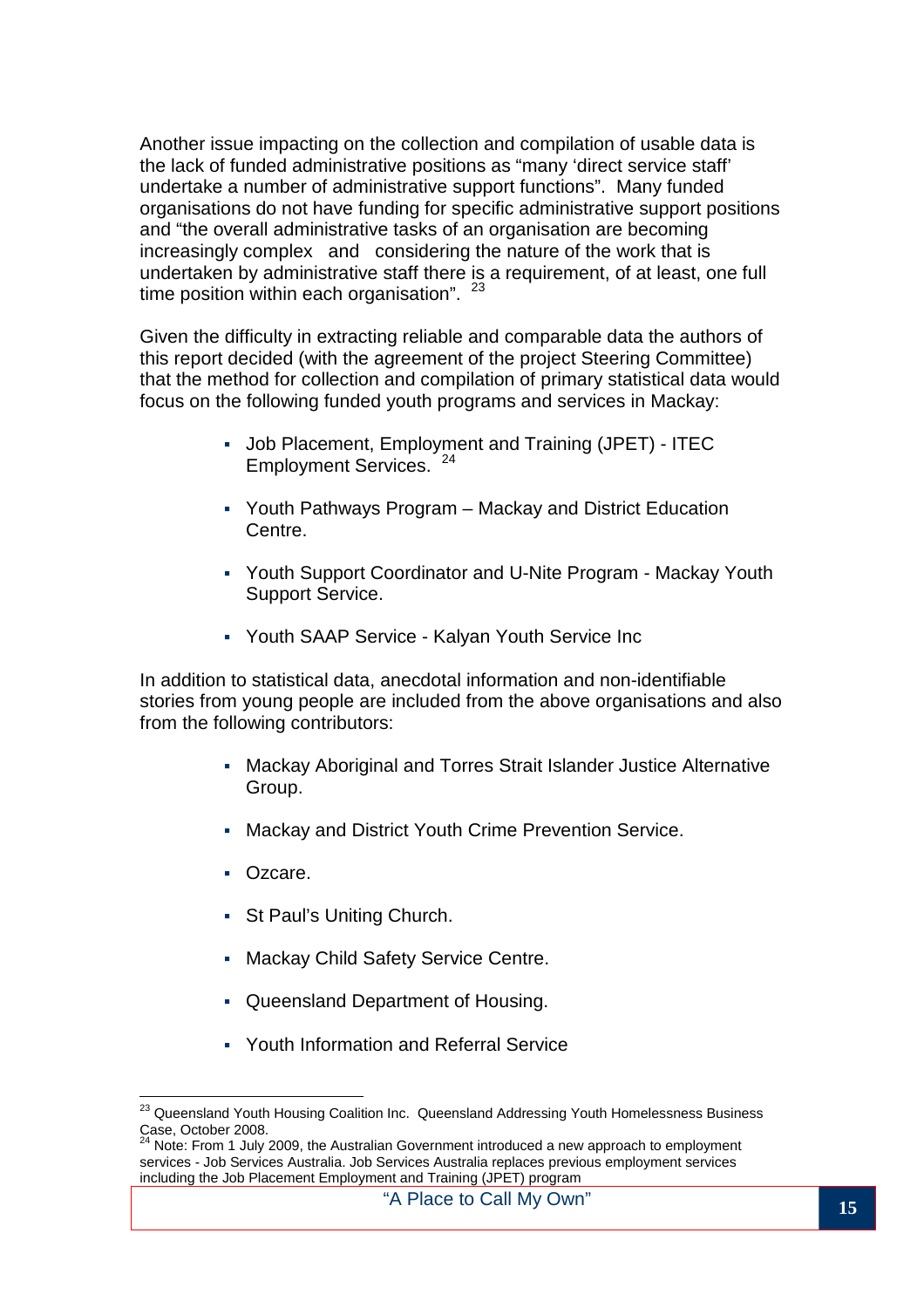Due to the privacy issue of government funding guidelines, no raw data is able to be released in the report for publication. However, permission was obtained for the author of this report to analyse data provided and compile comparable information for the purpose of this report.

A summary of an analysis of comparable data for the JPET, Youth Pathways, Youth Support Coordinator and U-nite programs is included below. As Kalyan Youth Service is the only Youth SAAP Service in the region, this data is included separately.

A caveat to the statistical information presented in this report is that, where possible, comparative data has been requested from services for the timeline period 2007 and 2008. Many funded organisations have not been required to collect data on homeless young people. Specifically, staff employed by youth and other community organisations have not been required to report on the primary, secondary and tertiary levels of homelessness and most organisations approached were not even aware of these levels. During the compilation of this report, it has become apparent that the reportable data required of government funded organisations does not include enough information to fully analyse the needs and disadvantages faced by the young people of Mackay.

All attempts have been made to adhere to realistic counting rules but it is acknowledged that there still exists the possibility of "double counting" of young people who access more than one service during the timeline periods reported on.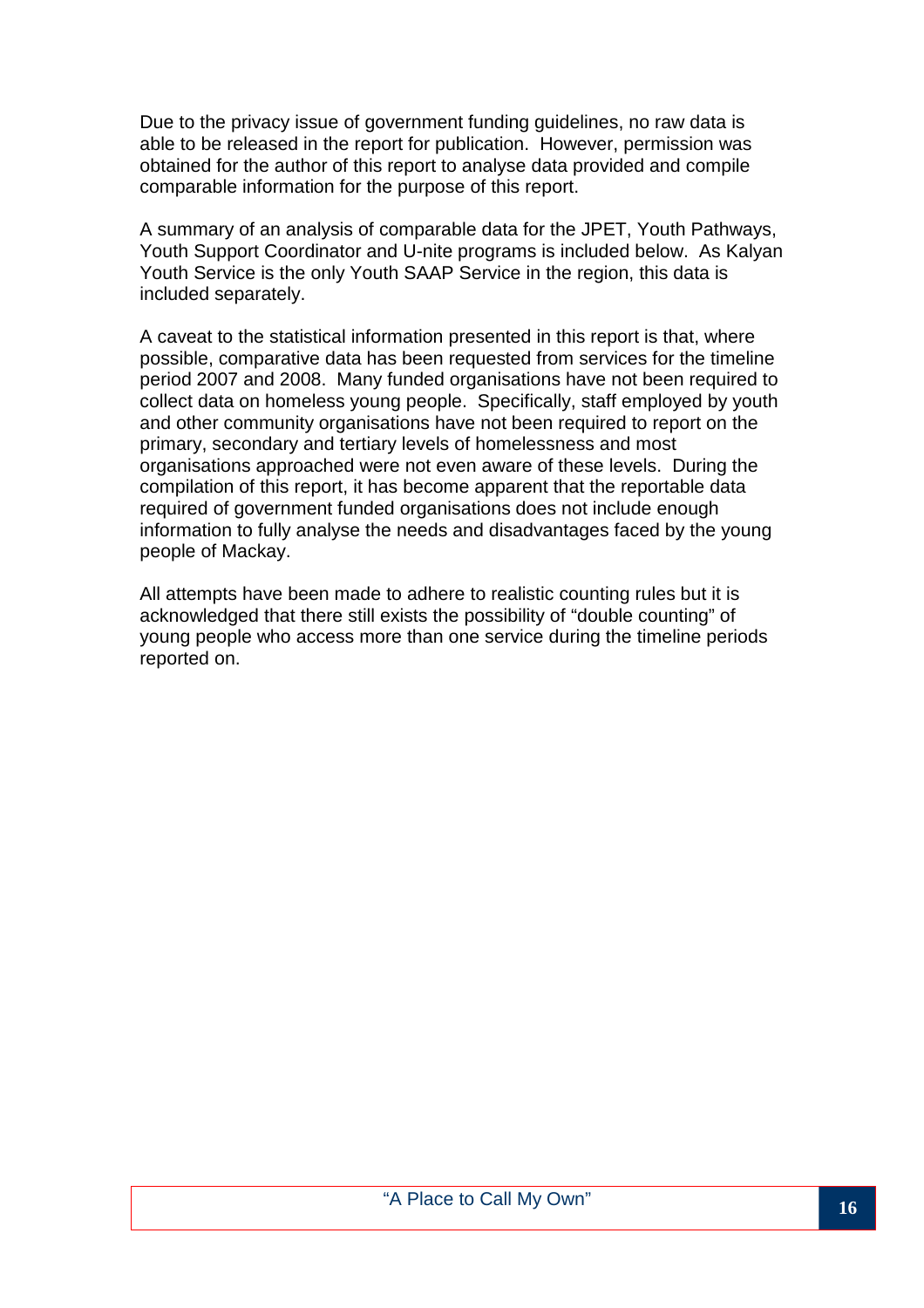#### **JPET, Youth Pathways and the Youth Support Coordinator and U-nite programs.**

Combined services for young people aged 13 – 21 year of age

|                       | 2007 | 2008 |
|-----------------------|------|------|
| <b>TOTAL NUMBERS:</b> | 519  | 591  |
| Females:              | 313  | 367  |
| Males:                | 206  | 224  |
| Indigenous:           | 76   | 148  |

The graph below identifies the proportionate reason that young people presented at the services.



These figures clearly indicate that the level of homelessness has increased in Mackay and that disengagement from education is a strongly associated factor. It is also noted that in line with the findings of the White Paper, young women are more likely to access these support services. Access to these services by Indigenous young people increased by 10.4% from the Year 2007 to the Year 2008.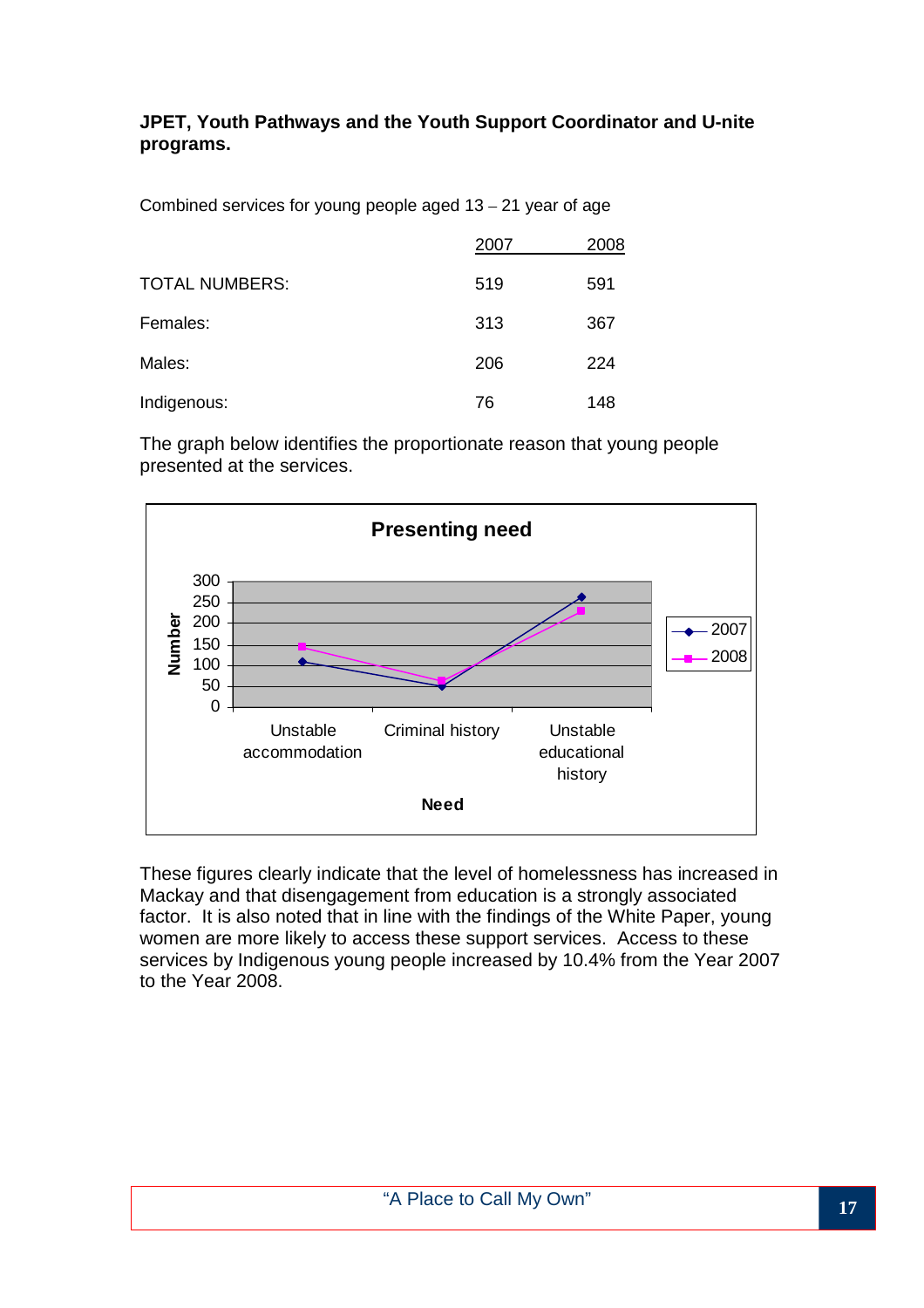#### **Kalyan Youth SAAP Service**

Services provided for young people aged 16-21 years. Figures from Kalyan Youth Services are provided per financial year and not calendar year.

|                                        | 2006/2007 | 2007/2008 |
|----------------------------------------|-----------|-----------|
| <b>TOTAL NUMBERS:</b>                  | 97        | 70        |
| Females:                               | 41        | 32        |
| Males:                                 | 56        | 38        |
| Indigenous:                            | 8         | 4         |
| <b>PRESENTING ACCOMODATION ISSUES:</b> |           |           |
| Eviction:                              | 28        | 30        |
| Emergency accommodation ended:         | 19        | 12        |
| Previous accommodation ended:          | 30        | 22        |

Kaylan does track unmet demand from potential clients. As the graph below indicates the reasons for unmet demand are reasonably stable apart from "Insufficient accommodation available" which was at a disproportionately high level in the 2007/2008 year.



**Reasons for requests not met**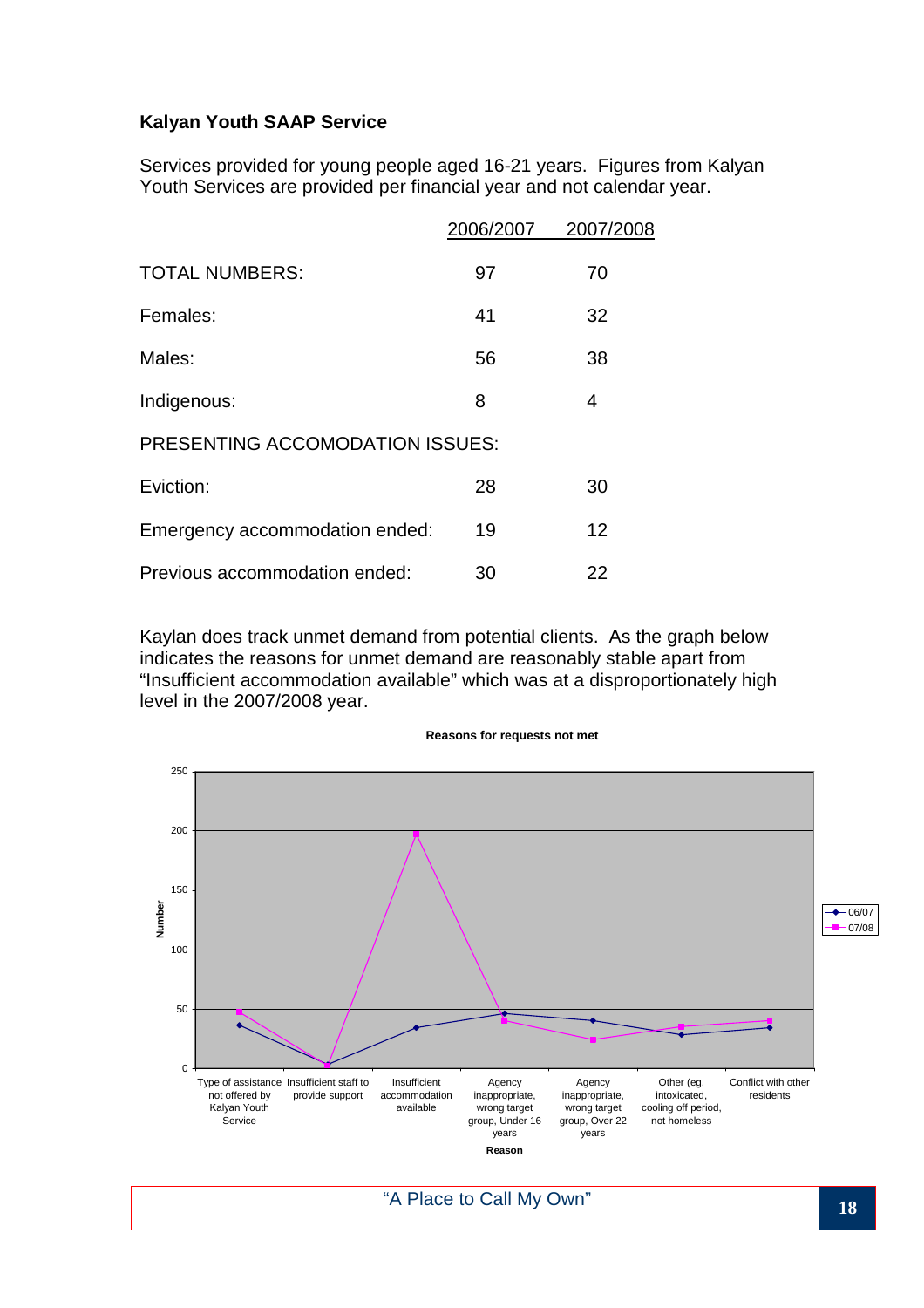With regards to youth homelessness, it is very difficult to obtain information from young people themselves unless they are accessing services that are funded to collect data specifically around this issue. The Pro Youth Action Group project, (2007), actively canvassed the collection of information from young people aged between 13-25 years of age through a collaborative partnership between the Mackay Regional Council for Social Development and the Youth Information and Referral Service (YIRS).

The young people who participated in the project were clients that accessed the services of YIRS and participated in interviews guided by a developed questionnaire. Of the interviews conducted, 23 completed responses were received with the following key findings reported:

- 78% of respondents do not live at home with family.
- 57% of respondents are homeless.
- 61% of respondents have not had a regular place to stay for months.
- 74% of respondents do not work or study.
- 74% of respondents have been a victim of domestic violence or other abuse.
- 26% of respondents have no connection with the Department of Child Safety.
- 22% of respondents are young people 13 to 16 years of age

This information while valuable and insightful, also confirms the difficulty of gaining usable statistical information from young people, as YIRS records on average, around 700 contacts with young people per month. The Pro Youth Action Group Final Report 2007 also acknowledges that "research undertaken during this project failed to uncover existing data addressing housing and accommodation situations of Mackay youth". This again reflects on the responsibility for the collection of statistical information and the need for standardised reporting mechanisms across both Federal and State funded services.

There is no data available on the numbers of young people who are sleeping rough, and this can only be included in the report as anecdotal information. Sleeping rough in Mackay constitutes many situational reasons including: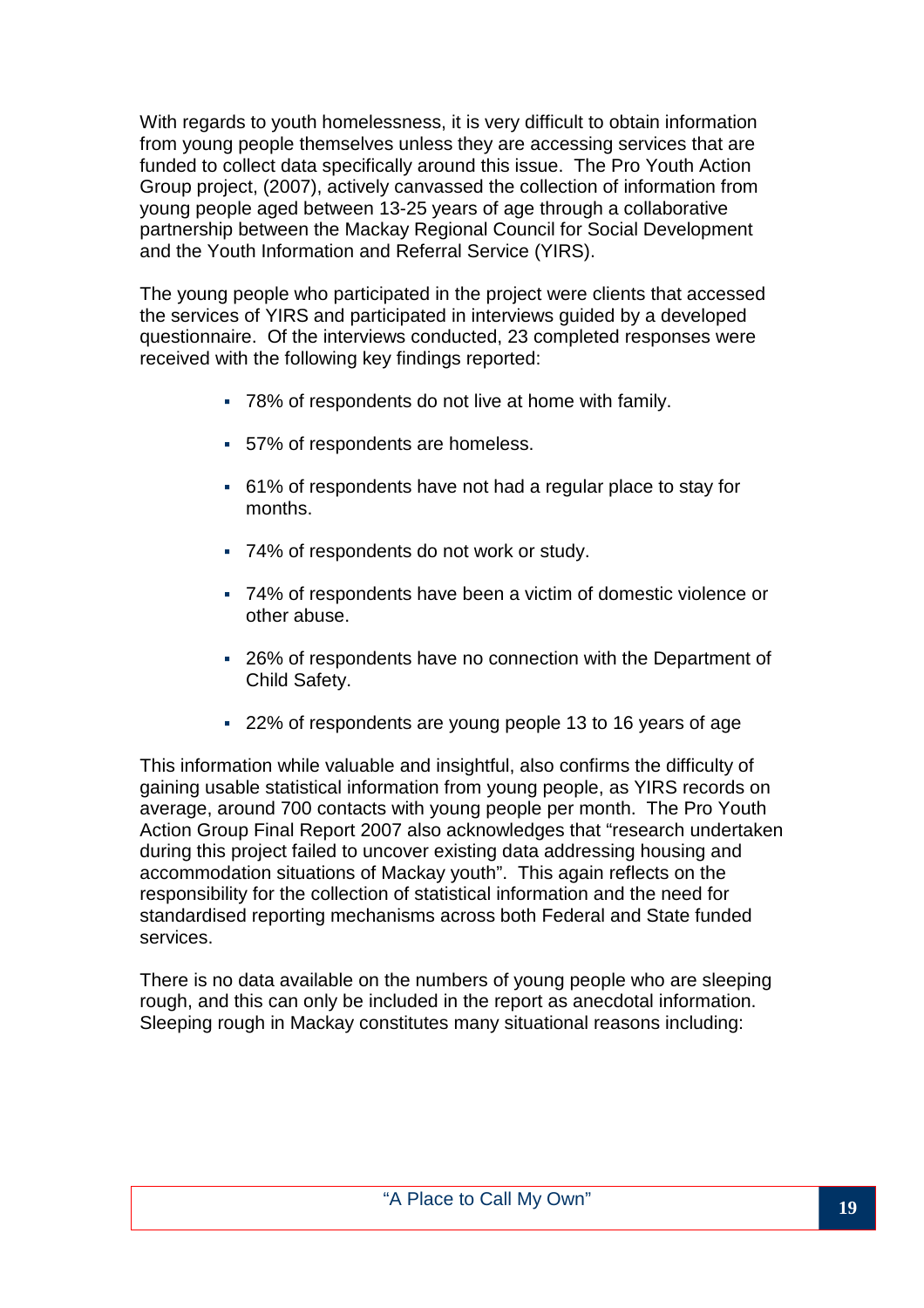- Forming of camaraderie between disengaged young people as there tends to be a common bond that unites these young people into staying together in certain situations. This was highly evident during the 2008 youth suicide tragedies where a number of young people had homes to go to but because of the situation felt a level of responsibility in staying with their peers.
- Episodes of prolonged substance misuse leading to young people "sleeping where they drop" including local parks, abandoned buildings and churches. This results in young people losing most of their possessions, which impacts adversely on their ability to engage with mainstream society.
- Sleeping on the riverbank with homeless adults.

With situations like this there is the snowball effect of police involvement, which leads to many of the young people returning to, or entering, the youth justice system, or accumulating large debts through fines which can not be paid. This also places these vulnerable young people at high risk of harm or abuse.

Whilst statistical data is limited, that presented above, does paint a picture of the nature of youth homelessness in Mackay. An extra dimension is added to this picture through the case studies presented below. They were compiled as part of this review and accurately record the circumstances of individual young people in Mackay.

#### Case study 1

A 17 year old female presented to the service needing accommodation. It was established that the client has a difficult family situation with a history of domestic violence in the household. The client also suffers from arthritis and is required to take medication for her condition.

The client stays at different friends houses because when she is at home her 15 year old brother physically abuses her. Her mother is an alcoholic and when home the client usually cares for her.

The client can't live with her father because when she was 14 she went to the police because he was physically, mentally and emotionally abusing the whole family and a Domestic Violence Order was issued.

It was suggested that the client apply for public housing and after months of organising birth certificate and all the correct identification she applied for public housing. Her application was denied as she was not considered very high risk because she could live with her mother and "stays at friends" by choice.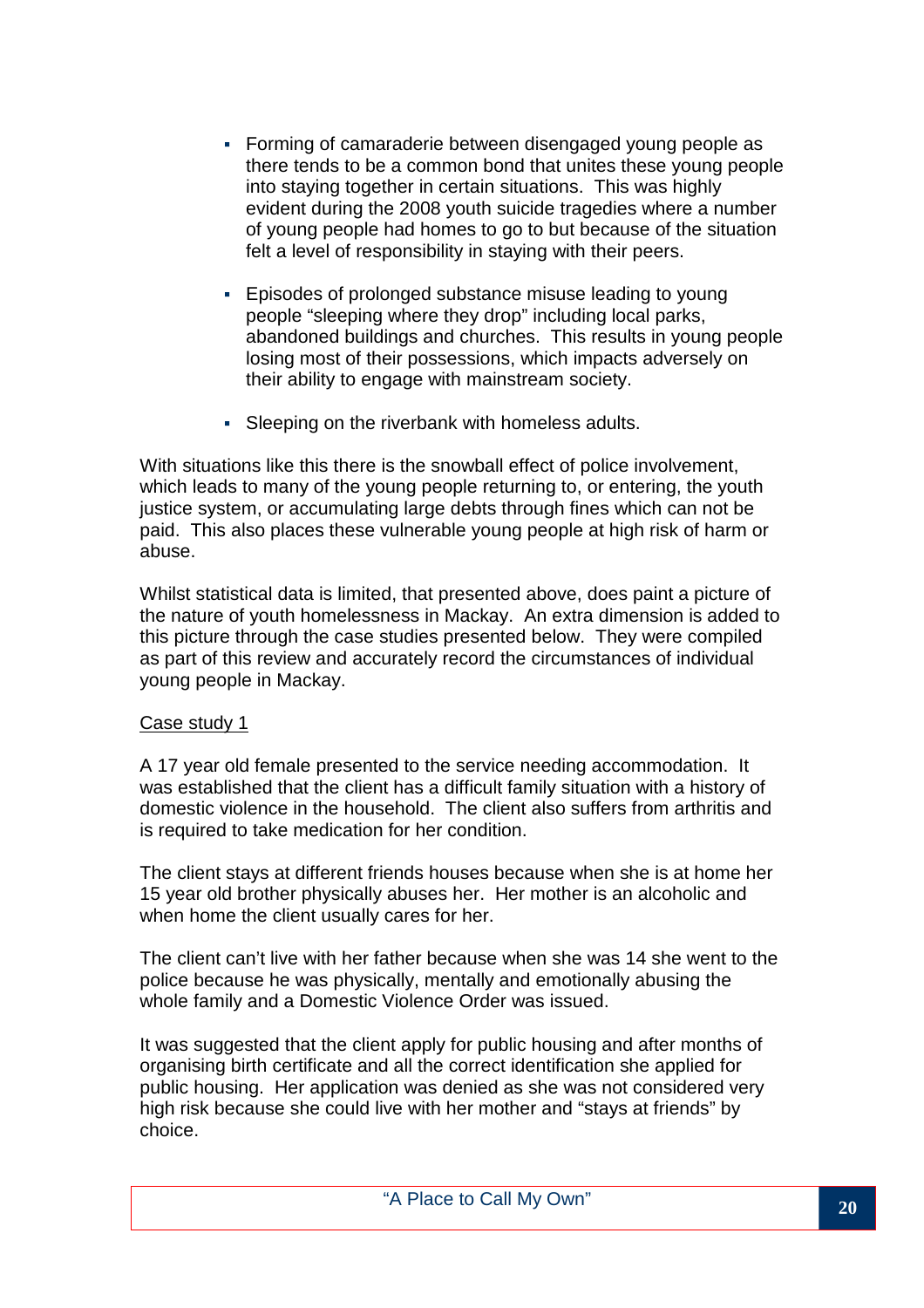The public housing assessment established that as the mother's house is a three bedroom dwelling there is not an overcrowding problem.

The Domestic Violence Order on her father was considered in the assessment and was identified as a "significant issue" but as the father resided in another state the young woman still doesn't fit the "very high need "criteria. As such her choices are limited to staying with friends or be abused by brother and care for alcoholic mother.

The client has applied for share accommodation but gets turned away because she is unemployed. She is on a Disability Employment Network Program, but because she has arthritis is very limited to what kind of work she can do.

#### Case Study 2

A 16 year old female presented with a range of issues including lack of suitable accommodation, family breakdown, sexual abuse and a learning disability which client's mother also has. The client describes her current situation as sometimes staying with mum but mainly on the streets.

The client's mother has a diagnosed mental health issue but is not receiving support.

The client displays highly sexualized behaviour which results in disagreements with her mother and often the client is told to leave the mother's home.

 The client's mental health has been assessed and she is currently displaying signs of depression, anxiety and suppressed emotions about sexual abuse.

She has stayed at the youth shelter in Mackay but because of her highly sexualized behaviour she is asked to leave. The client would benefit from semi supported accommodation where she can live independently with support. The youth service cannot support a client with this many mental health issues, which leads to the client sleeping rough at nights. This can occur weekly and last for months.

#### Case Study 3

A 17 year old Indigenous male presents with accommodation, previous substance abuse, ex offender and current legal issues. He is doing his best to change his life. He has a fulltime job at a restaurant in town and can sometimes work up to 45 hours per week, and he works split shifts.

The client is on probation and signs in weekly and things have been progressing well. He has been trying to get himself accommodation because he is currently couch surfing and in the middle of his split shifts goes to friends or the men's homeless shelter for a shower.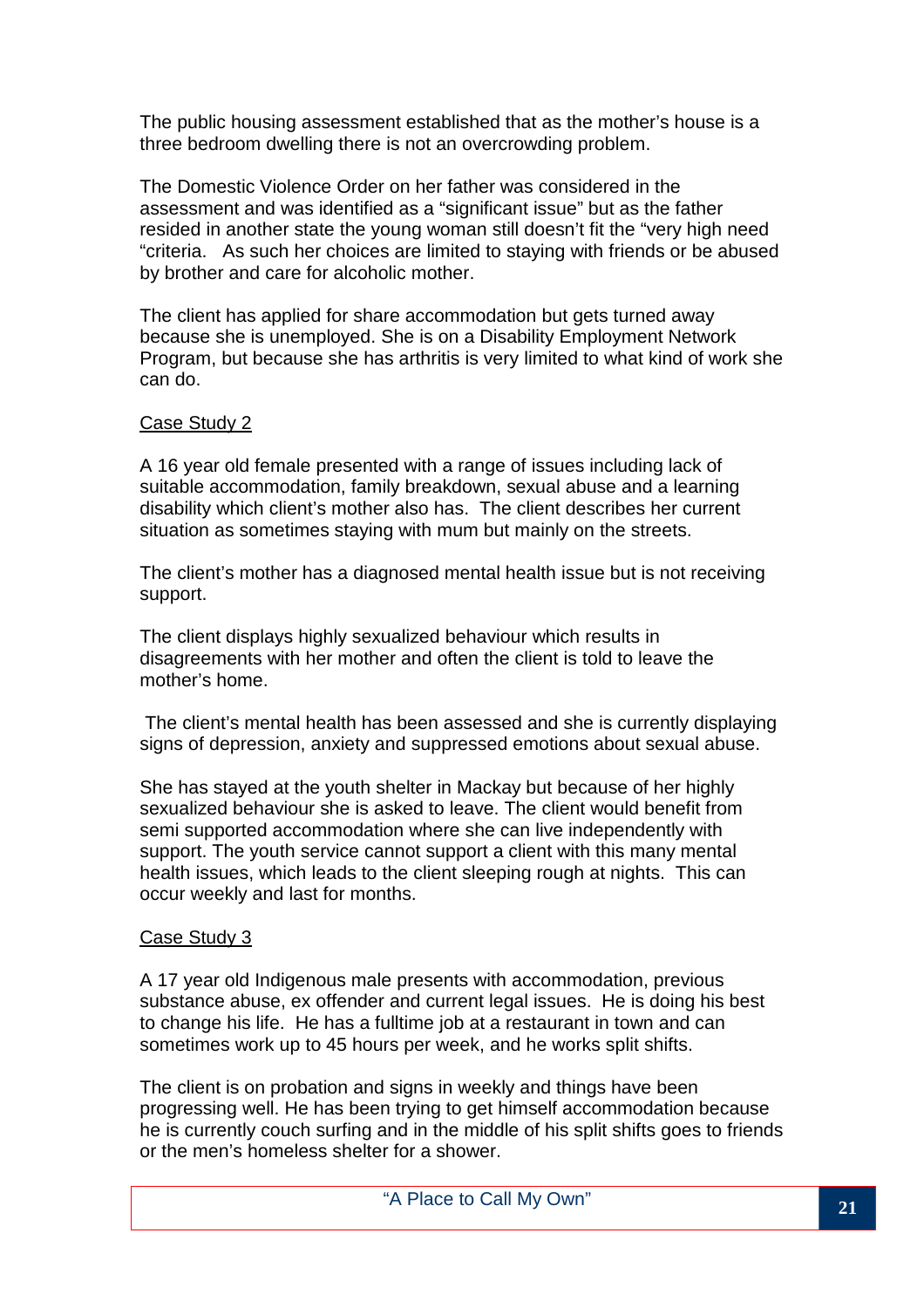He cannot stay at the Men's homeless shelter because it is full. He could apply for public housing but because he is not receiving Centrelink payments and as he earns an independent income, he is not considered "high risk". As such it is unlikely that he will be entitled to public housing for years. He has applied for private tenancy and has had no success. He has applied for share accommodation and again has had no success. This causes the client to live transiently and may cause issues with his employment, which may lead to a return to his previous substance abuse. This then could lead to breach of probation and back to prison.

#### Case Study 4

An 18 year old pregnant Indigenous female has been forced to relocate to Gladstone as she has no accommodation options in Mackay. She was living with her mother in a housing commission home that was very over crowded. Housing Queensland requested that the people who were staying were to leave or her mother was going be evicted.

The client was forced to leave. She then applied for public housing herself and was considered "very high risk". The client put her name at every caravan park in Mackay, at the women's shelter and youth shelter, but they were all full. The client couch surfed for a few weeks and stayed on at hotel at a cost of \$300 for the week. This left her with \$40 for the fortnight leaving her very vulnerable. She then was back to couch surfing, and then made the decision to relocate leaving her family and cultural connections.

There are many examples for pregnant young women who have their names on the Housing Queensland data base but have not been provided with any housing. This leads to many issues including removal of children by Child Safety because the client doesn't have stable accommodation.

Perhaps one of the greatest insights into the nature of youth homelessness is the fact that young, homeless, ex offenders who have experienced periods of incarceration consistently report that:

**"The best time of my life has been when I have been locked up; where I am secure, safe, can go to school, and where I can engage with people."**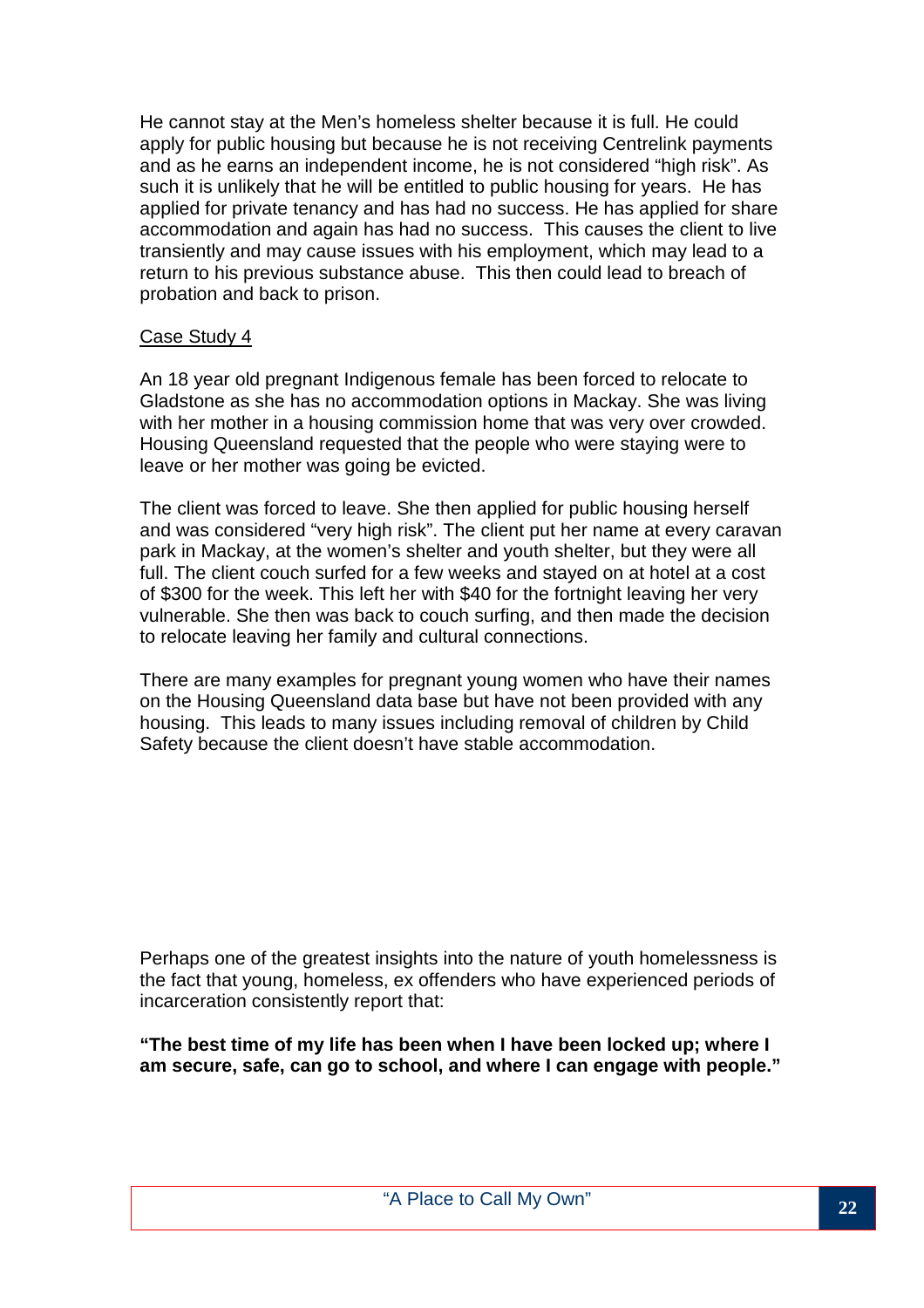#### **Other considerations**

While on the surface, Mackay appears to have a number of service providers available for young people, there are still significant impediments to young homeless people in securing a suitable future in Mackay. These include:

- A lack of affordable accommodation limited options that are usually short term, even when they find accommodation with friends, etc. it is usually only time limited because there are no supports, either financial or emotional, for families taking on a teenager.
- Lack of accessible transport public transport is limited in Mackay and young people report they cannot get to employment or work experience opportunities because of transport. This ultimately impacts on their ability to secure suitable accommodation.
- Assistance to get a drivers licence (impacts further on employment and schooling). If a young person has their learners licence and they have left home they no longer have anyone they can drive around with and this is a factor that will prevent them from getting their driver's licence or even going for their learner's because they think "…what's the point, I won't be able to get my 100hrs up and I can't afford to pay for lessons."
- Relative lack of family mediation/support services.
- **Lack of education related resources:** 
	- . Computers if a young person does not have access to one outside of school they cannot complete assignments.
	- . Covering the costs of subject related activities including equipment, excursions, camps, etc.
	- . Being able to afford to participate in social activities such as formals, graduations, etc. <sup>25</sup>
- Lack of safe and affordable social activities for homeless young people to participate in – leading to increased risk of engaging in risky behaviour including crime, hanging around in public spaces, hanging out at parties and "scabbing" alcohol and drugs, etc.

 $\overline{a}$  $^{25}$  While some of these may seem like luxuries, young people who feel disadvantaged at school either financially or socially report feeling self conscious and have less motivation to remain in education. Once they disengage from education they fall into unemployment because they don't have the resources (e.g. transport and relevant level of education) to gain employment and then they are at further risk of falling into primary homelessness. Often placements within families also fall down when the young person is no longer able to remain engaged in education.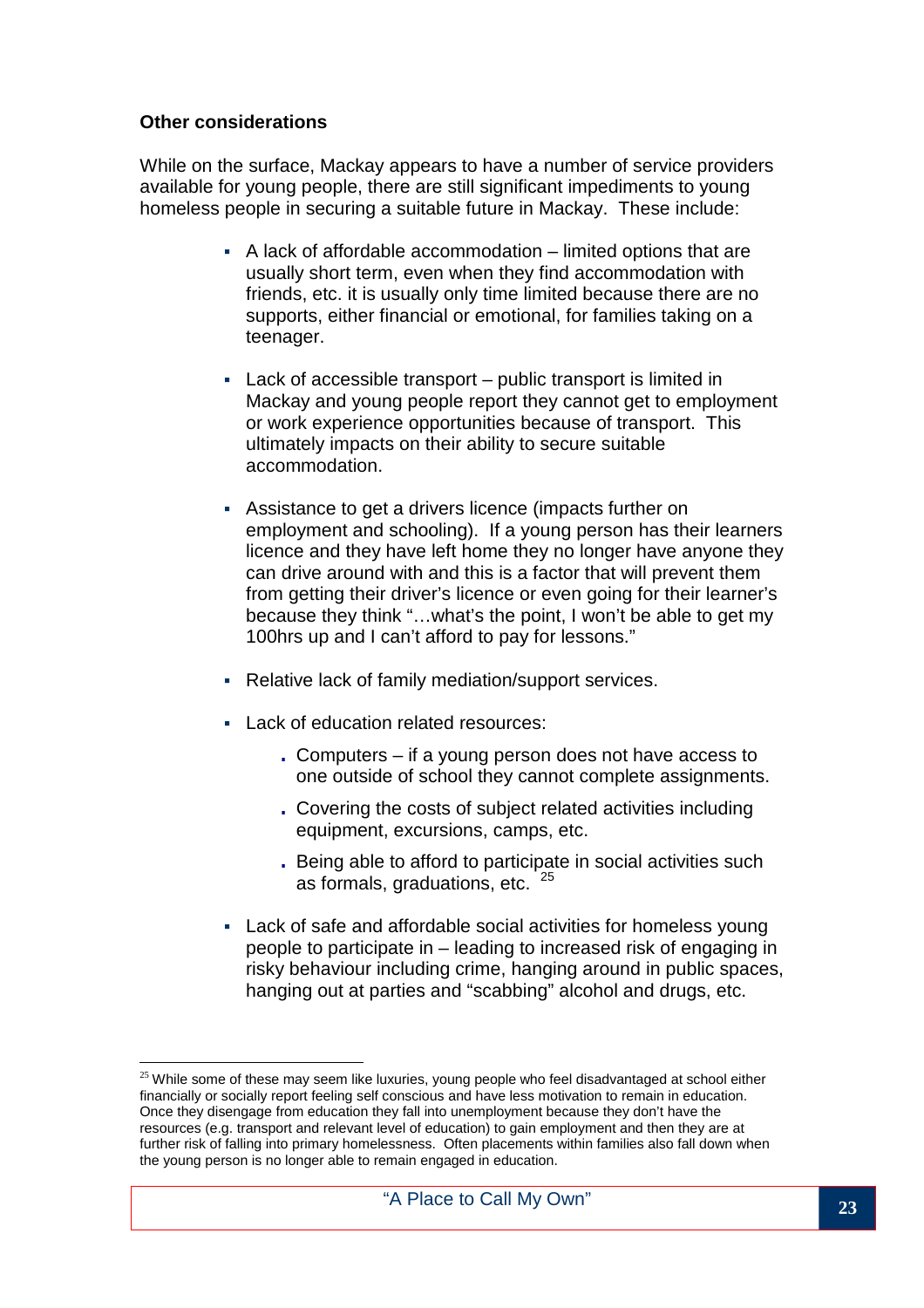- Lack of school support or school staff that have an understanding of the struggles these young people face.
- Lack of crisis accommodation for young people, especially when they don't fall into the criteria for particular service providers.
- Lack of parenting programs / workshops for parents of teenagers who exhibit challenging behaviour.
- Changes to service provision as a result of the implementation of Job Services Australia from 1 July 2009 has resulted in a gap in service provision. Previously there was a close and effective relationship with the JPET service provider that supported more intensive support for some young people, when needed. The new arrangements, at this stage, do not seem to have picked up from where JPET left off and as such this is putting pressure on non employment specific focused service providers.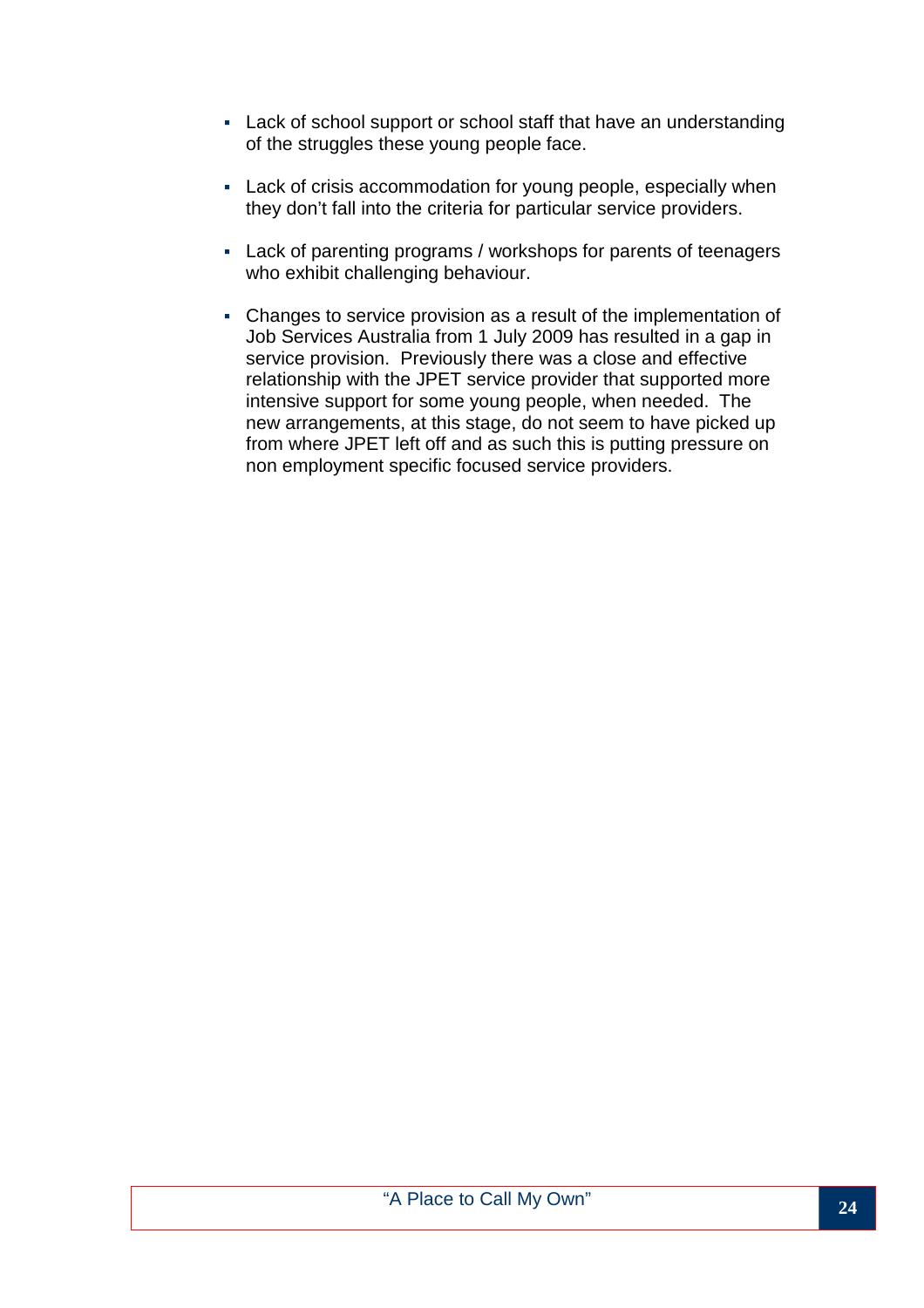## **4. Stakeholders / key players in youth homelessness in**  Mackay. 26

As indicated previously in this report there are a number of organisations that seek to provide services to young and homeless people in Mackay. Their operation and their ability to offer services required by homeless young people is an integral part of the landscape that describes youth homelessness in Mackay. This section summarises the support offered and also notes some of the difficulties experienced in providing these services.

#### **Youth Information and Referral Service (YIRS)**

The Youth Information and Referral Service (YIRS) has taken the lead role in the development of this report, including the recruitment and management of both the consultant for the report and the Youth Inclusion Support Officer position.

YIRS provides services to at-risk young people with a range of early intervention, targeted and intensive services that support personal and social development; promote positive engagement with peers, family and community networks; and participation in education, training and employment. The organisation is funded by the Queensland Department of Communities, and services include:

- Development and implementation of targeted programs including suicide prevention and postvention.
- Coordination and delivery of integrated youth support services which include wrap around responses for young people with complex needs.
- Provision of information and referral responding to the complex needs of young people.
- Participation in working groups and committees to address issues relating to young people's safety and well being.
- Supporting the establishment of programs to develop life skills, self esteem, and other skills for economic and social participation.

 $\overline{a}$ <sup>26</sup> Note: This section focuses primarily on serviced provides. The report recognises other key players including: Department of Families, Housing Community Services and indigenous Affairs, Department of Education, Employment and Workplace Relations, Department of Health and Ageing, Department of Communities (Housing), Department of Justice and the Attorney General, Department of Community Safety (Child Safety Unit), Department of Education and Training, Mackay Regional Council, and Construction Skills QLD.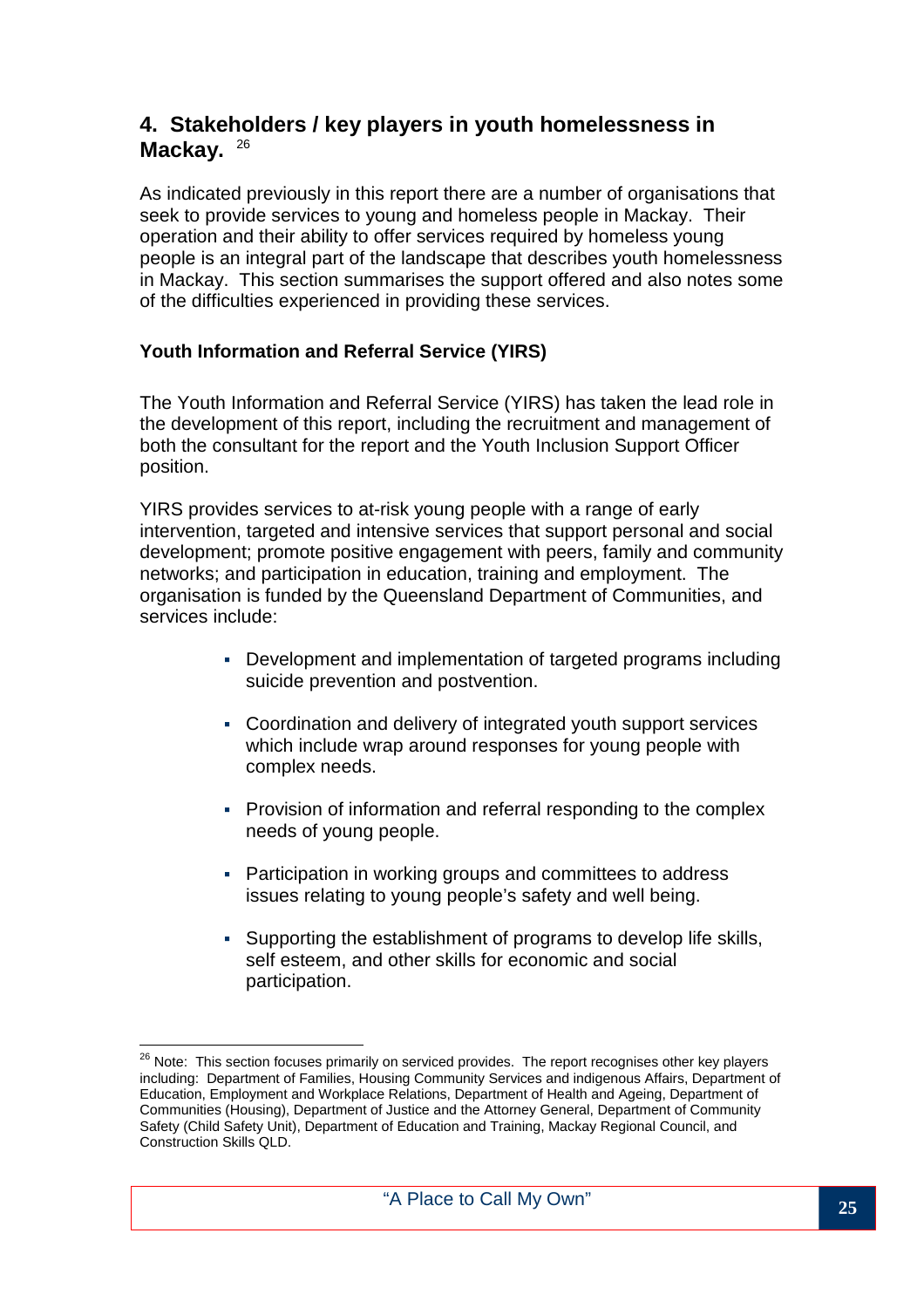- Development of referral pathways and Memoranda of Understanding to assist the coordination and integration of youth support services in the community.
- Conducting activities which support cultural identity development, enhance young people's sense of cultural identity, and assist them to connect and/or maintain connection to their cultural community.

The priority target group includes young people aged 10-19 years, particularly Aboriginal, Torres Strait Islander; Australian South Sea Islander and Culturally and Linguistically Diverse young people, who are at risk of involvement with the youth justice, police and child protection systems. Young people aged 10- 24 years who experience the following risk factors are also within the target group:

- Living in an area of socio-economic disadvantage.
- At risk of disengagement from education, training and employment.
- Living with both parents/carers who are unemployed.
- At risk of teenage pregnancy and/or who are teenage parents.
- Lack of positive friends, family and community support networks
- **Homelessness.**
- Engaged in anti-social behaviour and using alcohol, drugs in harmful ways.

Young people with low support needs are also eligible for service provision but are not considered a priority target group.

In addition to the above funded services, YIRS offers a holistic model of service that includes a free Youth Health Clinic, free support and advisory service around everyday issues including employment, training, housing, legal, relationships, mental health, and drug and alcohol.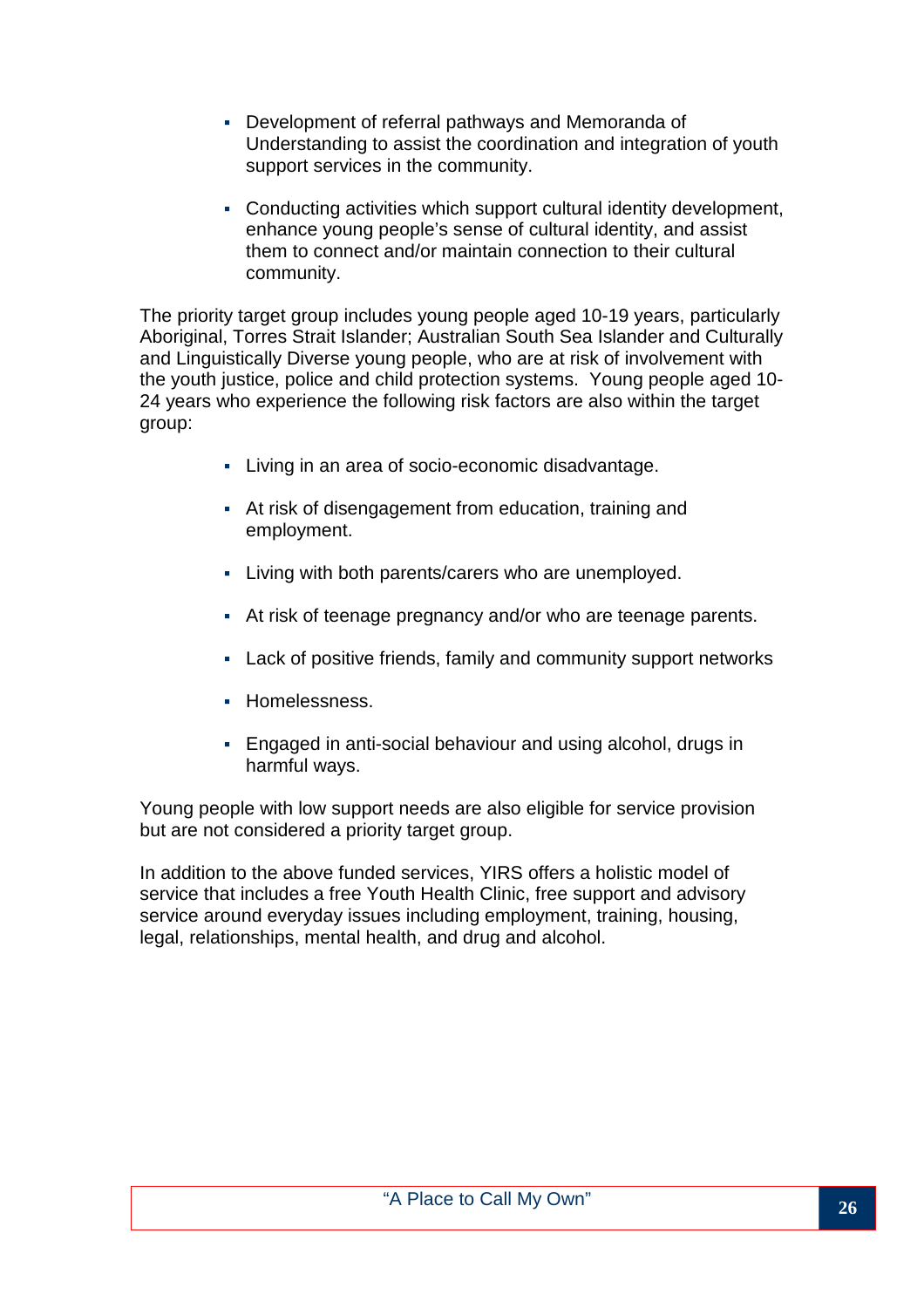#### **Job Placement, Employment and Training (JPET) Program - ITEC Employment Services**

JPET is a pre-employment programme bridging the gap between crisis and employment assistance services for disadvantaged young people. This program is funded by the Australian Government Department of Education, Employment and Workplace Relations (DEEWR)

To be eligible to participate in JPET a young person must:

- Be aged 15-21 years of age (inclusive), and
- **Homeless or at risk of homelessness; and/or**
- Facing barriers which prevent them from participating in the workforce or in their community; and
- Not be in sustainable employment; and
- Be an Australian citizen, have permanent residency or hold a Temporary Protection Visa.

The barriers to social and economic participation experienced by these young people may include:

- Drug and alcohol abuse.
- Sexual and physical abuse.
- Mental health problems.
- **Family troubles.**

A key objective of the JPET program is to stabilise the young person's situation in order to re-engage them with education or training, help them access employment assistance or to enter employment. JPET providers draw on and work collaboratively with existing community support services and networks in their local community to give young people the most appropriate support for their needs.

The provision of JPET services is now located under the Job Services Australia network arrangements. As noted earlier, the previous close and effective relationship that existed between the JPET and other service providers does not, at this stage, seem to have continued on under the new arrangements.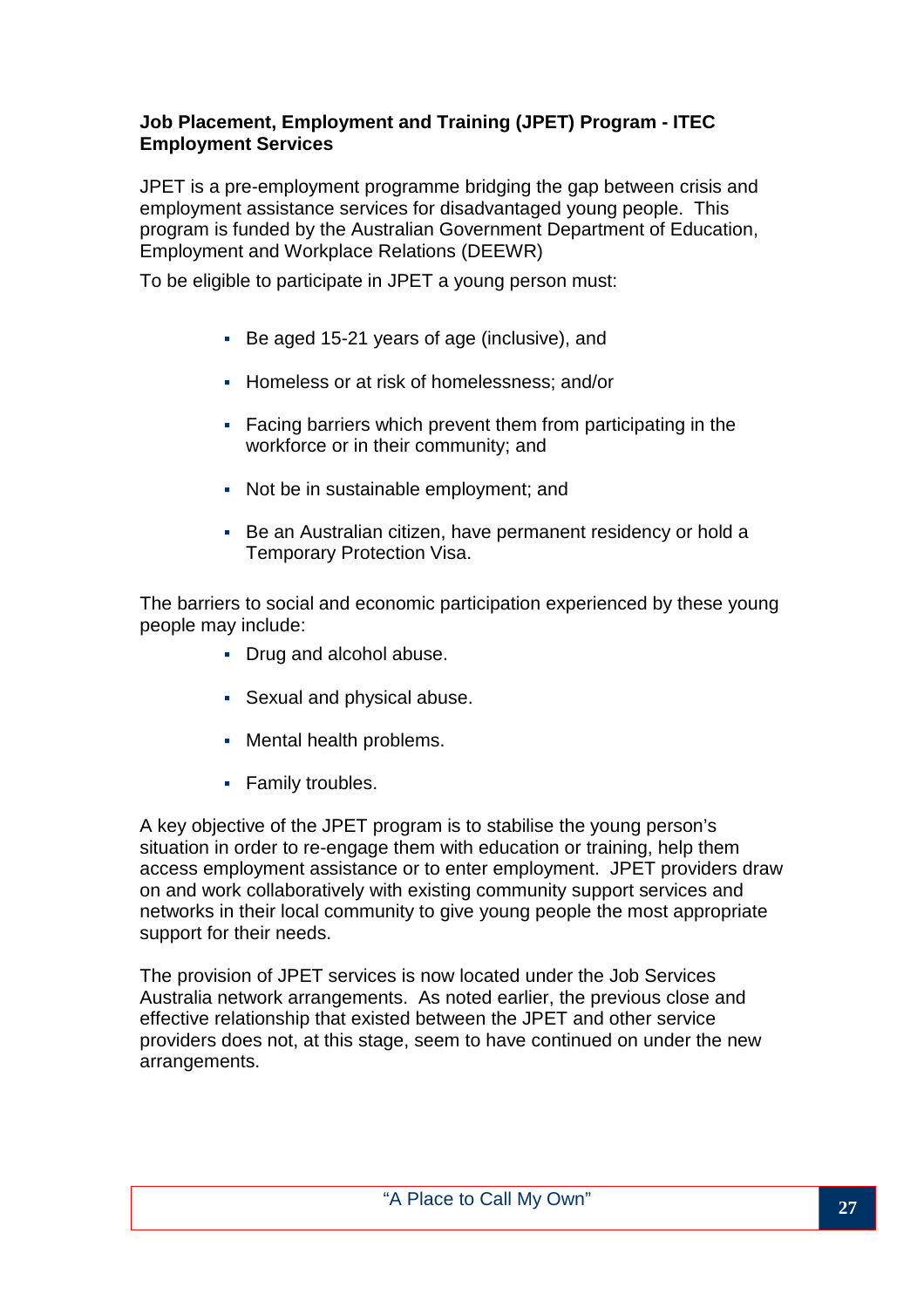#### **Youth Pathways Program – Mackay and District Education Centre (MADEC)**

Youth Pathways aims to assist the most at risk young people to make a successful transition through to completion of year 12 (or its equivalent) and ultimately, to further education, training or employment and active participation in the community. This program is funded by the Australian Government Department of Education, Employment and Workplace Relations (DEEWR) and is aimed at young people aged 13 to 19 that are thinking about leaving school or have recently left Year 12. Participants are not eligible for Youth Pathways services if they have left school for over 12 months.

Eligible young people participating in Youth Pathways will receive services which include:

- Personal one-on-one assistance to help identify strengths, goals and barriers;
- Individual support to achieve their goals;
- Individual support and quidance to help overcome barriers, and;
- Other services aimed at better equipping young people to successfully make the transition through school and from school to further education, training or employment.

#### **Youth Support Coordinator (YSC) and U-Nite Programs - Mackay Youth Support Service (MYSS)**

MYSS is funded by the Queensland Department of Communities and runs two programs; the Youth Support Coordinator program and the U-Nite program. Both programs require that all clients are voluntary and take an early intervention approach.

The Youth Support Coordinator program provides support to young people at risk of disengaging from education prior to completing their senior phase of learning aged between 12-18 years and is a joint collaboration between Department of Communities, Department of Education and Training, and is an integral component of the Queensland Government's Education and Training Reforms for the Future. The Youth Support Coordinators work in partnership with schools, TAFE and other community support agencies to ensure that the holistic welfare and social support needs of individual young people and their families, are addressed.

Youth Support Coordinators target young people who are most at risk of disengaging from education due to the serious social and personal difficulties. Mackay Youth Support Coordinators were initially responsive to the 2004 District Youth Achievement Plan and continue to monitor these priority areas of support along with adapting to current trends.

"A Place to Call My Own" **<sup>28</sup>**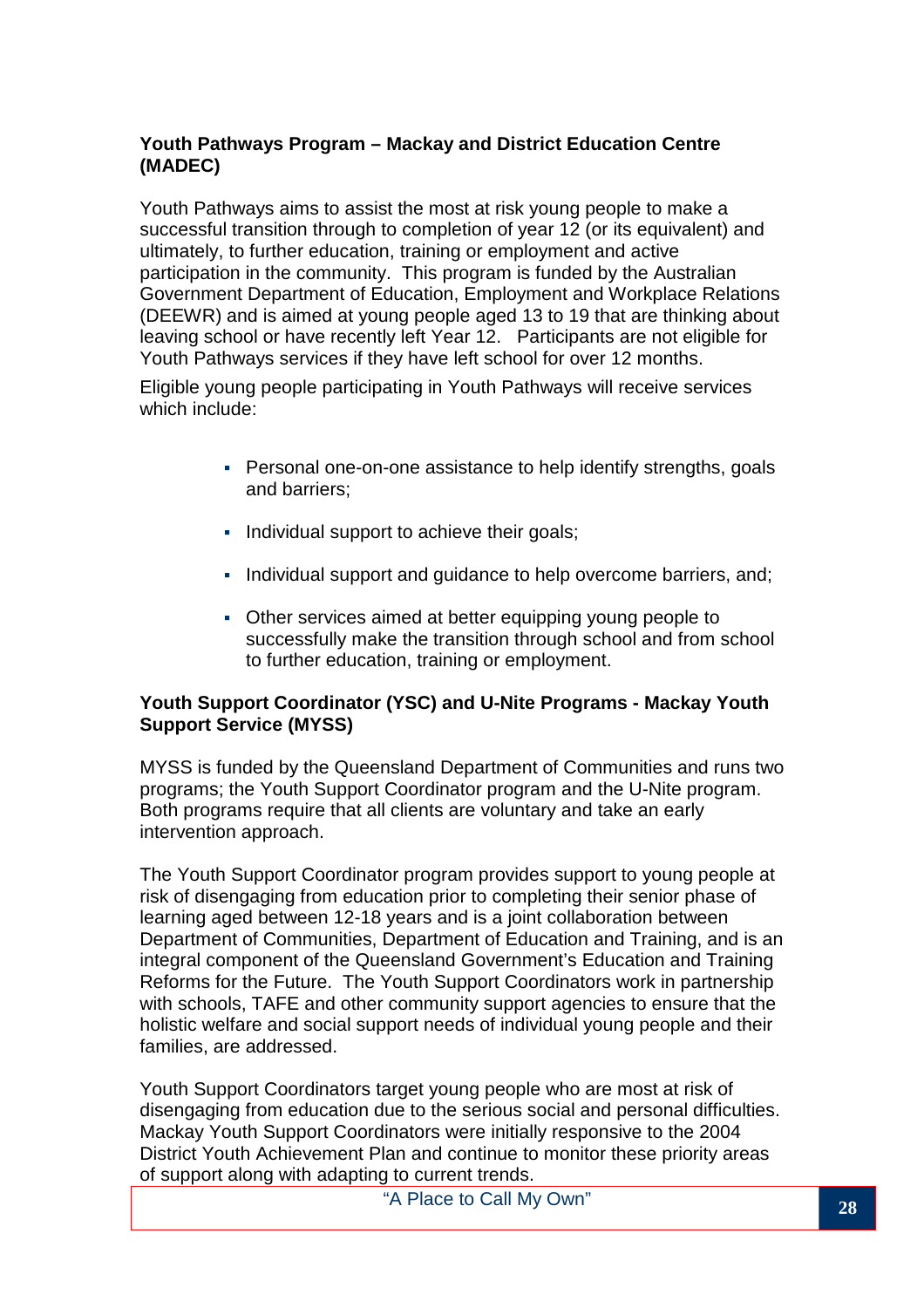Current priority areas include Aboriginal, Torres Strait, Australian South Sea Islander young people, young people living in rural areas, pregnant and parenting young people and young people at risk of/or no longer living at home. Their role within schools, Technical and Further Education Institutes (TAFE), and communities can include:

- **Individual casework.**
- Needs assessments and management of case plans.
- Information advice and referral to support personal or social functioning and to facilitate access to community services and resources.
- Individual advocacy.
- Counselling and support services.
- **Group work.**
- Community development activities.
- **Community Education Activities**

The U-Nite program works with young people, aged between 12 and 18, and their families experiencing difficulties with communication and relationships. It is intended to prevent youth homelessness and rebuild relationships between families where the young person has left the home environment due to family conflict. The U-Nite worker has the capacity to support the young person, or the family, or both where this is suitable. The supports delivered by the U-Nite Service include:

- General service information, advice and referral.
- **Advocacy.**
- Needs assessment and management of support plans.
- Mutual support and self help groups.
- Personal/individual support.
- **Personal and social development.**
- **Living skills development.**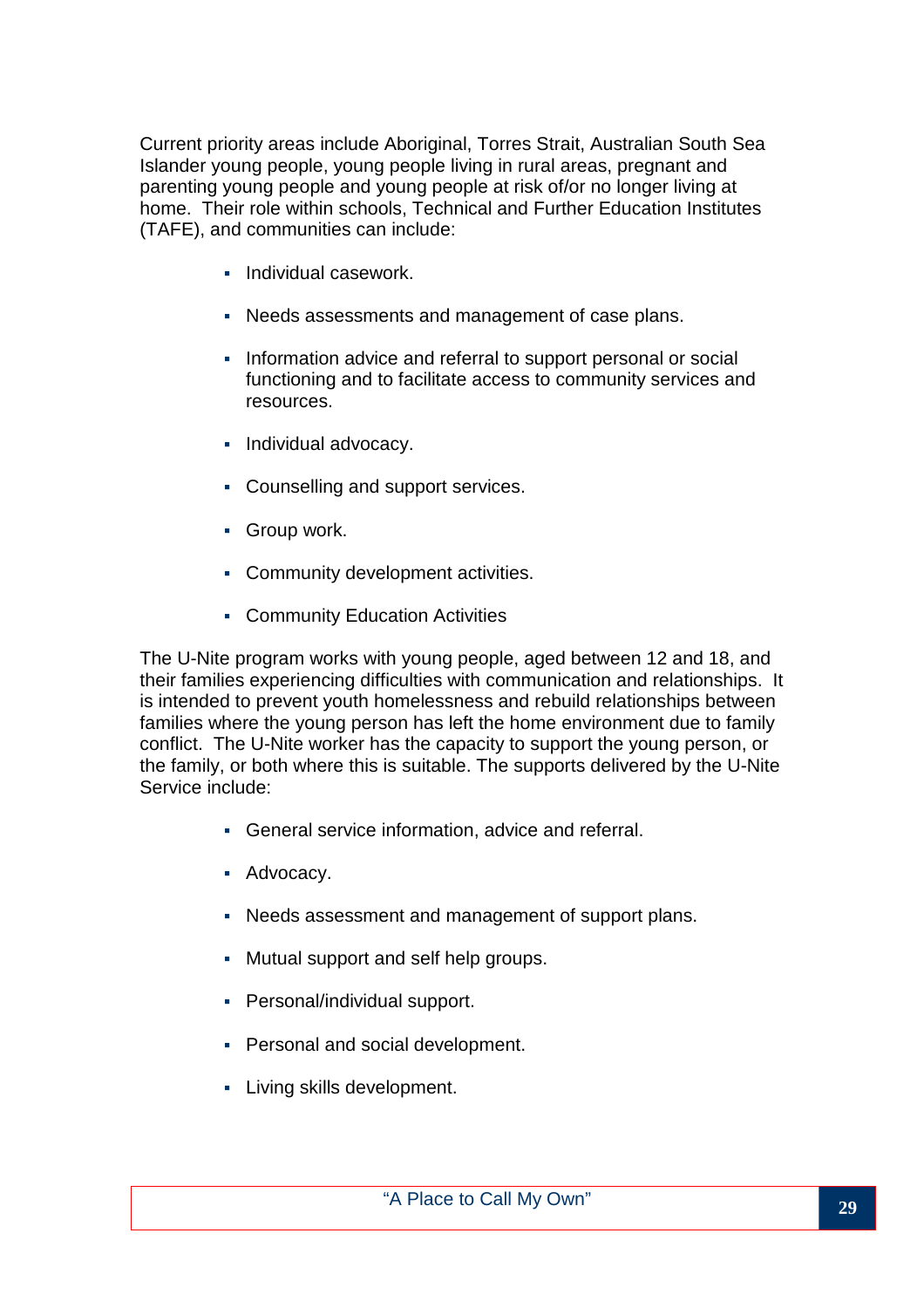- **Family mediation.**
- Family capacity building.
- Referral

MYSS works predominantly with young people who fall into the category of secondary homelessness. Often young people will be referred to the MYSS because they are no longer living at home. The young person usually resources their own accommodation by arranging to stay with family or friends, however, these arrangements are usually temporary, even when they are intended to be long term. This is usually due to the complexity of the experiences of young people who find that it is no longer suitable to live at home. The resulting collapse of these arrangements, results in the young person again facing homelessness. Once a young person faces primary homelessness they will usually disengage from education and/or training, therefore falling outside of the YSC target group.

#### **Youth SAAP Service - Kalyan Youth Service Inc**

Kalyan Youth Services is a SAAP funded facility that provides emergency and medium term accommodation for young people between the ages of 16 and 21 years. The aim of the organisation is to provide a safe environment where young homeless people can have the opportunity to advance themselves and improve their lives. Kalyan is the only service of its kind that services an area between Rockhampton and Townsville and out west of Mackay. Kalyan Youth Services include all aspects of youth affairs such as training, education, life skills teaching, safe emotional and psychological support, confidential assistance, empowerment, self determination and autonomy.

Young people that are accommodated at Kalyan Youth Service crisis/emergency accommodation develop a client support agreement (case management/support plan) which is negotiated between a youth worker and the young resident at the time of intake, based on the needs of the individual young person.

A client support agreement can contain a number of different activities including:

- Specialist counselling.
- **General living skills.**
- **Budgeting.**
- **Health and hygiene.**
- Employment and/or education and training.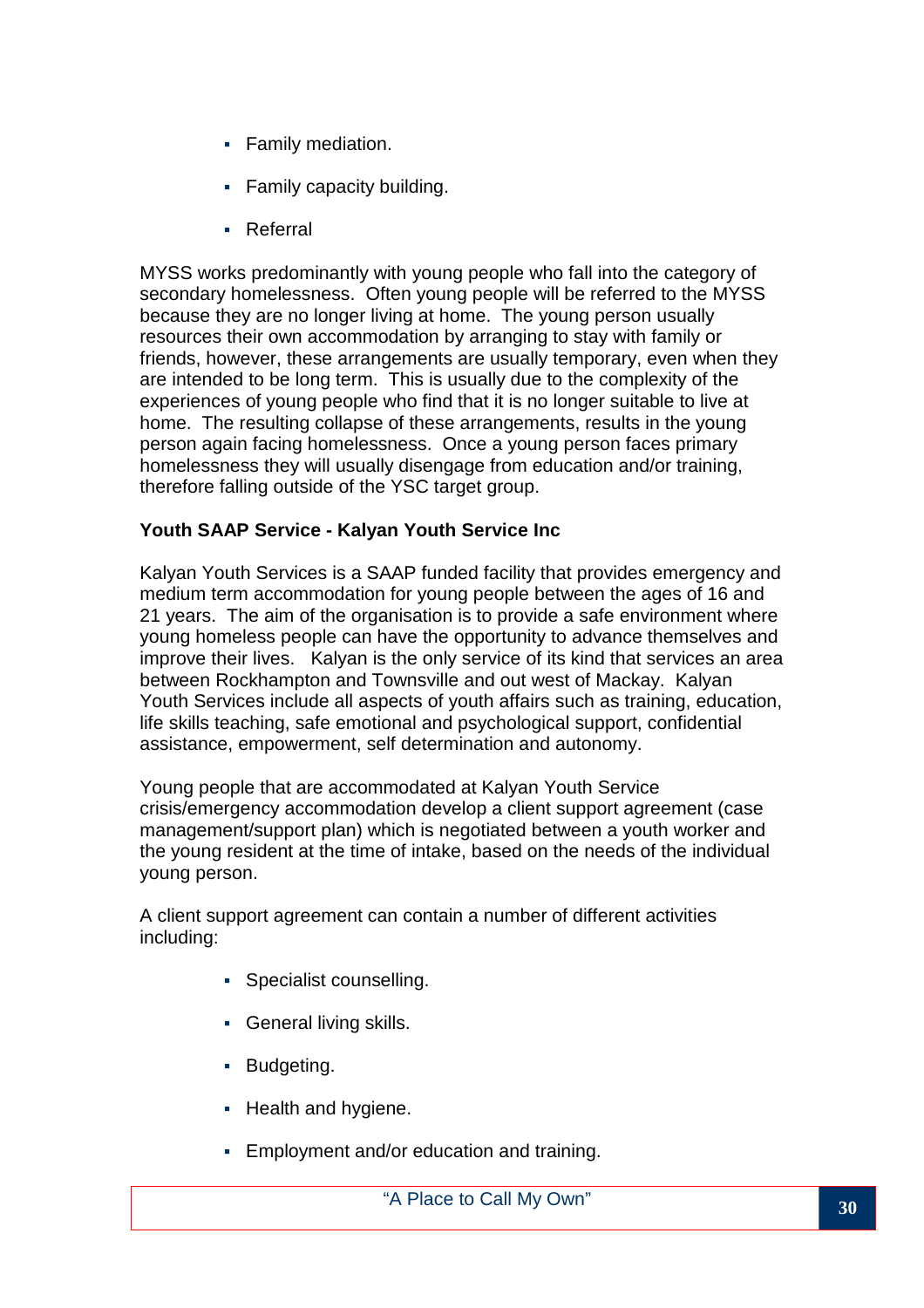- **Financial independence.**
- **Family reunification.**
- Transition into independent living

Kalyan Youth Service also provides medium term and transition accommodation in the form of 4 x 2 bedroom flats. These flats can be occupied by a minimum of 1 individual young person and a maximum of 2 young people with a maximum of 2 dependent children, based on the needs of each individual young person.

As noted above<sup>27</sup>. Kalyan Youth Services has had an increase in turn away numbers for insufficient accommodation and other reasons in 2008, and a summary of the reasons for this are included below:

- Kalyan Youth Services receives a number of requests from young parents for accommodation with their children and the service is not appropriate or funded for this target group.
- Young people who demonstrate that they are active drug users and/or chroming are not able to access services at Kalyan. The organisation does not have staffing ratios to support these young people.
- If the majority of young people accessing the service at any given time are around the age of 16 years, this precludes "older" young people aged over 20 years to access the service at the same time.
- Group dynamics and conflicts can impact on current residents and new referrals, particularly when some of these are under court orders that may restrict who they can have contact with.
- Insufficient beds available, for example; when the male room is full and the only available room for a young male requesting accommodation is in the female room and vice versa.
- Young people who request assistance from Kalyan must be assessed by the service as to whether or not they should be involved with the Department of Child Safety and this can determine the suitability of acceptance into the service, as this age group lies outside of the target group.

 $\overline{a}$ 

 $27$  See Pg 17-18 of this report.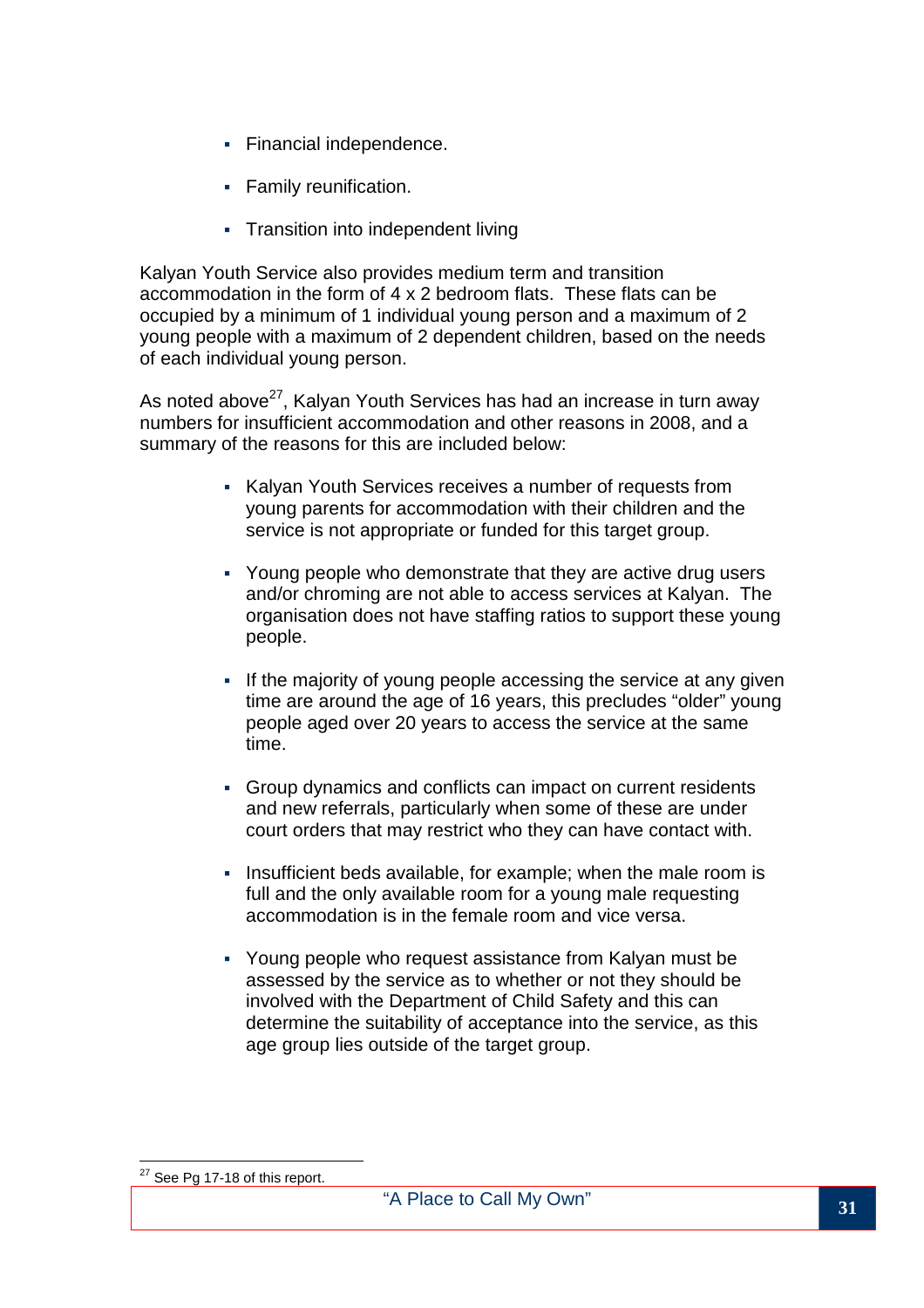- Kalyan will accept referrals for young people aged less than 16 years after negotiation with the Department of Child Safety (but not less than 13 years of age). Again, this presents a safety issue that current staffing cannot support.
- Families will present for accommodation but are unwilling to separate from their eligible children and are refused accommodation.
- Depending on the dynamics and mix of young people already in the shelter, some young people with complex needs are not able to be accepted due to staffing ratios.
- Conflicts of interest between ages, complexity of needs, drug use and other factors need to be considered on a case-by-case basis to ensure the safety of other residents and staff.

#### **Service provider observations**

As a result of the research undertaken in preparing this report providers offered a number of observations on what needs to happen to address issues of youth homelessness in Mackay. They include:

- The need for a youth based "hub" centre that is comfortable and safe for young people but provides ownership and responsibility by young people. The "hub" would:
	- . Be used as a vehicle for young people to access other services through co-servicing e.g.; other workers operate out of the "hub" or there are immediate referrals to other services.
	- . Provide supervised and, where appropriate, educational and/or training facilities.
	- . Have minimal rules to promote engagement, but to include "work in kind" provided by young people.
	- . Not have counselling or other "shameful" areas attached.
	- . But would have arrangements in place for speedy referral.
	- . Would include "youth friendly" PLOs or police.
- Reduce the "silo" operation of youth services and ensure more collaborative approaches to delivery of youth services in Mackay.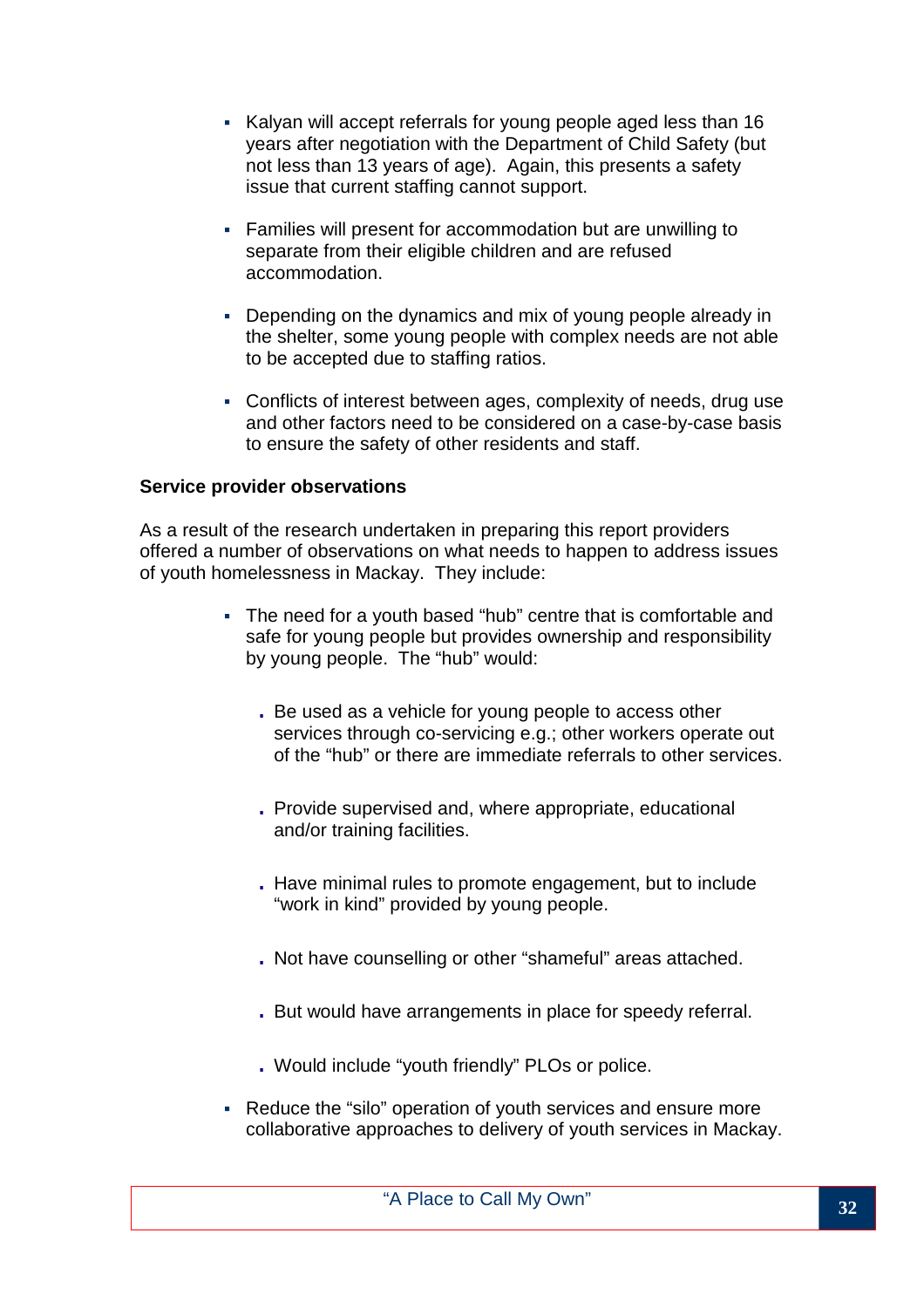- Better utilisation of existing resources such as funded youth programs, Youth Crime Prevention funds and PCYC facility.
- Secure funding for organisations to alleviate major changes and sector competition.
- Implement "round table" type of support for young people in programs to facilitate transition through programs and support services with ultimate aim of independence for young people. This can follow an integrated case management model with an independent facilitator/coordinator.
- Develop and implement more early intervention strategies prehigh school to reduce the numbers of issues for young people that result in homelessness.
- Establish "soft" accommodation for young people that are experiencing problems at home either in a community based family home or something similar that can involve family mediation processes to prevent the cycle of homelessness and associated issues in young people.
- Encourage young people to either return to their family home, or if this is not an option to find a caring family environment whereby they can continue to go to school and/or participate in structured social and economic activities.
- Address the need for appropriate drug and alcohol services for young people. The current Alcohol and Drug Rehabilitation Service is funded for people aged 16+ years; however, the service is unable to take young people due to group dynamics of mixing a young drug user with "hard core" users.
- Establish a position of a sexual abuse counsellor for young people.
- Develop and implement a domestic violence perpetrator program.
- Focus on providing alternate education programs/facilities to support the particular needs of young homeless people.
- Develop and implement parenting programs for adult parents who have drug and alcohol, mental health and domestic violence histories to be able to cope with their own children.
- Explore ways for ensuring placement stability and longitudinal support for young people in care.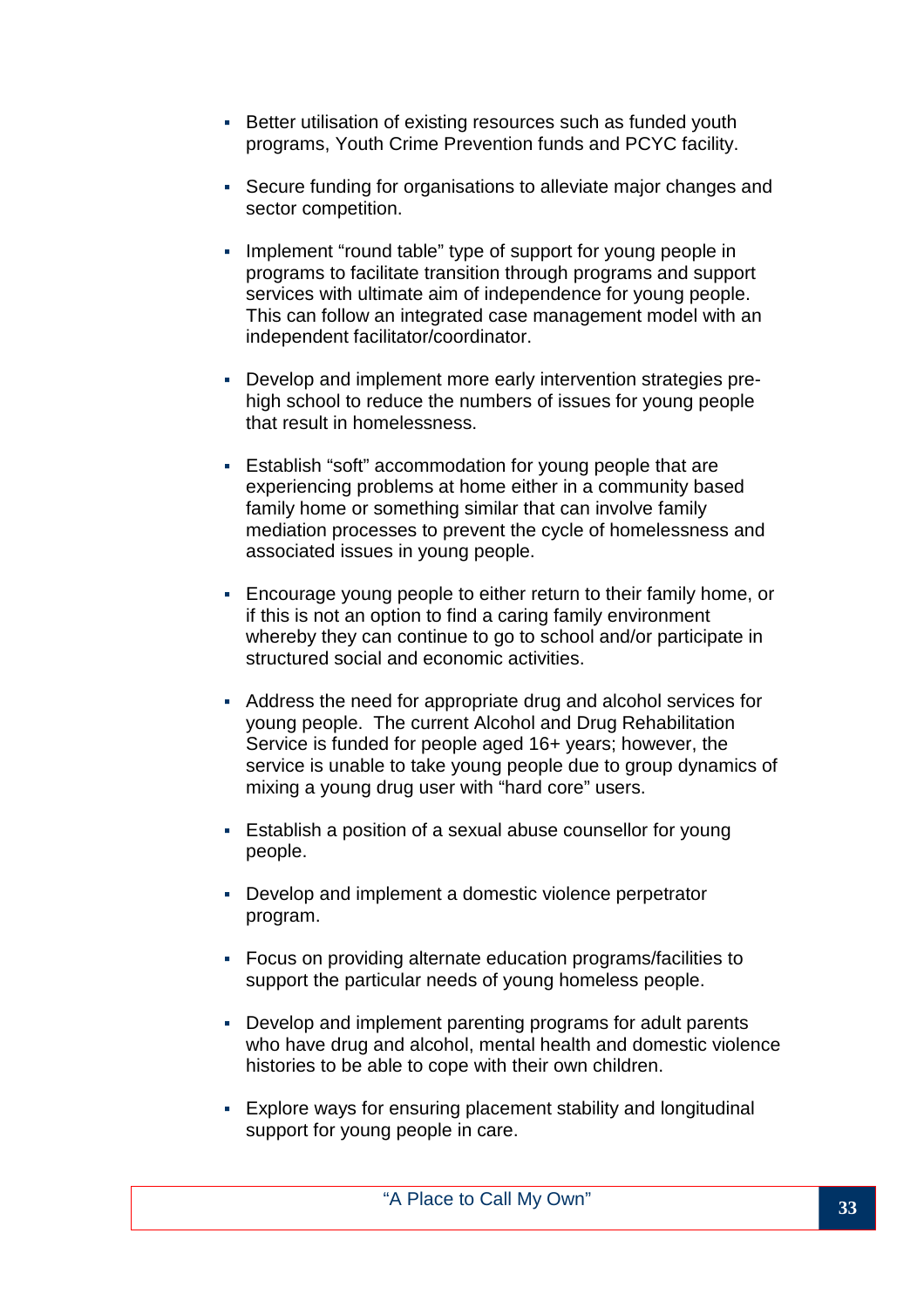## **5. Mackay Youth Inclusion Project Outcomes.**

As mentioned previously, this report is only one component of the funding received by YIRS from FaHCSIA, and the other facets of this project will be comprehensively reported on as per service agreement requirements. However, as some of the outcomes from this project are relevant to this report, some of the challenges and outcomes have been included.  $28$ 

#### **Youth Inclusion Support Officer**

This position included the employment of a contract Youth Inclusion Support Officer to work with young people that have been socially excluded through disengagement from school and learning, substance misuse and other underlying issues relating to homelessness.

Funding was received from FaHCSIA in late November and recruitment for the position was completed by 01 December 2008 to ensure that work could fully commence in January 2009. Due to the short timeframe for the project, it was important that the project officer recruited had extensive knowledge and previous experience working with the target group and within the Mackay community. It was fortunate that the successful applicant is an Aboriginal Leader who had successfully worked in the community sector for many years.

Some of challenges experienced with this position include:

- Due to the nature of the target group, at times it has been difficult to maintain regular contact and attendance at planned activities, and to obtain relevant information vital to the achievement of core objectives agreed outlined in the funding agreement.
- One of the outcomes expected from this position was that the Youth Inclusion Support Officer would work with young people to gauge the levels of homelessness and other underlying issues. This however, proved difficult as the definition and perception of homelessness differs within cultures and the "widely accepted definition of homelessness in Australia" <sup>29</sup>is not accepted by all cultures. For example; if an indigenous young person is staying with friends or relatives and has no fixed abode, culturally this is not considered homeless as they have somewhere to stay.

Australia 2008.

 $\overline{a}$ 

 $^{28}$  The report does not include any information on the MAIJAG Youth Justice Diversionary project. <sup>29</sup> The Road Home, A National Approach to Reducing Homelessness (White Paper) Commonwealth of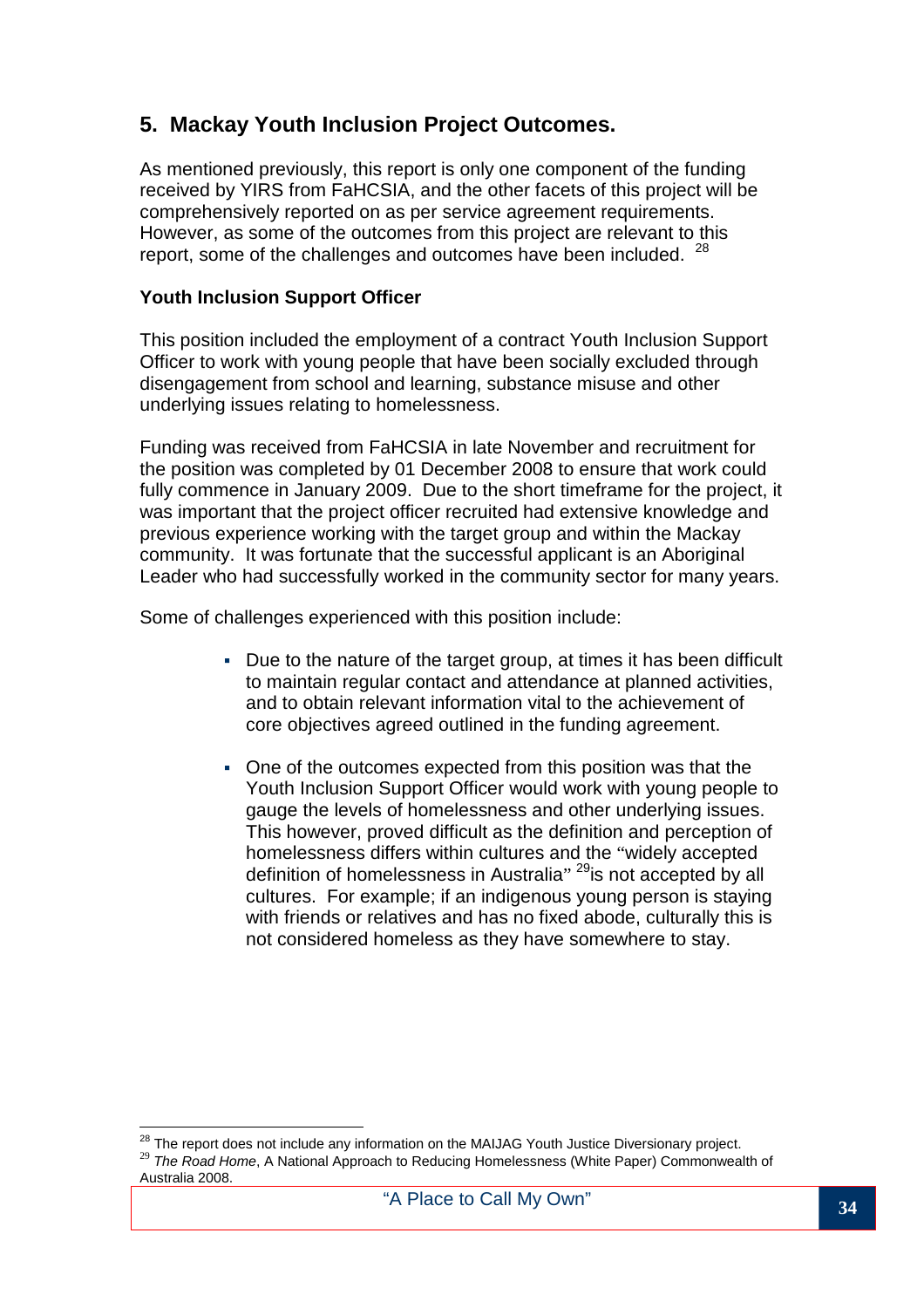Some of the major achievements from this position are:

- There has been a notable increase in Aboriginal, Torres Strait Islander and Australian South Sea Islander young people accessing YIRS and has provided the opportunity for these young people to be offered more culturally appropriate support in accessing other mainstream government and non-government services.
- In addition, YIRS has noticed an increase of participation by extended family members of these young people, which in turn has enabled recruitment into the volunteer program to help with the delivery of more culturally appropriate programs.
- Having a male Aboriginal Leader provided a positive role model helping link to cultural identity and positive participation in the community of Mackay.

The Youth Inclusion Support Officer played a pivotal role in the conduct of two cultural camps. A number of young people have identified that they had little knowledge of their culture and history. These camps have since been undertaken and with the use of other funding sources, further short term programs have been developed to help to continue to engage with these young people. The camps have provided the opportunity to work with young people who were identified as leaders of factions within the youth culture of Mackay and had the potential to become peer group role models. (See attachment 1 for summary of a description of what has been involved in the cultural camps).

The Youth Inclusion Support Officer has maintained a continual presence at the Canelands Shopping Centre which had been identified as a "hot spot" area during peak times of most days from 3.30pm and Thursday night late shopping and other out of hours outreach services. This has resulted in opportunities for YIRS to network and educate private businesses about young people and the issues that influence their social and behavioural patterns. In addition to this, the Youth Inclusion Support Officer has been able to actively advocate on behalf of young people accessing Canelands and other private/public spaces to help alleviate the perception of young people as "trouble makers".

While working with an identified core group of young people, the Youth Inclusion Officer has also initiated sporting activities for young people who would not usually access this type of recreational venture. This program if continued has the potential to increase community connection, build individual resilience and social inclusion for marginalised young people.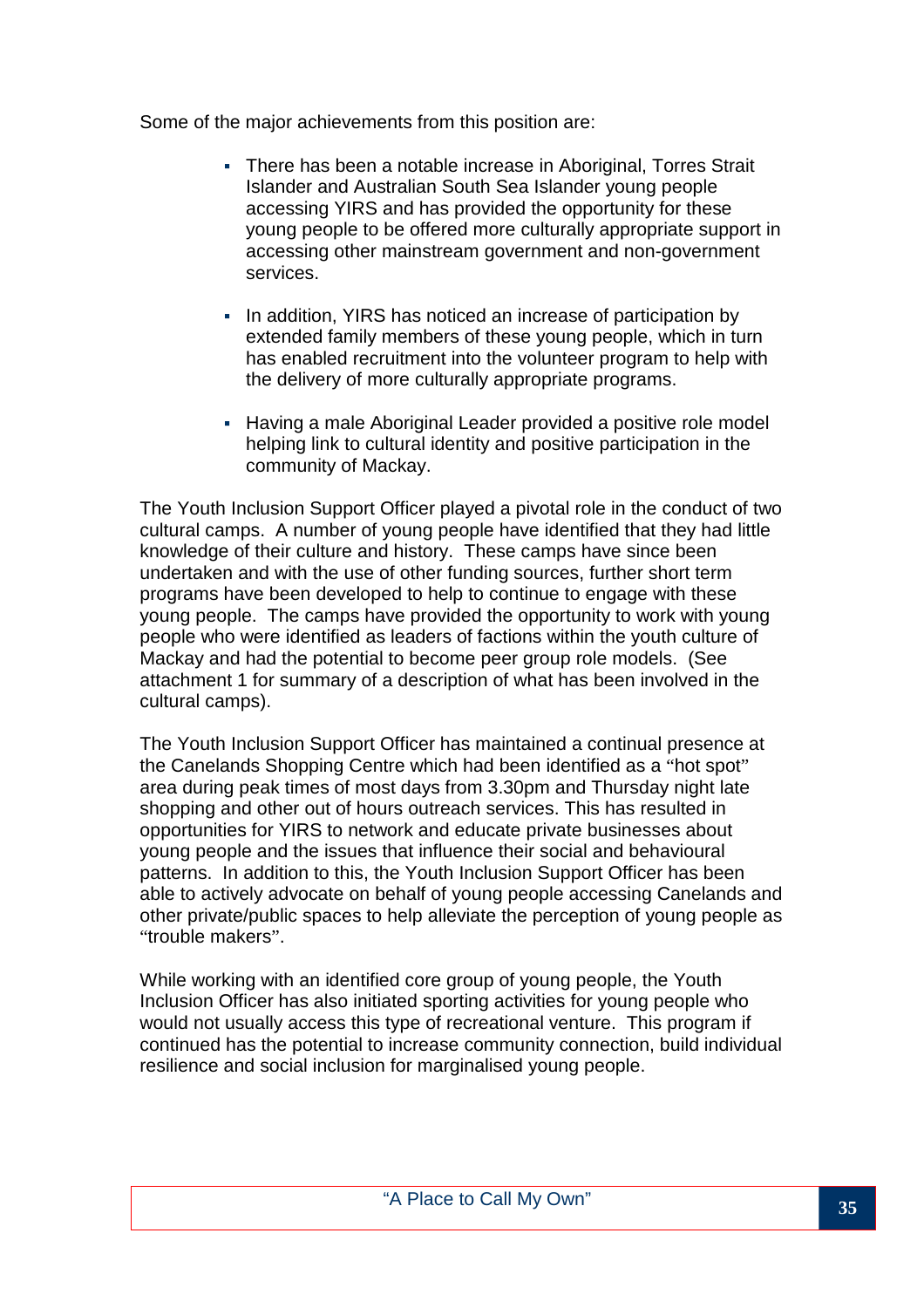#### **Volunteer Program**

Another component of the Mackay Youth Inclusion Project was to support the capacity of volunteers to respond to youth needs and crisis in Mackay.

This has resulted in the development of the following volunteer screening management tools including:

- Volunteer Checklist.
- YIRS Volunteer Policy and Procedures.
- YIRS Child Protection Policy and Procedures.
- Volunteer Position Descriptions.
- **Blue Card Register.**
- Training Register.
- Volunteer Database.

To date, 29 volunteers have been recruited and have undertaken the following training:

- 4 First Aid Certificate.
- 9 Applied Suicide Intervention Skills Training (ASIST).

A further 15 volunteers have indicated that they would like to complete their first aid certificate and 16 for the ASIST training.

In addition to the volunteers already recruited; there are 10 other people who have expressed an interest in this program. In short there has been an overwhelming positive response to this program.

#### **Learner Driver Program**

Another major achievement that has occurred to the program funding allocated to the Mackay Youth Inclusion Project is that of the learner driver program for disadvantaged young people. YIRS had previously been delivering a program to assist young people to obtain their Learner's Licence by educating them on the road rules and practice mock tests and payment of the learner's licence fees. This was funded through community donations but was unable to progress beyond obtaining their learner's licence. With the introduction of program funding through this project, this program has now developed into a more comprehensive program that includes driving lessons and accumulation of driving log hours.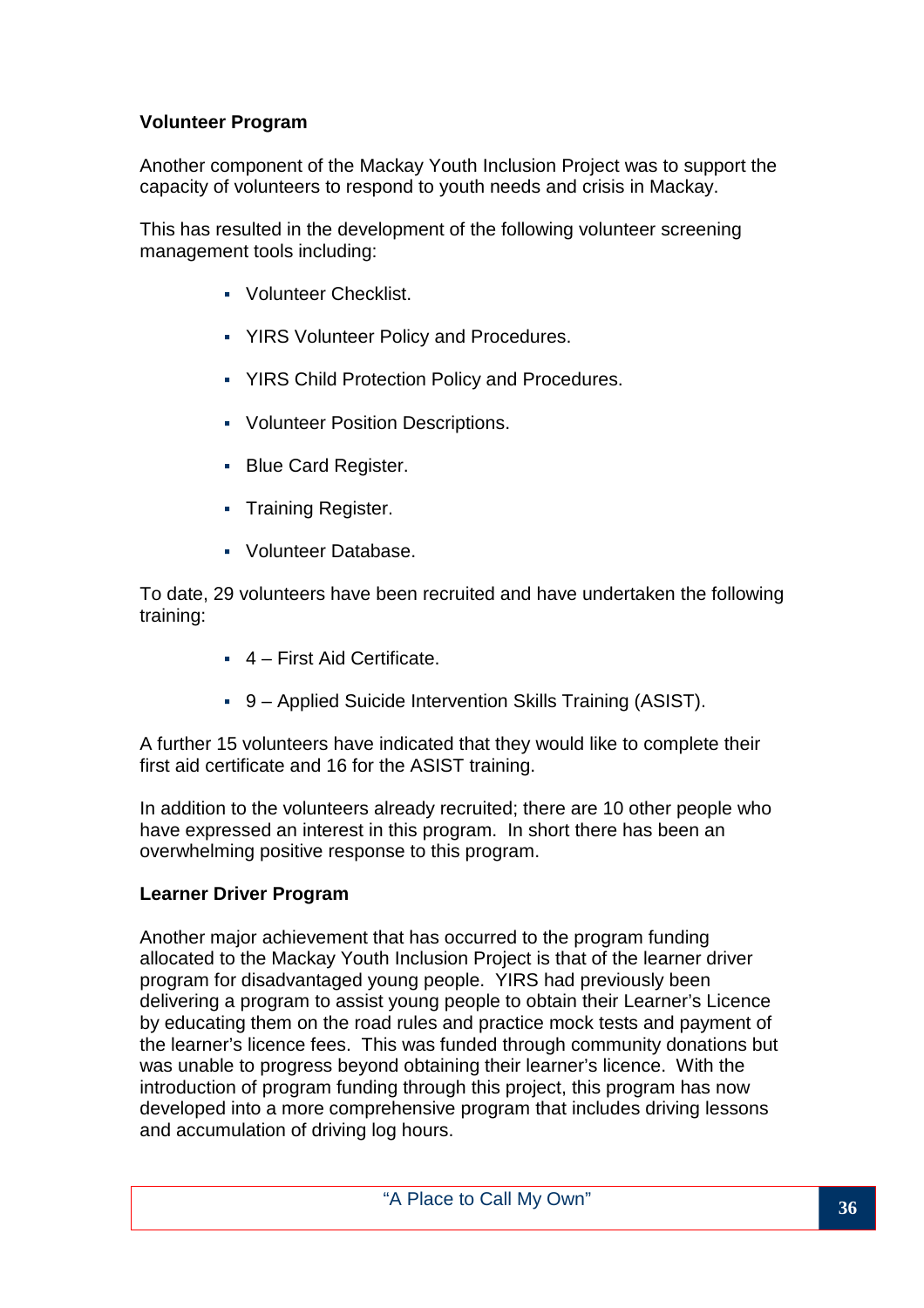This has long been identified as an issue for young people who do not live at home with their parents and who face other disadvantage in Mackay, and can assist young people in gaining employment and access to more affordable accommodation than that available in Mackay.

This program has been developed in partnership with Skills Training Mackay (STM) and has utilised funding from program allocation for this project and has secured at least one more program through donations.

The program was made available to marginalised young people who had already completed the Learner's Licence program at YIRS and who had been successful in gaining their Learner's Licence, paid for by YIRS.

Queensland has a Graduated Licensing System to obtain an open driver's licence. This involves:

- 100 hours supervised on-road driving experience during the learner stage.
- a two stage provisional licence (P1 and P2)
- a compulsory hazard perception test to graduate from a P1 licence.<sup>30</sup>

The program includes 80 hours of driving lessons at reduced project cost through STM. Most of the young people accessing YIRS are disadvantaged and do not have access to driving lessons with an accredited driving instructor. If they undertake 1 hour of driving with an instructor it is equivalent to 3 hours driving in their log books with a maximum of 30 hours that can be allocated to the 100 hours of supervised training.

Once they have completed formal driving instructor lessons and understand the basic rules of driving, the young people can utilise the vehicle provided through the FaHCSIA funding to practice and achieve their log hours with the use of volunteers. For highly disadvantaged young people this is the only option for them to secure a driver's licence which can lead to independence. Insurance and other legalities have been addressed by YIRS and this program has the potential to impact substantially on the opportunities for economic and social participation for highly disadvantaged young people.

#### **Life skills program**

Another project that was developed in partnership with STM through the program funding was a "life skills" program that included:

- **Basic Cooking.**
- **Budgeting and shopping**

 $\overline{\phantom{a}}$  $30$  Queensland Government. Safe Driving in Queensland, Edition One, July 2007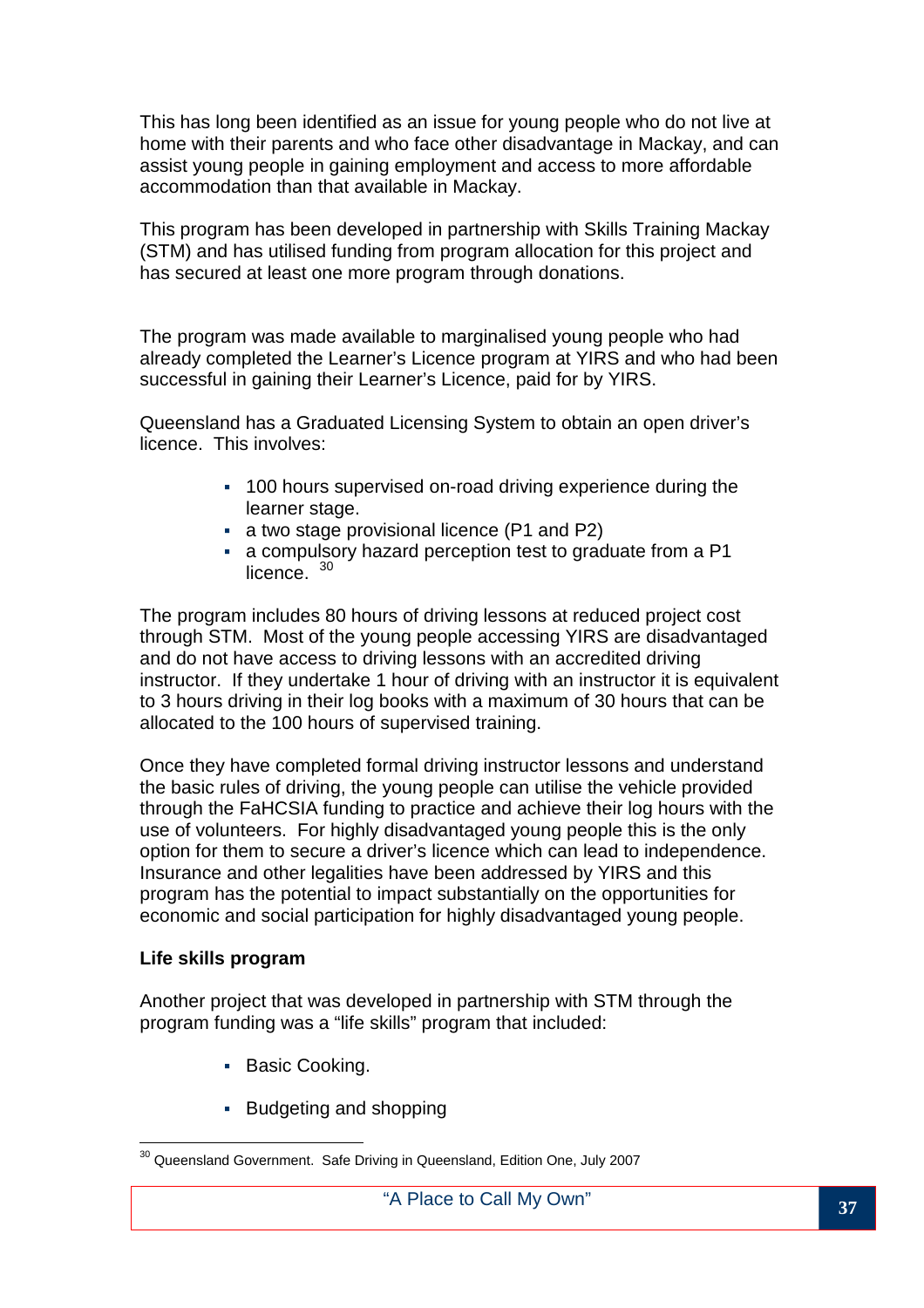- Accredited construction industry Blue Card.
- Accredited First Aid Certificate.

This project was initially designed as a young males program for participants from the cultural camps. However, intense support and mentoring provided by the Youth Inclusion Support Officer secured these young people employment and the program was made open to both young males and young females

The Volunteer, Learner Driver and Life Skills programs have all been successful in that they provide support and opportunities for marginalised young people. All have had a positive impact on the lives of some young, socially excluded and homeless young people in Mackay and point to the type and nature of the support young people in the area need. Unfortunately the resource base needed to underpin these programs is insufficient for them to be sustained.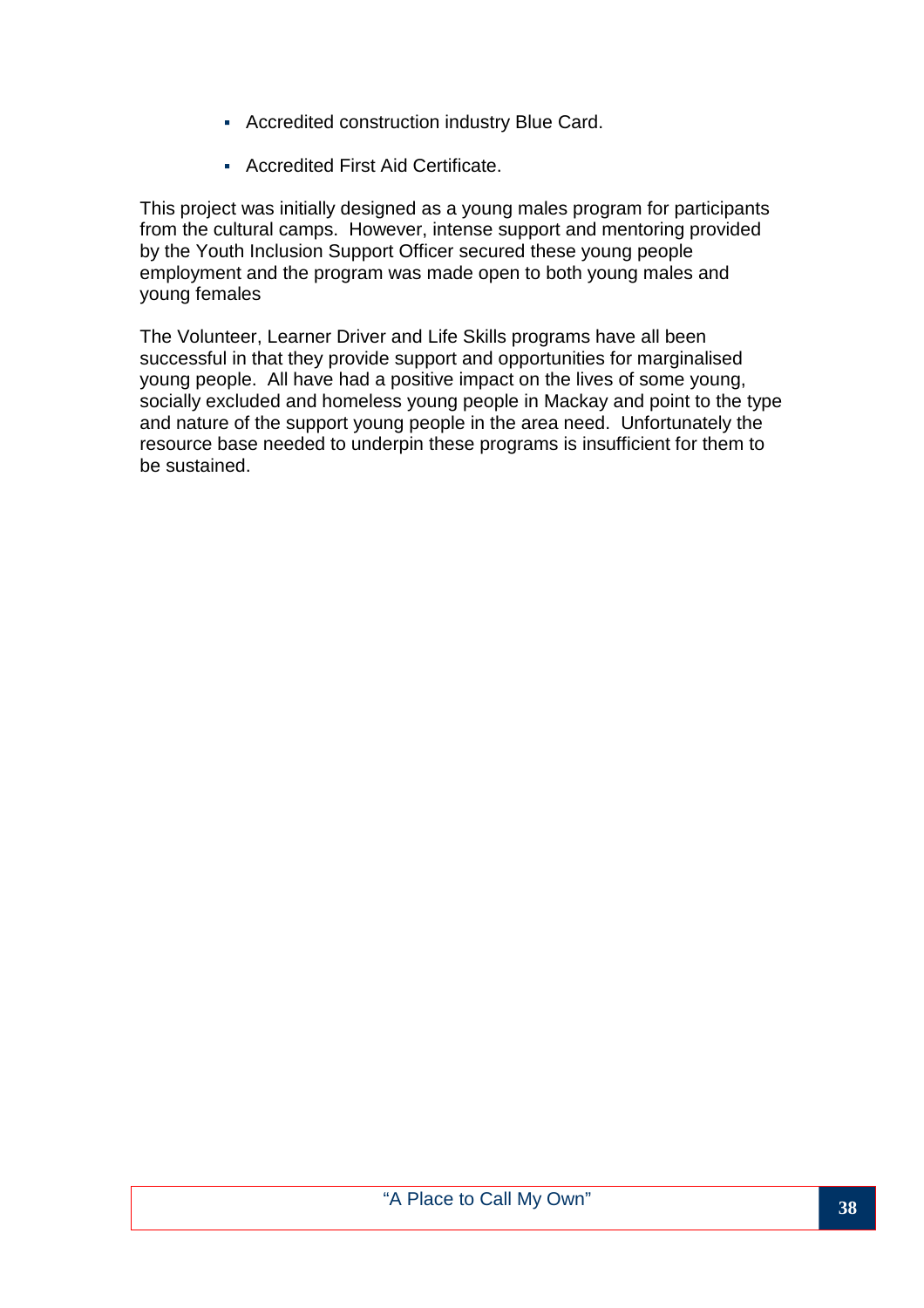## **6. Issues arising from analysis of the available data.**

The available statistical data and the research conducted to inform this report has established that of the young people who are accessing youth support programs in Mackay, over 20% of these are homeless and that the current youth SAAP service is not able to meet this demand.

The report also confirms:

- Suitable affordable accommodation is at a premium in Mackay due to external economic factors and despite the economic downturn there is likely to continue to be a chronic shortage of housing availability in the area.
- Current youth service providers have difficulty in fully meeting the range of needs of young people in Mackay.
- The relationship between unstable / poor education history, social disengagement and the potential link between these and homelessness and lack of economic participation.

#### **Homelessness – the evidence base.**

As indicated previously in this report, statistical analysis of youth homelessness in Mackay is problematic for a number of reasons including, definitional issues, funding criteria driving data collection and the siloed nature of service provision at both a funding agency and service delivery level.

Any future policy, program and funding decisions would benefit from the development and maintenance of a firm evidence base in relation to the needs of young people, particularly in relation to education and training, family circumstances, substance abuse and homelessness. Such a baseline would then support a strategic approach and inform key decisions to be made in relation to limited resources. It would also recognise the particular circumstances of young people on Mackay.

#### **Specific support for Aboriginal, Torres Strait Islander and/or Australian South Sea Islander young people.**

YIRS provides services to all young people. Work with cultural camps and their success indicates a need for additional Aboriginal, Torres Strait Islander and/or Australian South Sea Islander Leaders to work with young people in the Mackay community. Such a focus is appropriate given the disproportionate number of Aboriginal and Torres Strait Islander people in the homelessness population. How this can be best achieved needs to be the focus of future discussions and exploration.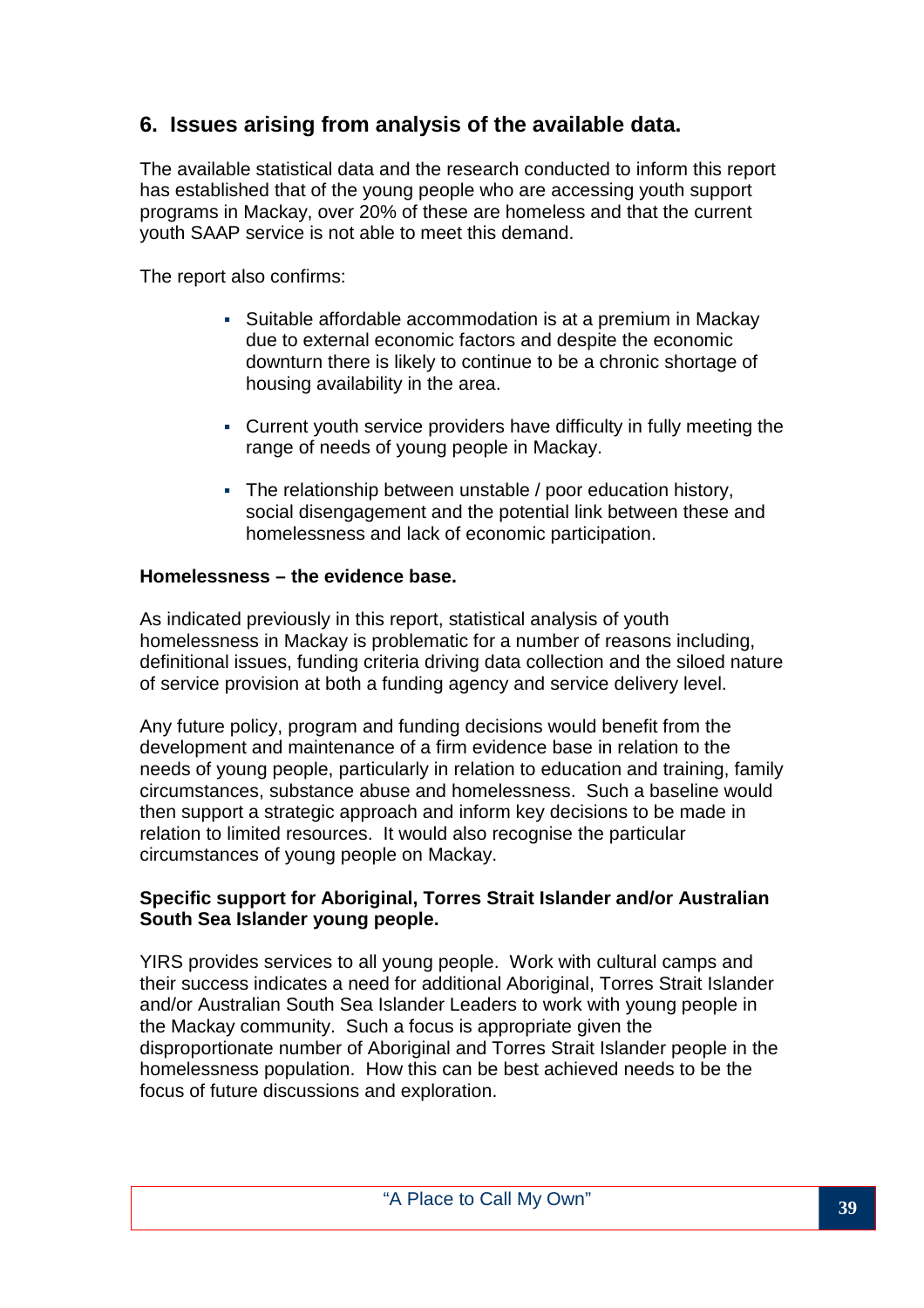#### **Education and Training**

To further address the issue of disengagement from education and training, discussions are currently underway between Education Queensland, the Mackay Whitsunday Youth Justice Service Centre, Child and Youth Mental Health Service and YIRS to explore the establishment of an Education Queensland approved alternate education program. This is in discussion stage only and will involve further organisations/agencies if this project progresses. YIRS staff are conducting a school survey over a one month period to "snap shot" the number of young people of compulsory school age to determine attendance and engagement with the education system. The findings from these initial surveys will be presented to Education Queensland with a view to conducting more robust research for the development of alternate educational strategies and options if results support this.

Future strategies could include:

- The enhancement of the Youth Support Coordinator program to focus on young people at risk of disengaging from education and who are homeless.
- The development of realistic options to ensure that young people are not disconnected from mainstream educational opportunities due to their homelessness status. 31

Clearly the links between access to education and training, economic and social participation and homelessness within the context of Mackay need to be further explored, understood and responded to.

#### **Employment**

As outlined in the National Youth Coalition for Housing Green Paper Submission:

- Employment is central to a sustainable livelihood for homeless young people.
- A continuum of labour market support programs need to be developed which address education barriers to employment and prepare young people for training, provide vocational training and assist young homeless people to engage with the labour market.
- The absence of specialist and appropriate labour market options for disadvantaged young people have ensured that homeless young people have been largely excluded from participation in the 'full-employment' Australian economy.

 $\overline{a}$ <sup>31</sup> Adapted from the Queensland Youth Housing Coalition, Queensland Addressing Youth Homelessness Business Case, 2008.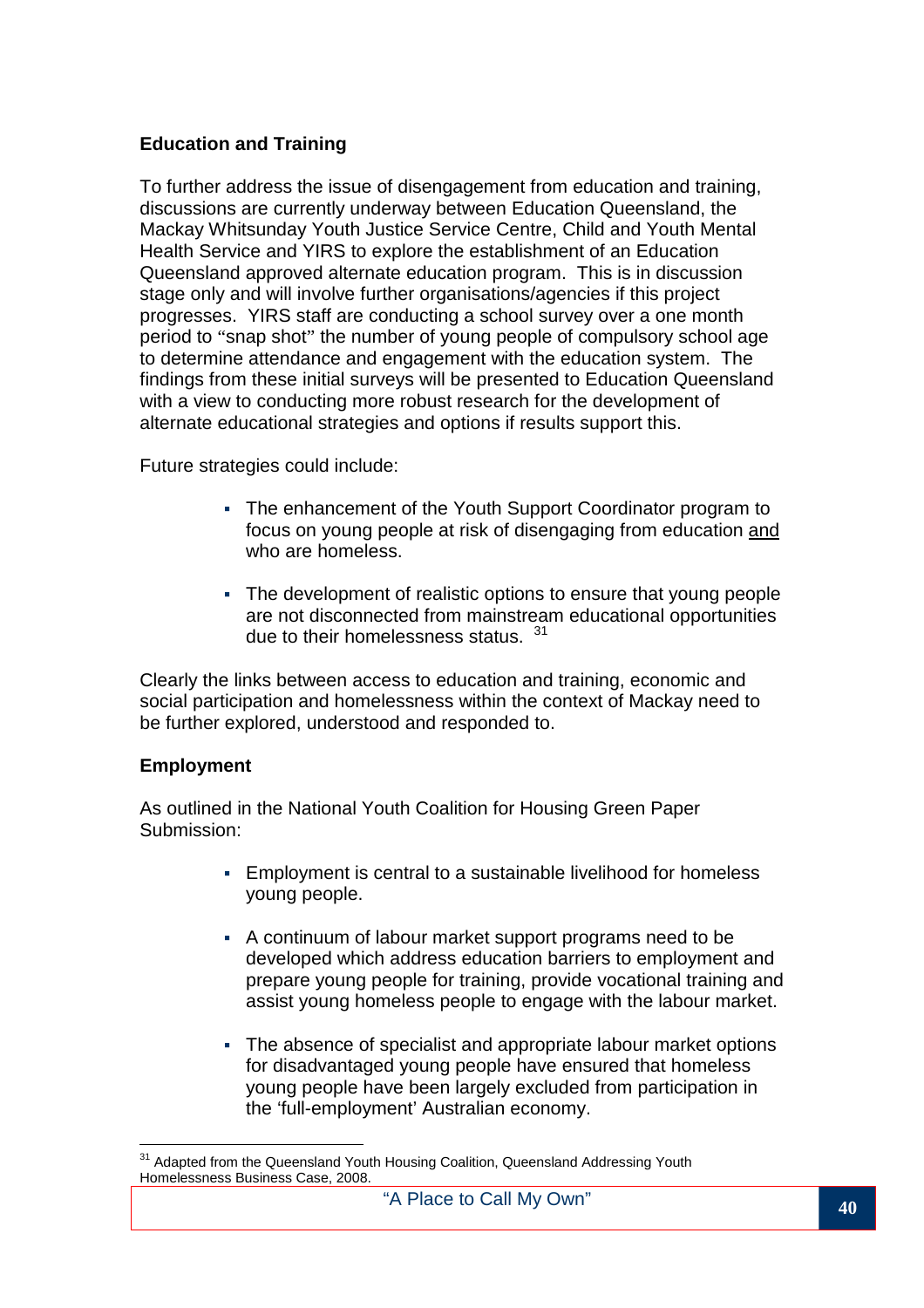Existing options for drug and alcohol services or mental health services are too often unable to provide timely assistance and treatment or are unable to accommodate young people while they are dealing with drug and alcohol issues.  $\frac{3}{2}$ 

Therefore, options may need to include the provision of "coordination and increased brokerage resources for youth homeless services to either 'purchase' or integrate mainstream and wrap around support services including employment services, youth health services and education. <sup>33</sup> How this may apply to the circumstances in Mackay needs further exploration.

This report has identified a number of areas of improvement and these have been condensed into three major recommendations.

 $\overline{a}$  $32<sup>32</sup>$  National Youth Coalition for Housing. Green Paper Submission, June 2008.  $33$   $l$ bid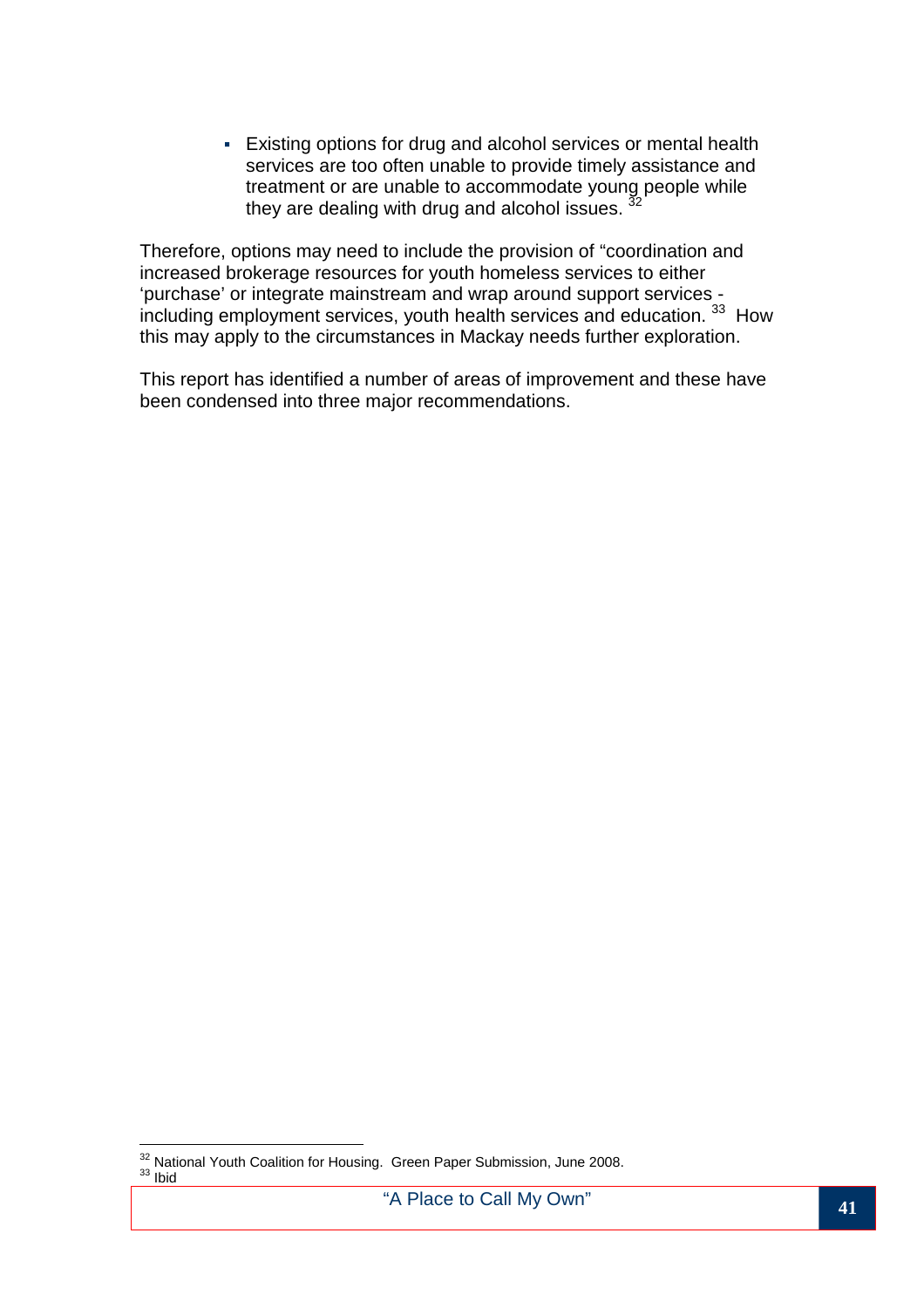## **RECOMMENDATIONS – Part 1: Concepts**

A fundamental issue that needs to be addressed prior to the discussion on specific programs or products that will assist young people's access to housing and homelessness services is that none of these can be delivered if there is no community infrastructure.  $34$  (Queensland Youth Housing Coalition Inc, 2008).

While it is acknowledged that there may be models to improve current service delivery from both government and non-government services that can be achieved with current resourcing available, these can not be fully explored in this report due to the timelines of events.

Further reportable initiatives relating to this report will be available after July 2009, however, a number of ideas have been put forward during the research phase of this project with similar key themes which has been condensed in the following three (3) concept recommendations.

Each concept stands alone with regard to resourcing and addresses differing areas of need; however, there are significant links between Concepts 1 and 2 which will be outlined the model included after Concept 2.

#### **Concept 1 – "Foyer" approach**

 $\overline{a}$ 

In line with the "Breaking the Cycle" recommendations of the White Paper Report, this concept proposes the development of a Foyer style model of a supported transitional accommodation facility. 35

A preliminary discussion between YIRS and Mackay -Whitsunday Area Office Department of Housing has ascertained that the State Government is currently in the planning stage for the development of 130 new government housing properties. This project is due for commencement in 2009 and completion in 2010 with 70% (91) of these properties being allocated as one bedroom units. It has been further advised that it is anticipated that these units will be built in 6, 8 or 10 unit complexes in suburban areas easily accessible to the CBD and also outer suburban areas of Mackay.

At the time of initial discussion, Department of Housing advice was that 62 applicants for the Mackay area are aged from16-21, and made up 10% of their waiting list for housing in Mackay.

<sup>&</sup>lt;sup>34</sup> Queensland Youth Housing Coalition Inc. Queensland Addressing Youth Homelessness Business Case, October 2008.

 $35$  Foyer models – Foyer models provide housing for young people who are homeless. The housing is conditional on their participating in education, training or employment. Several Foyer models currently operate in Australia.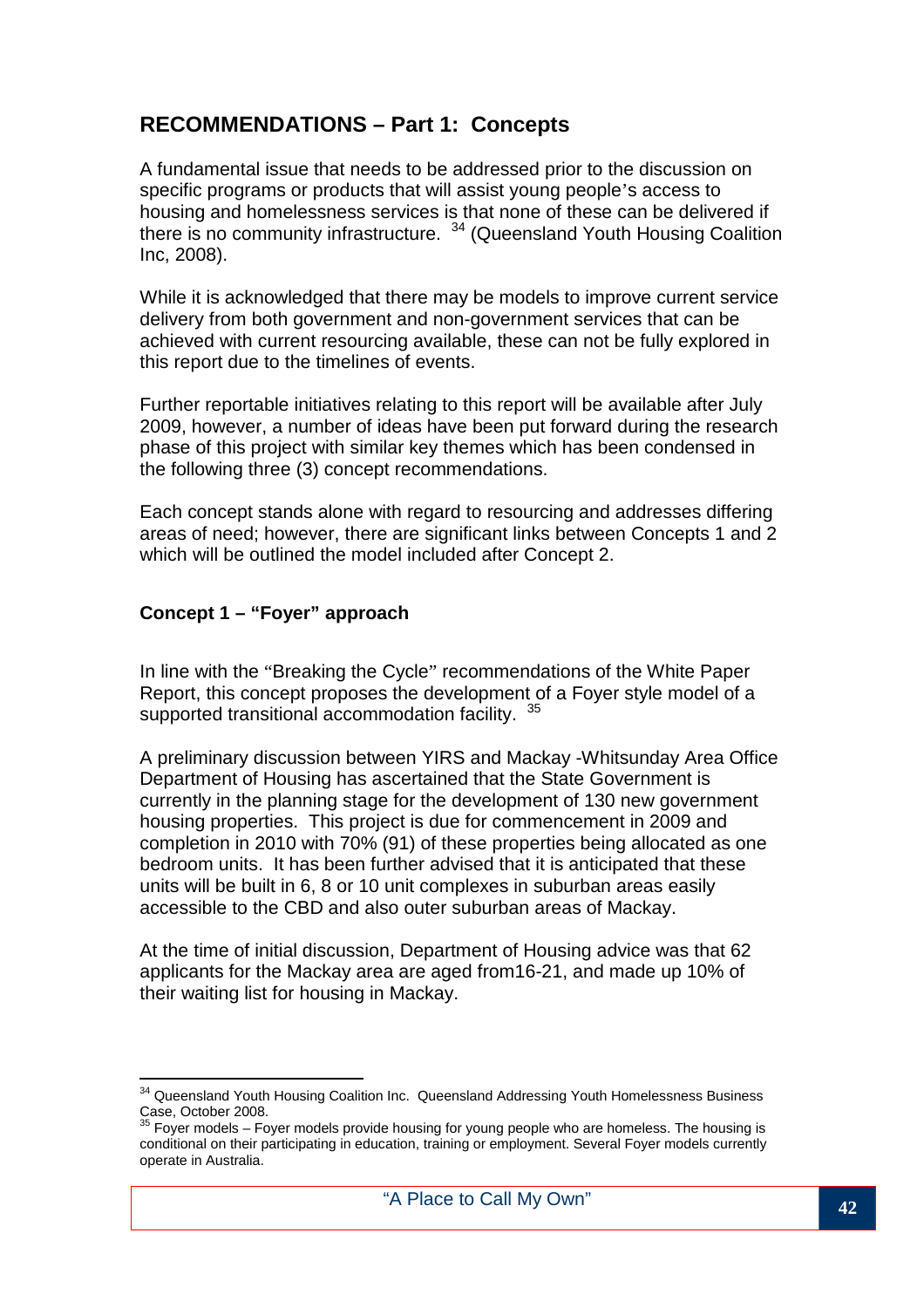Of these figures:

- 9 are very high need
- 42 are high need
- 11 are moderate need
- Nil are low need.

It is proposed in this concept, that one complex of 10 one bedroom units is requisitioned for a supported transitional accommodation facility, based on the Foyer Model. This model does not include crisis accommodation and is intended to provide support to young people who meet the following eligibility criteria adapted from the New South Wales Live`N`Learn Australian adaption of the UK Foyer:

- Aged between 16-21 years.
- Engaged in education or training (enrolled and participating in Secondary School, TAFE, Apprenticeship, Traineeship, Queensland Education/Queensland Studies Authority approved educational programs or other tertiary courses).
- With a housing need currently in unstable accommodation or unable to stay in current living arrangements.
- Exiting existing services (such as crisis SAAP services).
- Receiving a sustainable income such as a Centrelink Benefit and have been in receipt of this income for at least six (6) weeks prior to application.
- Able to pay a bond (may be acquired through a housing bond loan).
- Meet the Queensland Government Department of Housing eligibility criteria.
- Have the capacity to achieve independence with support.
- Willingness to enter and commit to a formal Personal Action Plan which is a condition of continued residence in the Foyer. <sup>36</sup>

 $\overline{a}$ 

<sup>&</sup>lt;sup>36</sup> http://www.livenlearn.com.au/ - accesses 15 July 2009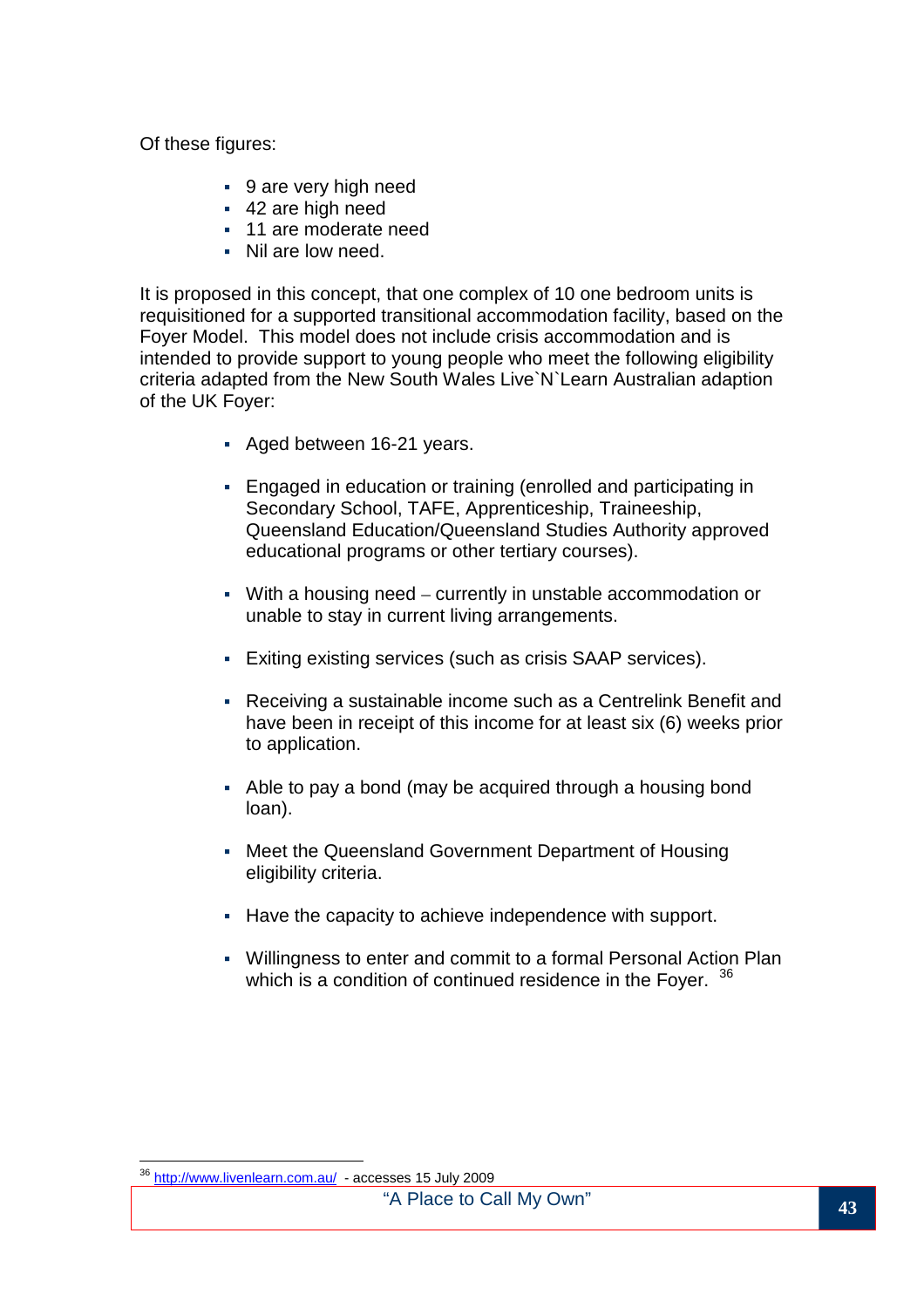Young people housed in the Foyer type accommodation will have access to assisted support services, aimed at transition to independent, living including a combination of internal and external support service as indicated below:  $37$ 

- 
- Study/homework support **Finances** and budgeting
- 
- 
- 
- 
- 
- 
- Environmental awareness **Time management skills**
- 
- Nutrition and healthy eating **Career guidance and advice** 
	-
- Cooking and food preparation **Applying for independent accommodation**
- Grocery shopping **Further study and training / University** courses and applications
- Personal grooming **Preparing applications, resumes, letter** writing and interview skills
- Physical health and well being Enrolment and support for attendance at external programs
- Family and relationships Improving confidence and assertiveness
- Relaxation techniques **Team skills, working together as a group** 
	-
- Developing community contacts **Learner's and Driver's licence programs**

External programs and/or mandated requirements:

- Literacy/numeracy skills **Accredited short and certificate courses •** Accredited short and certificate courses
- Access to alternate education programs Mental Health support services
- Alcohol and Other Drugs support services Youth Justice Services
- 
- 
- 
- 
- Child Safety Services **Child Safety Services Child Safety Services Child Safety Services Contract Child Safety Services**

Discussions are currently underway with Education Queensland for the provision of alternate education programs delivered by non-government organisations that meet Education Queensland and the Queensland Studies Authority requirements for the Senior Phase of Learning.

One of the roles of the day youth support worker and the part time coordinator, associated with this concept, would be to ensure that young people from the facility that are engaged in alternate education programs, meet attendance requirements and that homework support is available.

 $\overline{\phantom{a}}$  $37$  Internal programs provided by day and night staff: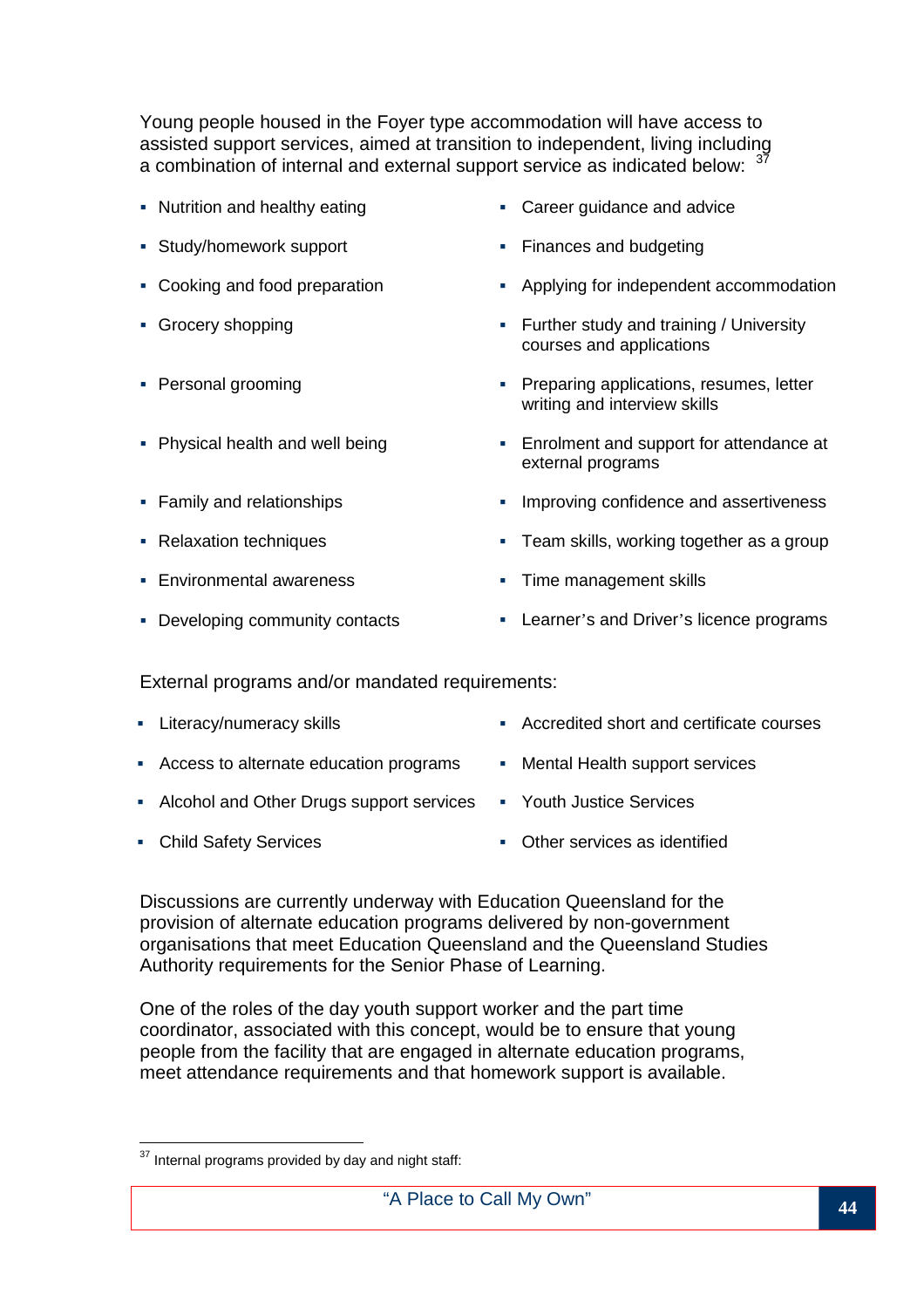The estimated human resource requirement to support such a concept is detailed in Attachment 2.

The physical infrastructure required and potential tenancy arrangements are described in Attachment 3.

"Partnerships are central to the success of young people achieving their goals. Foyers provide safe and stable accommodation and support, but as the core goal is to promote independence, the aim is to support engagement of young people with mainstream opportunities". 38

#### **Concept 2 – A Youth Hub**

Discussions have been initiated between YIRS and the St Paul's Uniting Church in Mackay for a proposal to develop a two-storey purpose built facility with the capacity to include the following:

- Ground Level  $-$  a 24 hour hub centre for young people to access referral and initial assessment services with a shower block, kitchen, laundry facilities, networked computers and lockable storage areas for those young people who are not able to access other housing options. This facility would be able to provide information and referral services for young people with visiting services such as those mentioned in Concept 1.
- Upper Level this level would include short term crisis accommodation with 24 hour youth support services available.

Estimated human resource needs for such a concept are detailed in Attachment 4. Attachment 5 provides some detail on physical infrastructure required as well as contractual and tenancy arrangements.

Such an approach will provide a focus for youth services in Mackay, and as such, there is potential to move away from the siloed approaches of the past. This, in turn, means that young people will always have access "to the right door" in times of need.

There is a clear articulation between the "Foyer" approach and the "Hub" concept that will potentially cater for the significant needs of young people in Mackay. Attachment 5 is a suggested way of managing access to and the journey through support offered by these linked concepts.

 $\overline{a}$ <sup>38</sup> http://www.livenlearn.com.au/ - accesses 15 July 2009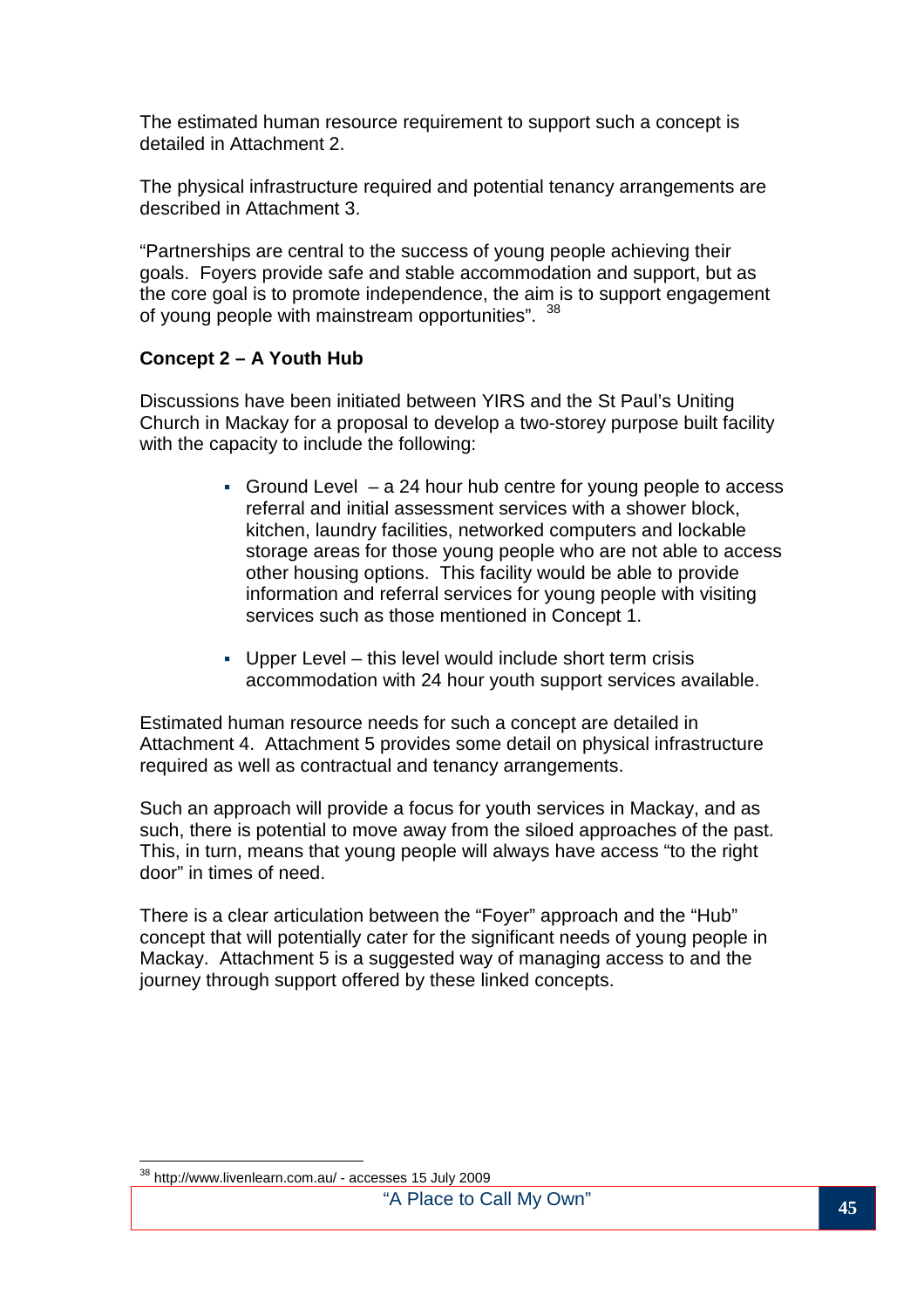#### **Concept 3: Affordable Housing - Satellite Housing Project**

This concept is aimed at an affordable housing option for young people involved with Youth Justice of the Department of Child Safety. 39

The Satellite Housing concept is a multi-faceted initiative to offer solutions for a range of barriers for disadvantaged community members, young people studying construction skills, and unemployed people wishing to enter the construction industry. The concept would offer:

- Low cost housing option for singles and/or couples without children.
- Opportunity for in-house life skills training.
- Group housing with youth worker support for young people involved with Child Safety and/or Youth Justice.
- Construction training opportunity for young people in schools.
- Construction opportunity for unemployed people.
- Construction opportunity for people studying Certificate I and/or II in **Construction**

The design of the housing could be obtained by a competition throughout schools linking architect and design companies and students studying in this field. This would offer an opportunity for young people to obtain skills in this career pathway which is identified as a skills shortage area. It would be encouraged that the design encompass positive environmental aspects as well as a manufacturing process that schools and Registered Training Organisations could manufacture the housing in specific parts. (E.g. each single unit to be designed to fit on the tray of a semi trailer and be transported to site to be installed.) This process could be managed by Construction Skills Queensland to encourage young people into this career.

The manufacturing process would allow schools and training organisations to develop a plan around building a component of the finished product. This can be factored over a nine or ten week term with the installation being conducted in the next term allowing participants to be a part of the completed project and celebrate the achievement. Although this project focuses on construction trades there is a component for students studying horticulture to participate in the establishment of gardens and lawns.

 $\overline{a}$  $39$  This concept has been designed and developed by Colin McPherson, who has worked in the FaHCSIA funded Youth Justice Diversionary Officer position located at MAIJAG during the research and development period of this report.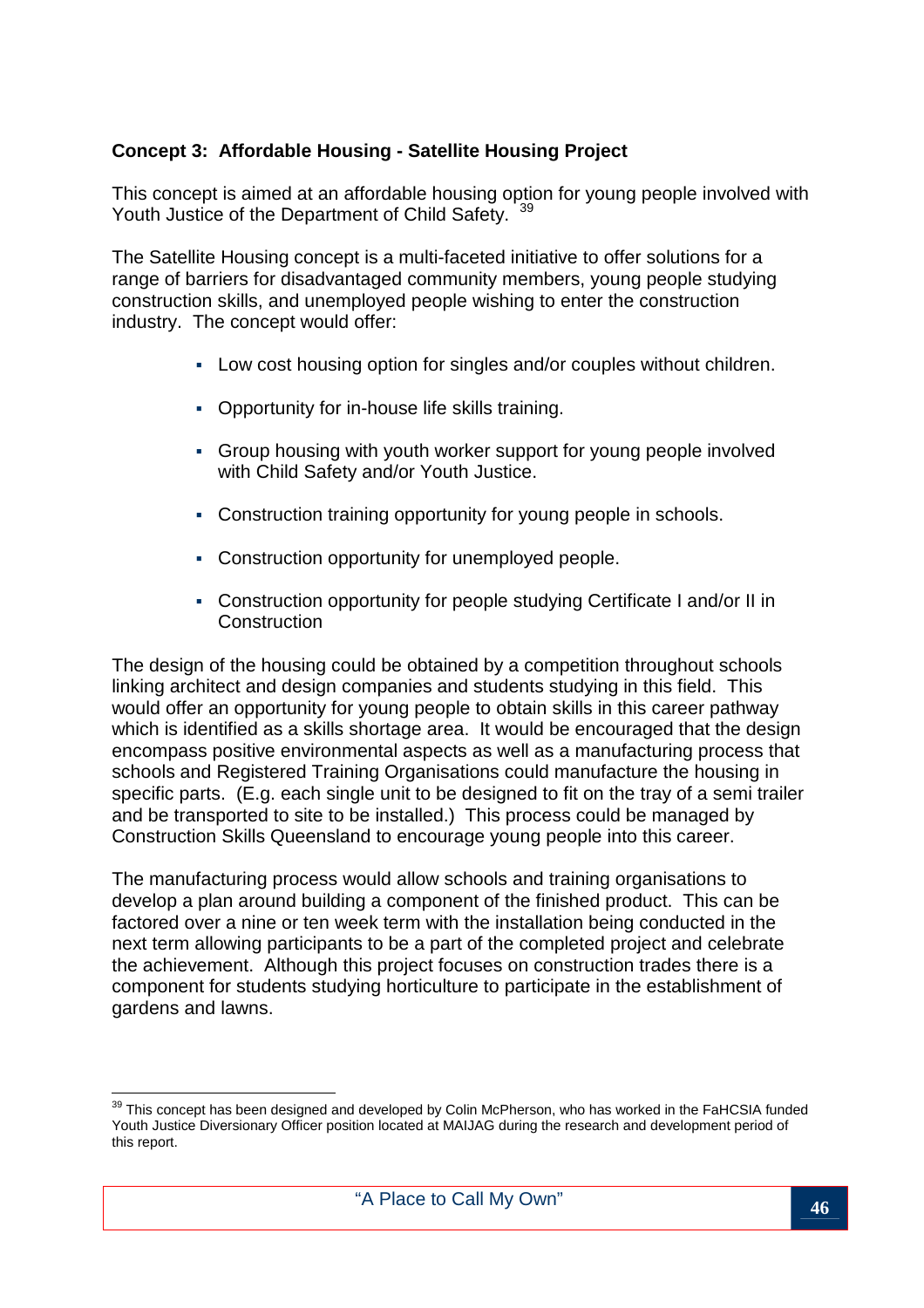On completion of the construction the property can then be handed over to the relevant Government Department or Non-Government agency to manage the use in a prescribed manner, with the main focus being targeted disadvantaged community members.

Below is a list of major stakeholders and their potential contribution to the project.

| <b>QLD Government Departments</b>                                           |                                                                                                                                                                                                                                                                                                                                                                                       |
|-----------------------------------------------------------------------------|---------------------------------------------------------------------------------------------------------------------------------------------------------------------------------------------------------------------------------------------------------------------------------------------------------------------------------------------------------------------------------------|
| Department of<br>Communities                                                | Coordination of differing Government Departments and access to<br>funds for a project worker to facilitate.                                                                                                                                                                                                                                                                           |
| Department of<br><b>Justices and Attorney</b><br>General - Youth<br>Justice | Opportunity for transition housing for young people exiting youth<br>detention centres offering a chance for young people to continue<br>training, education and activities commenced whilst in detention.<br>Funding for youth workers to assist with supervision for young<br>people on Community Supervision Orders as an alternative to<br>sending a young person into detention. |
| Department of<br>Community Safety -<br>Child Safety                         | Opportunity for transition housing for young people exiting the<br>Child Protection system. Opportunity to house young people not<br>suitable to be placed with foster families. Funding for youth<br>workers or group house supervisors to support the young people<br>living in this location.                                                                                      |
| Department of                                                               | Opportunity to increase single and group accommodation options<br>Communities Housing at a lower cost. Funding, and contractual arrangements to<br>support management of properties. Funding to support land<br>needs.                                                                                                                                                                |
| Department of<br>Education and<br>Training - Training<br>QLD                | Opportunity to increase training numbers in a range of<br>construction certificates. Funding support to fulfil off-the-job<br>training requirements.                                                                                                                                                                                                                                  |
| Department of<br>Education and<br>Training - Education<br>QLD               | Opportunity to offer young people in schools another pathway of<br>up to date training whilst still attending school. Offer young people<br>a chance to directly link learning to a real-life project and be a part<br>of the final outcome.                                                                                                                                          |
| <b>Local Government</b>                                                     |                                                                                                                                                                                                                                                                                                                                                                                       |
| Mackay Regional<br>Council                                                  | Opportunity to increase housing stock for the Housing<br>Corporation. Opportunity to fund/supply land needs to assist<br>disadvantaged community members. Funding to manage<br>properties in collaboration with other Government and Non-<br>Government agencies.                                                                                                                     |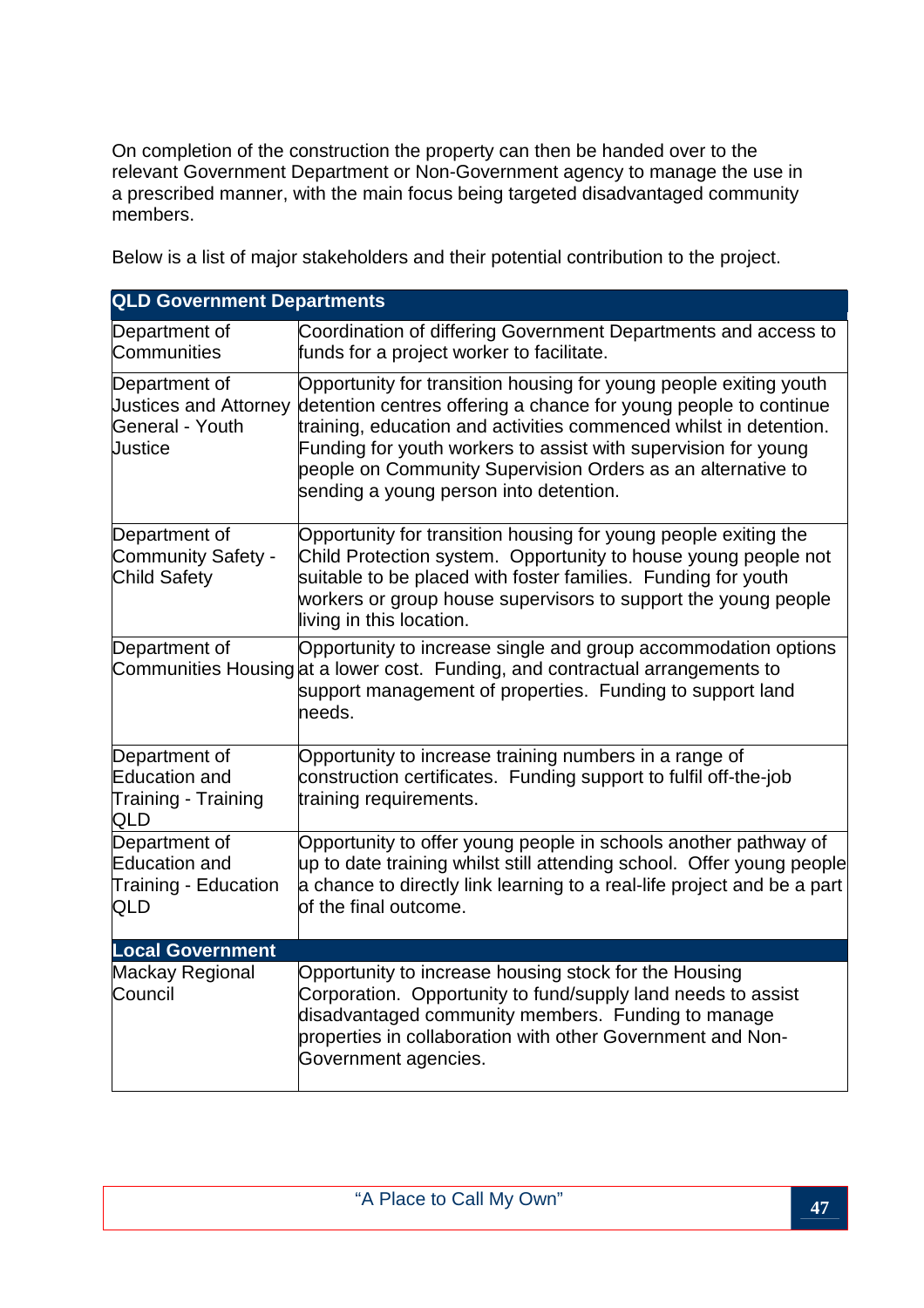| <b>Other Organisations</b>                                                 |                                                                                                                                                                             |  |  |  |  |  |  |  |  |  |
|----------------------------------------------------------------------------|-----------------------------------------------------------------------------------------------------------------------------------------------------------------------------|--|--|--|--|--|--|--|--|--|
| <b>Construction Skills</b><br><b>QLD</b>                                   | Opportunity to increase training numbers in a range of<br>construction certificates. Funding to support pre-vocational<br>training in schools and targeting the unemployed. |  |  |  |  |  |  |  |  |  |
| <b>Commonwealth Government</b>                                             |                                                                                                                                                                             |  |  |  |  |  |  |  |  |  |
| Department of<br>Education<br>Employment and<br><b>Workplace Relations</b> | Linkage with Career Advice Australia to facilitate linkages with<br>local employers and schools.                                                                            |  |  |  |  |  |  |  |  |  |

All three concepts need to be further discussed and explored, as the development of an ongoing, informed dialogue around issues of youth homelessness within the Mackay region is the primary purpose of this paper.

The report provides an opportunity for the community to respond to, and build on the concepts presented to the extent that issues surrounding youth homelessness in the region are clearly identified, understood and appropriately acted on by the key stakeholders.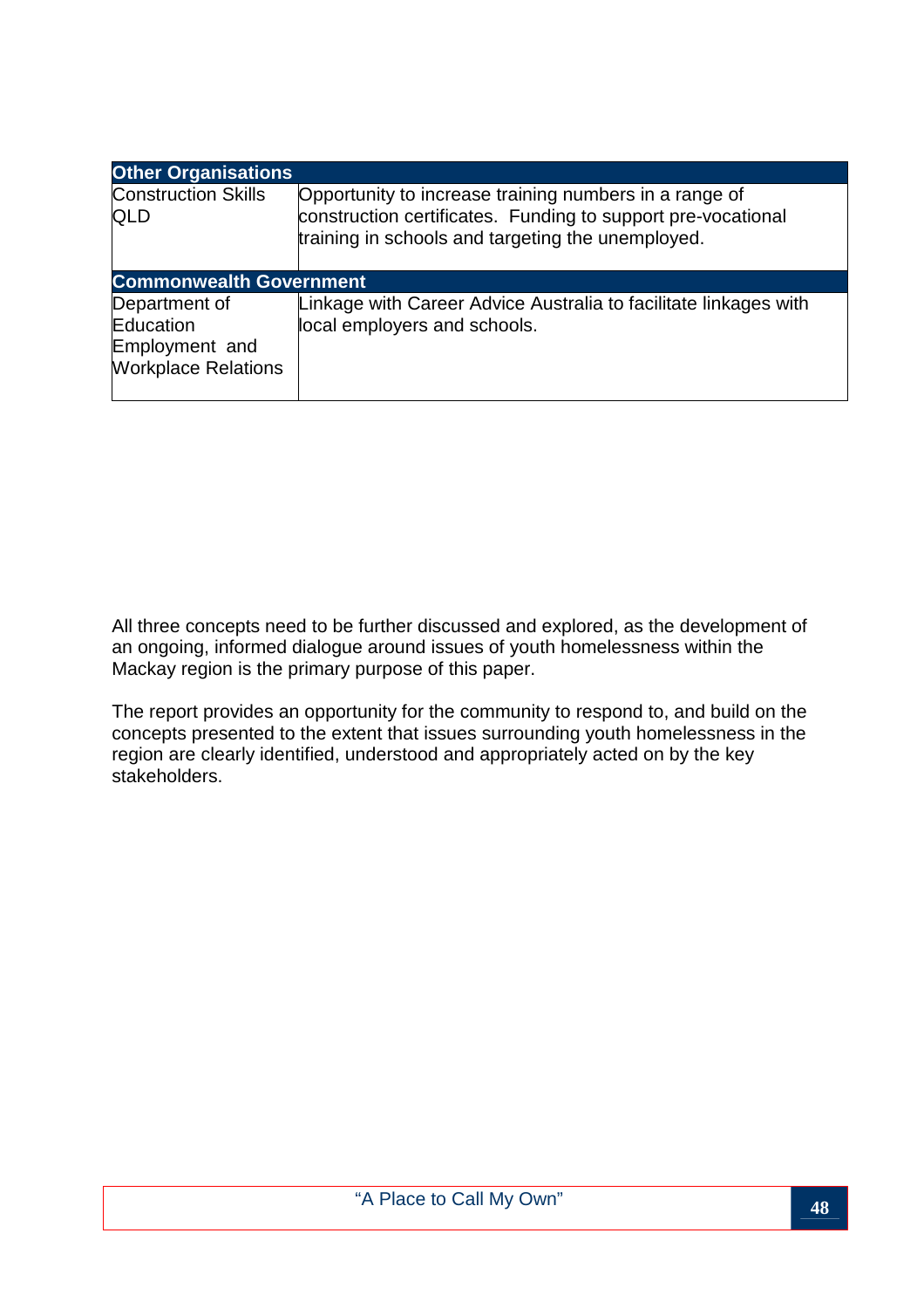#### **RECOMMENDATIONS – Part 2: Specific Actions**

This report has concluded that there are a number of specific actions that need to be taken, involving all players working with young people and homelessness in Mackay, to positively impact the lives of socially, educationally and housing excluded young people.

- I dentify and implement ways and means of confirming an evidence base on which policy, program and funding decisions can be managed in a way that will respond directly to the needs of young and homeless people in Mackay.
- Further research and identify ways of addressing the specific needs of Aboriginal, Torres Strait Islander and / or South Sea Islander young people in the Mackay community.
- Work to identify and action ways to develop education and training, economic and social participation opportunities for young people at risk in Mackay, building on the work undertaken by service providers.
- Further develop, and then implement a model to maximise ready access for homeless young people to mainstream support services in the key areas of employment, health and education.
- Further develop the business cases for the recommended "Concepts' (above), including sustainable funding provision.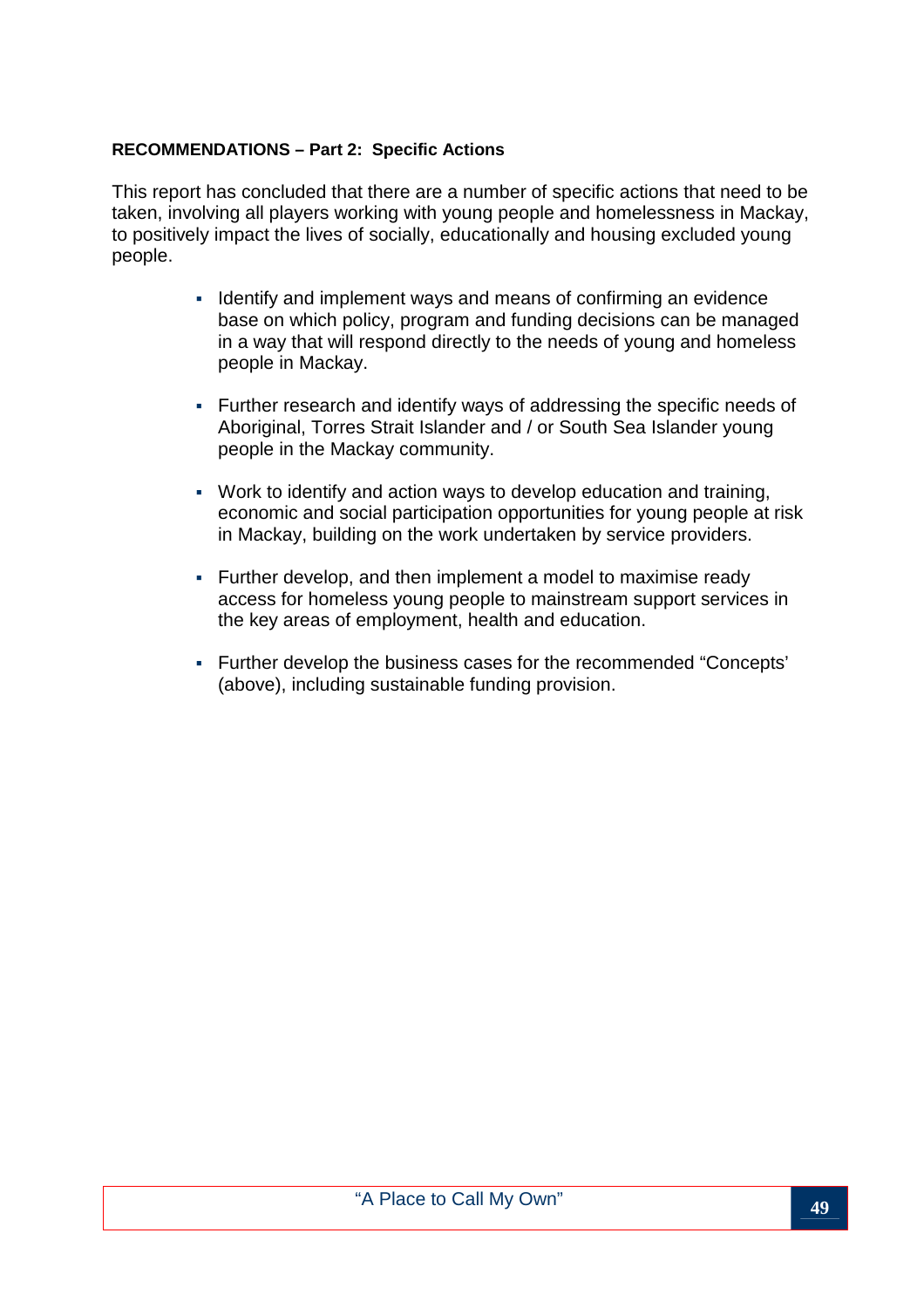## **Conclusion**

Thanks is given to the individuals, organisations and agencies (including the community sector and the Queensland and Australian Governments) who have contributed to this report. Researching this report has confirmed that there is significant good will within organisations and the community to tackle what is a significant challenge now and will remain so in the future unless significant, well thought out and deployed action is taken in the short, medium and long term future.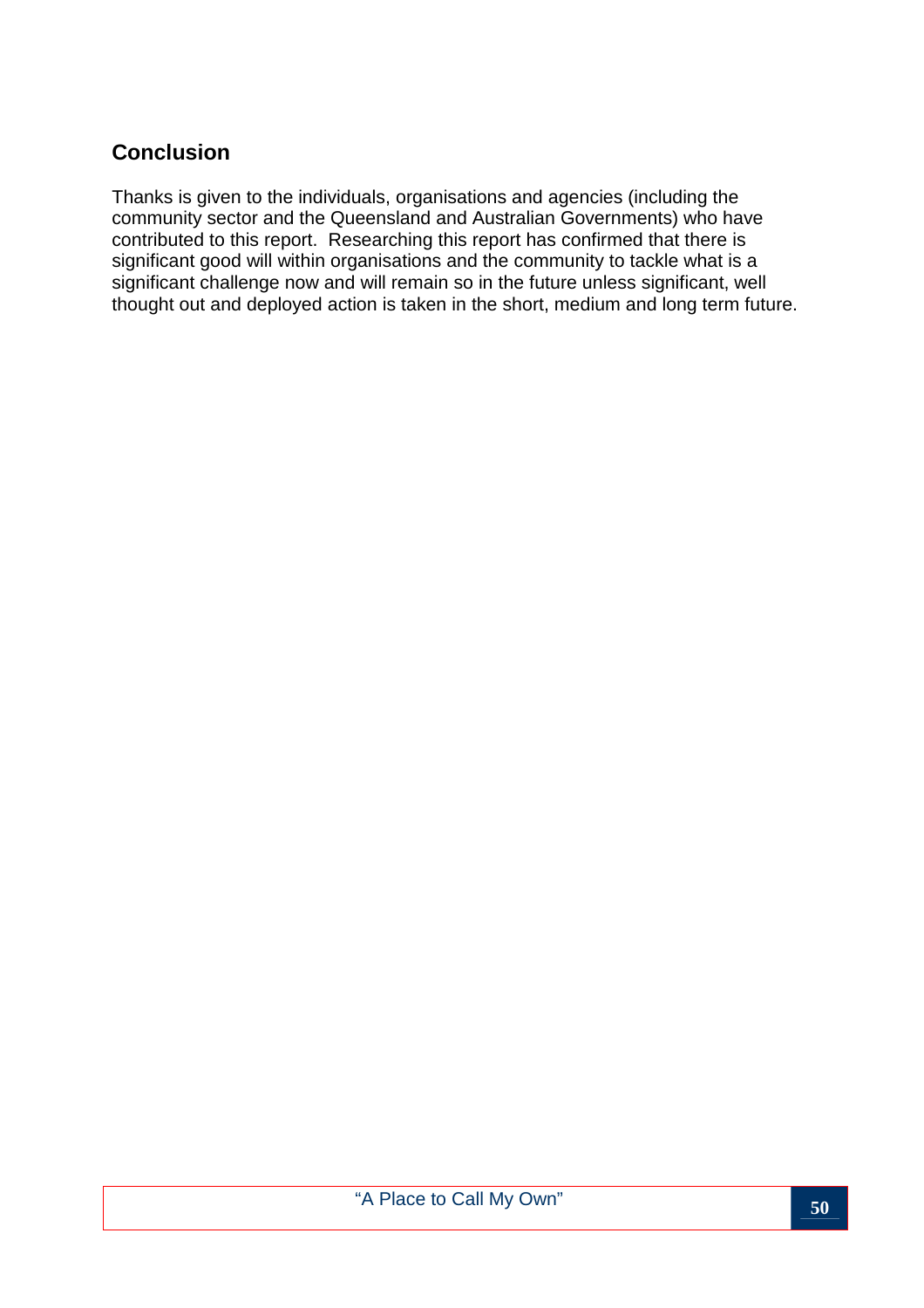#### **Attachment 1: Cultural Camps.**

The cultural camp that occurred during this project included:

- Welcome to Country
- **Smoking Ceremony**
- Yarning Circle
- Cultural Song and Dance
- Palm Weaving
- Stay Strong, Healing Our Way workshop
- Action Challenge Activities
- Ropes
- High Ropes
- Tower of Terror

The above activities are based around building individual strengths, trust and teambuilding.

Six young people attended this camp and initially demonstrated negative perceptions about their future, however, as the camp evolved more positive behaviours resulted, including interest in engaging in employment, sports, arts and education. Follow up of these young people through the Youth Inclusion Support Officer has achieved the following outcomes:

- At the time of publication of this report, 2 young people have remained in full time employment for over 8 weeks.
- One young person is continuing an art based certificate course through TAFE and is also attending regular boxing classes.
- Two young people have remained engaged at high school and have been attending regularly.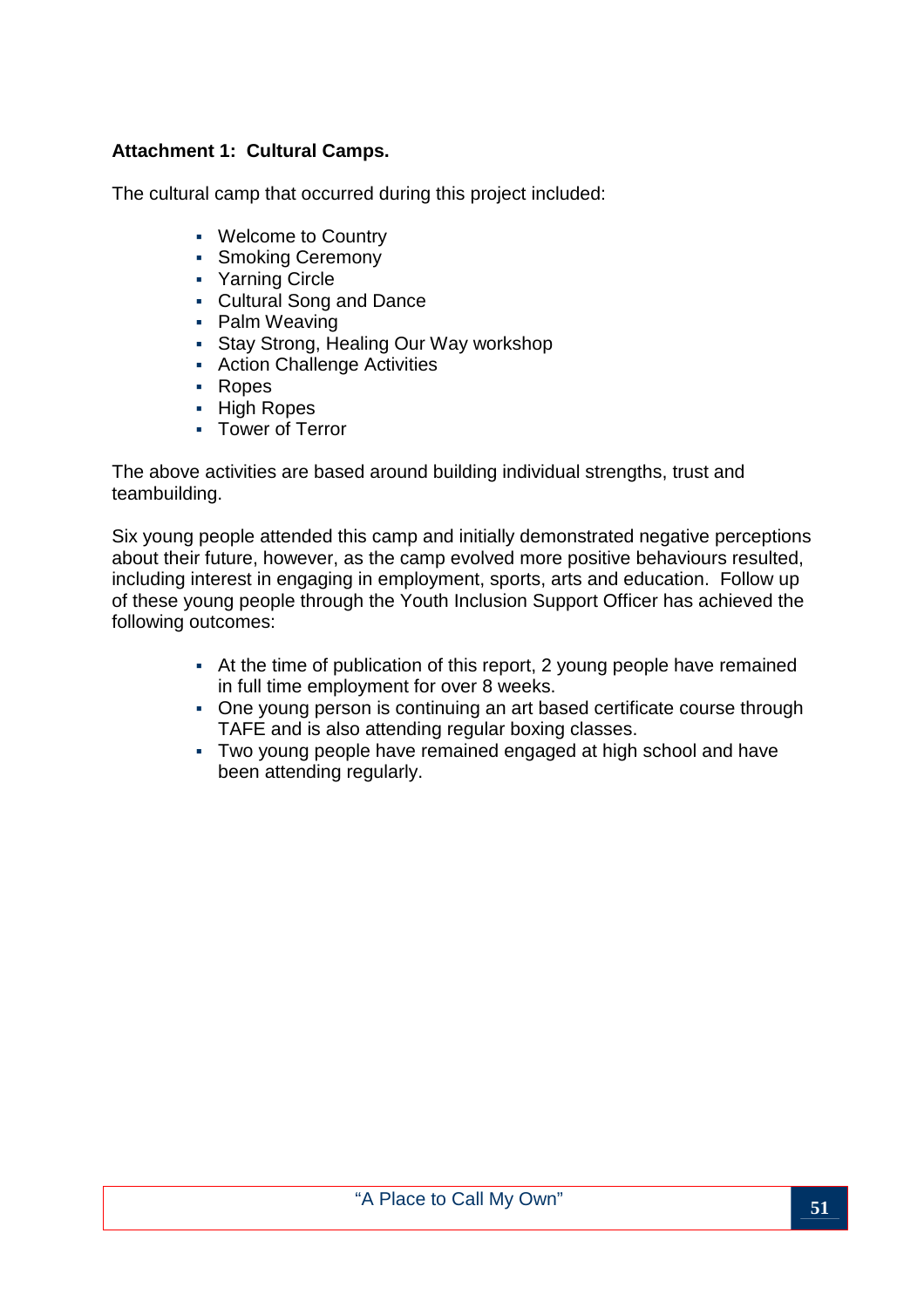#### **Attachment 2: Foyer Concept - Human Resource Infrastructure**

- 1 x 0.5 FTE coordinator @ SACS Award Level 6
- 1 x 1 FTE day youth support worker @ SACS Award Level 4
- 2 x 2 FTE night youth support workers @ SACS Award Level 4
- 4 x volunteers
- **1** x security service/system
- Other volunteers as required from Volunteer Register

Additional human resources can be provided by utilising existing services such as Child Youth and Mental Health Service, YIRS, MAIJAG, Alcohol Tobacco and Other Drug Services, Sexual Assault Service, U -Nite family counsellor/mediation service (Mackay Youth Support Service) and Child Health Nurses.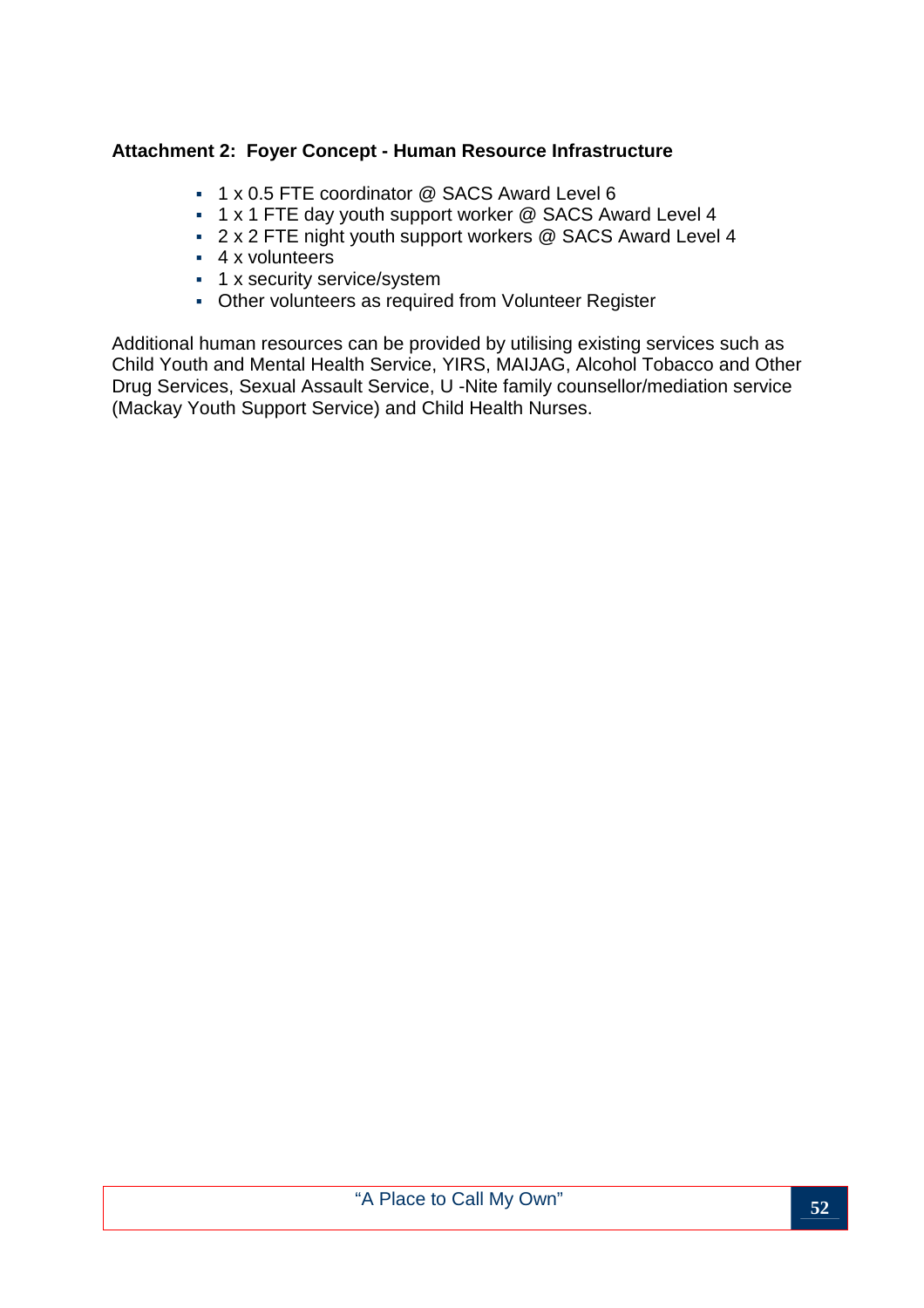#### **Attachment 3: Foyer Concept – Physical Infrastructure and Proposed Tenancy Arrangements.**

#### **Physical Infrastructure**

- $\cdot$  1 x 10 unit public housing complex of furnished units to include: a bed, lounge kitchen table and chairs and inclusive of normal kitchen equipment such as fridge, toaster, electric kettle, electric frypan, pots, pans, plates, cutlery and one television.
- 1 unit to be equipped with one bedroom for sleep over staff, one kitchen facility and the living area to be equipped with 10 broadband networked ADSL accessible computers with monitored Internet usage.
- 1 x computer area to be allocated to the youth support workers of the facility

Rental agreements need to be negotiated with Queensland Housing to ensure sustainability of security services and also to include payment for Internet and other utilities. This is an ideal opportunity which has arisen with Queensland Housing; however, operational costs and the appropriate direct debiting from young people's income will need further consideration.

#### **Length of Stay**

It is proposed that residential contract agreements of 12 months are entered into with participants of this model as findings from the New South Wales Live`N`Learn program has shown that "residents staying at LNL over 6 months have a 3 times greater chance of moving into independent accommodation…". Figures in this report show that stays under 6 months showed 22% of young people moving into independent accommodation with 64% of young people achieving this after a stay of 6 months or longer. <sup>40</sup>

Contract agreements entered into with young people could contain an exit clause at 6 months if sustainable independence is achieved at this time. It is not recommended that contract agreements are negotiated for a stay of less than 6 months. This is further supported by anecdotal information provided by the Manager of the Mackay Child Safety Service Centre (Queensland Government) in that 'longitudinal support and placement stability" are the major factors for achieving success for young people transitioning from care.

 $\overline{a}$ <sup>40</sup> http://www.livenlearn.com.au/ - accesses 15 July 2009.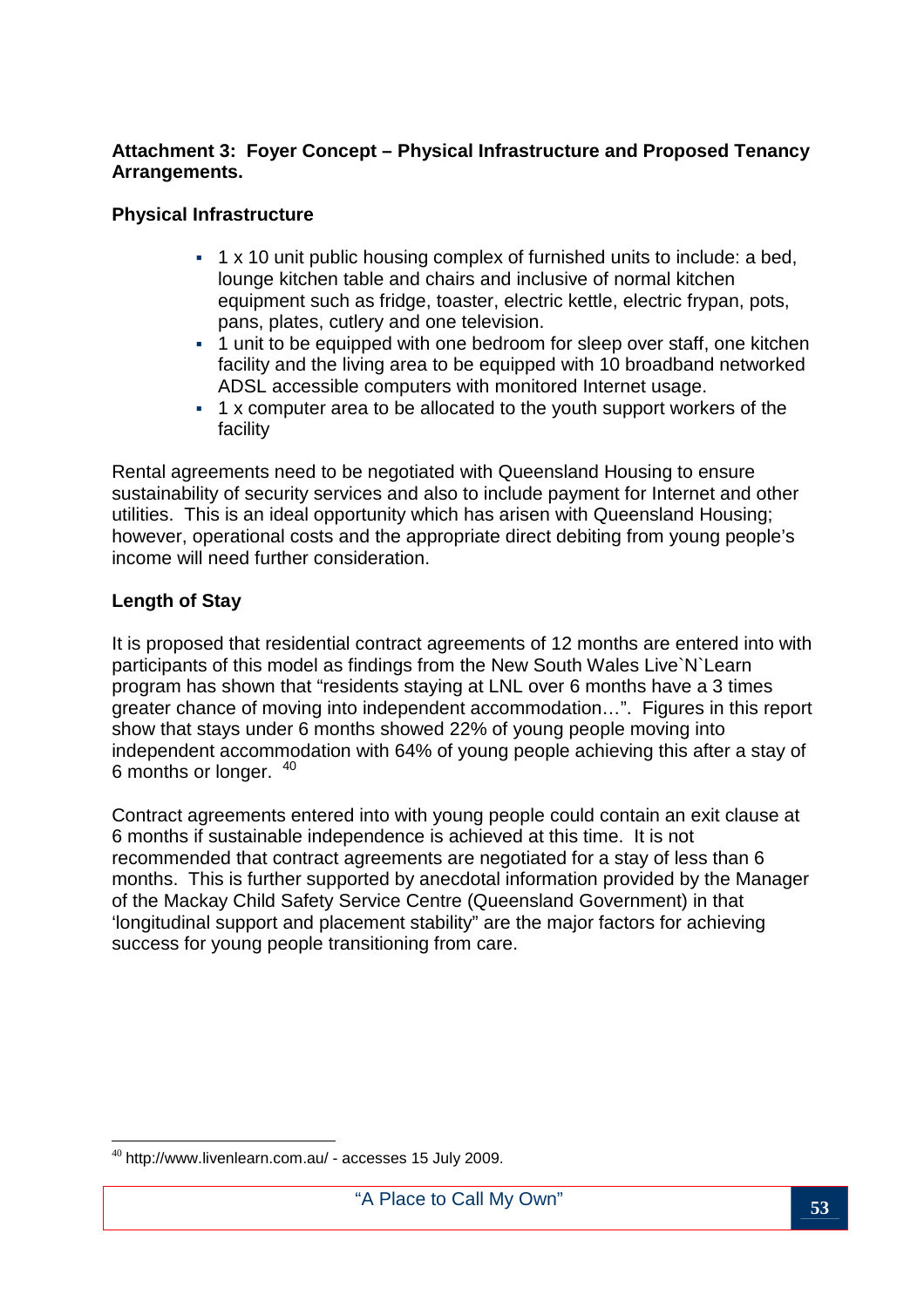#### **Attachment 4: Youth Hubb, Human Resource Infrastructure**

These requirements are similar to those for Concept 1; however, this proposal has the capacity for a youth service such as YIRS, to relocate to the Ground Level of these premises. The youth service would then be able to provide already funded day time staff and pay a contribution towards the rent of the premises from St Paul's Uniting Church.

There would still be the requirements for the following additional positions:

- 1 x Team Leader/Volunteer Coordinator @ SACS Award Level 6
- 2 x Indigenous youth support workers @ SACS Award Level 4
- 2 x 2 FTE night youth support workers @ SACS Award Level 4
- 4 x volunteers
- **1 x security service**
- Other volunteers as required from Volunteer Register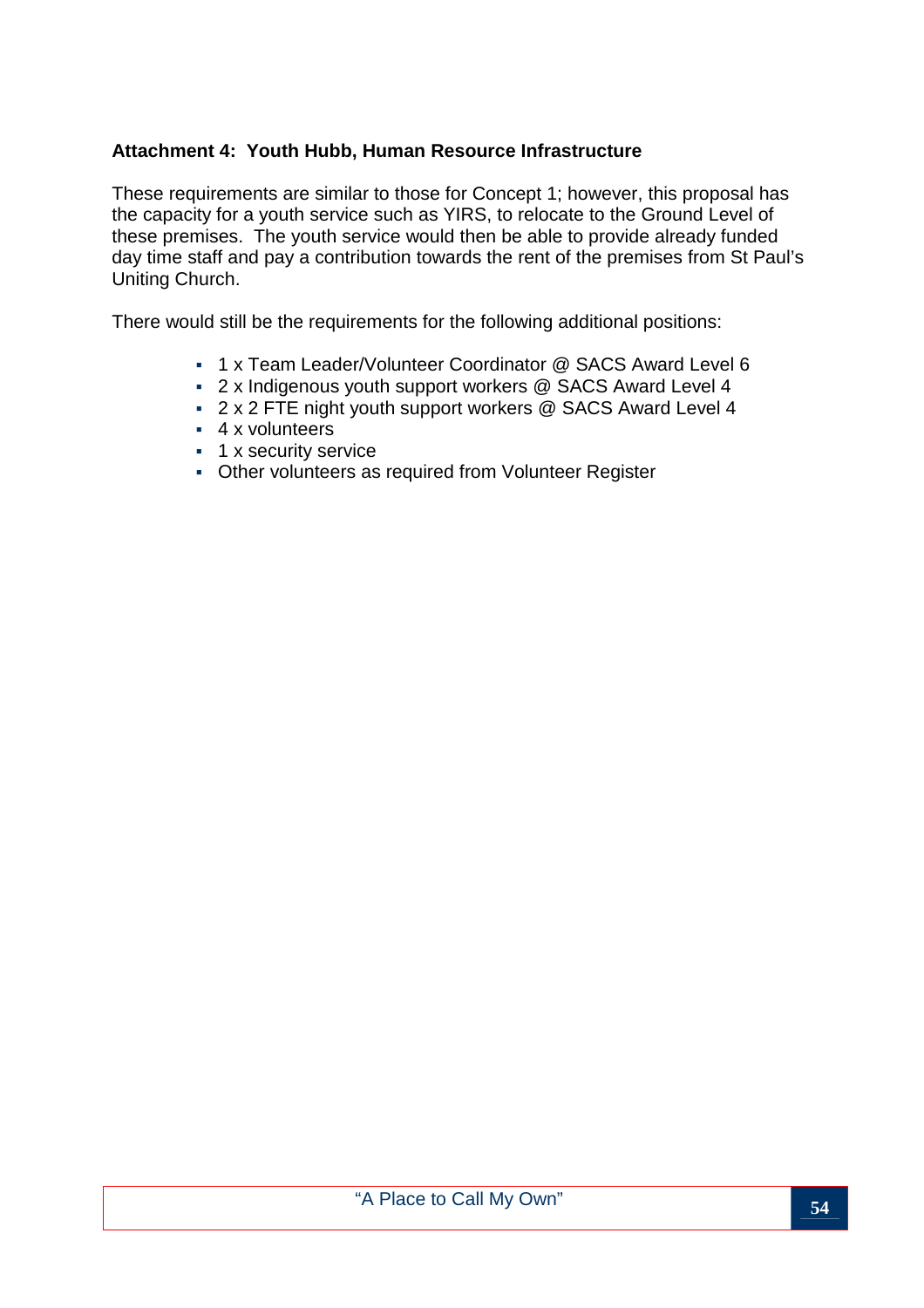#### **Attachment 5: Youth Hubb Physical Infrastructure, Contractual and Tenancy Arrangements.**

#### **Physical Infrastructure**

- 1 x 2 storey purpose built facility of approximately 250 square metres per storey.
- Upper Level 6 x crisis bedrooms with male and female bathrooms and toilets and communal kitchen facility.
- Ground Level 1 x kitchen area and 1 x laundry facility
- Ground Level 1 x shower block to accommodate 4 showers and toilets – 2 female and 2 male.
- Ground Level 1 x networked computer area to be allocated to young people.
- 6 x computer networked work stations for day and night staff with lockable office area.
- Ground Level 1 x counselling room
- Ground Level 1 x staff room
- Ground Level 1 x doctor's clinic facility

#### **Contractual Arrangements**

The premises would be owned by St Paul's Uniting Church who would provide a minimum 5 year lease at commercial costs to recoup initial outlay of building the facility. It is proposed that a further  $5 - 10$  year lease be made available at contract signing reduced cost once the Uniting Church has recovered building costs.

The youth service located on the Ground Level would pay rent on the property to St Paul's Uniting Church and young people accessing the crisis accommodation beds would pay a weekly rent for use of the facility.

It is also proposed that other services maintaining a continuous presence at the centre would pay a contribution towards rent and utilities.

#### **Length of Stay**

Access to the Ground Level facility will be open 24 hours to all young people that can genuinely demonstrate a need for use of this facility.

The Upper Level short term crisis accommodation facility would need to have a time length attached such as 3 months or less, and young people using this facility will have access to their rooms and the Ground Level facilities during the day.

Eligibility for stay in the Upper Level short term crisis accommodation facility needs to be age appropriate but without many of the restrictions that currently effect eligibility to other crisis accommodation.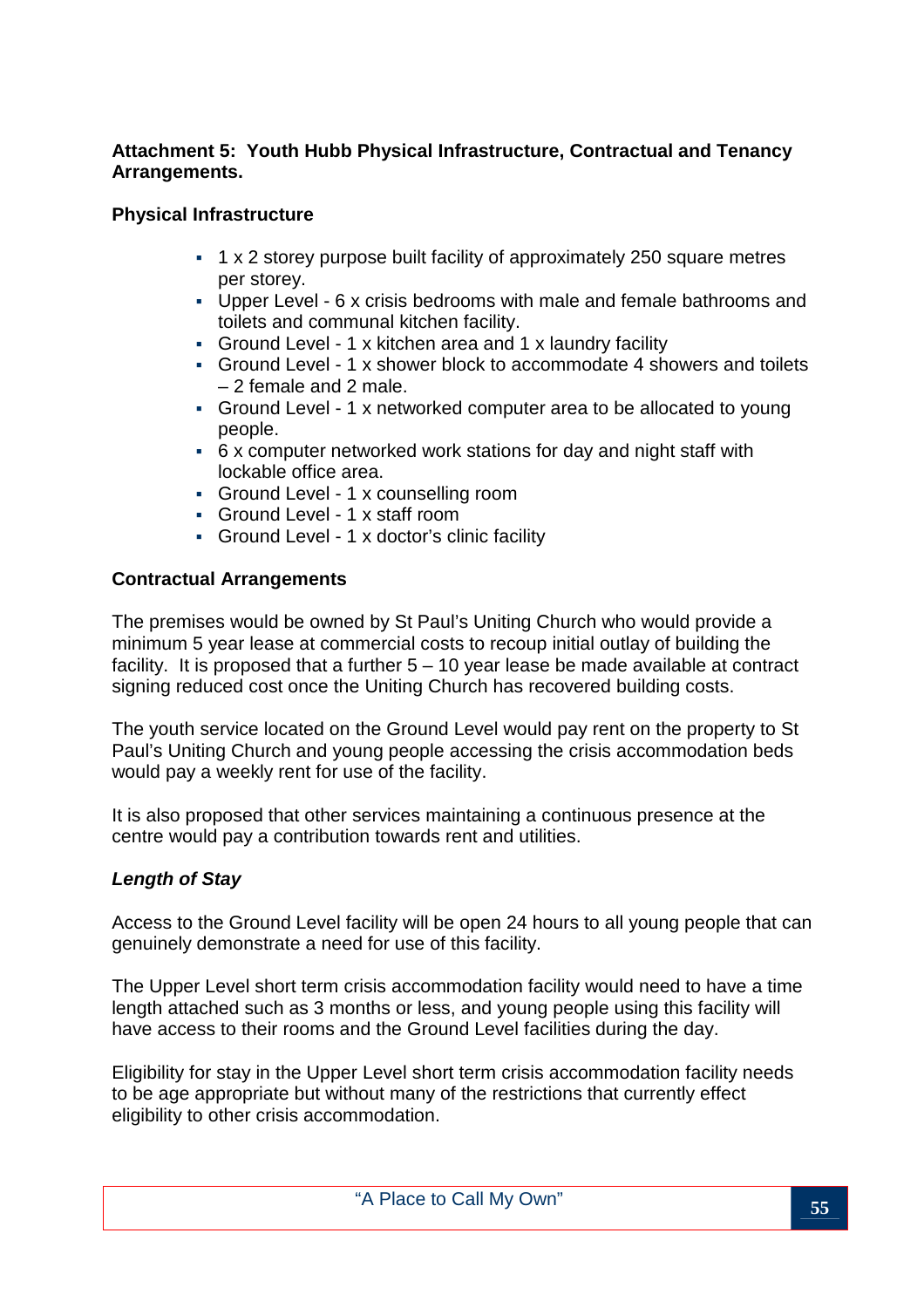Initial contracts will be for a 6 week period and if the young person has progressed with positive change at the end of this, another 6 week contract will be negotiated. At completion of 12 weeks if the young person has demonstrated stable engagement with education, training or employment, this young person would be eligible for entry into the Foyer model program as outlined in Concept 1.

One of the benefits of this proposal is that by having this facility located within the grounds of St Paul's Uniting Church is that young people will have easy access to additional pastoral and other services offered by the Uniting Church that they might not otherwise consider.